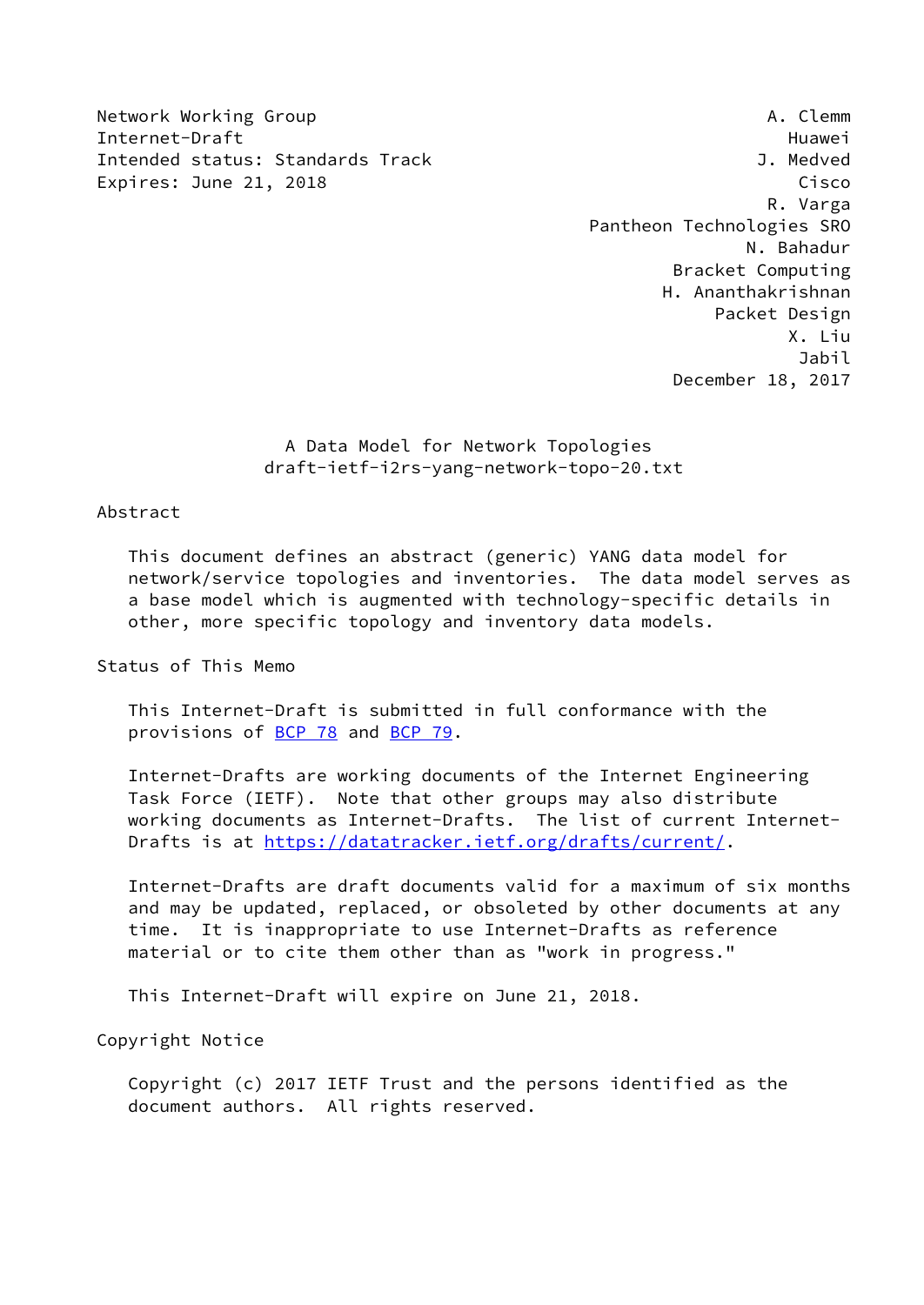Internet-Draft [draft-ietf-i2rs-yang-network-topo-20.txt](https://datatracker.ietf.org/doc/pdf/draft-ietf-i2rs-yang-network-topo-20.txt) December 2017

This document is subject to **[BCP 78](https://datatracker.ietf.org/doc/pdf/bcp78)** and the IETF Trust's Legal Provisions Relating to IETF Documents [\(https://trustee.ietf.org/license-info](https://trustee.ietf.org/license-info)) in effect on the date of publication of this document. Please review these documents carefully, as they describe your rights and restrictions with respect to this document. Code Components extracted from this document must include Simplified BSD License text as described in Section 4.e of the Trust Legal Provisions and are provided without warranty as described in the Simplified BSD License.

Table of Contents

| 1.               |                                                                               |  |           |
|------------------|-------------------------------------------------------------------------------|--|-----------|
| 2.               |                                                                               |  |           |
| $\overline{3}$ . |                                                                               |  |           |
| 4.               |                                                                               |  |           |
|                  |                                                                               |  |           |
|                  | 4.2. Base Network Topology Data Model                                         |  | 10        |
|                  | $4.3.$ Extending the data model                                               |  | 12        |
|                  | $4.4$ . Discussion and selected design decisions                              |  | 12        |
| 4.4.1.           | Container structure                                                           |  | 12        |
| 4.4.2.           | Underlay hierarchies and mappings                                             |  | 13        |
| 4.4.3.           | Dealing with changes in underlay networks $\cdots$ $\cdots$ $\frac{13}{2}$    |  |           |
| 4.4.4.           | Use of groupings $\ldots$ 14                                                  |  |           |
| 4.4.5.           | Cardinality and directionality of links $\frac{14}{1}$                        |  |           |
| 4.4.6.           | Multihoming and link aggregation $\ldots \ldots \ldots \ldots$                |  |           |
| 4.4.7.           | Mapping redundancy $\cdots$ , $\cdots$ , $\cdots$ , $\cdots$ , $\frac{15}{2}$ |  |           |
| 4.4.8.           |                                                                               |  |           |
| 4.4.9.           | Representing the same device in multiple networks                             |  | 15        |
|                  | 4.4.10. Supporting client-configured and system-controlled                    |  |           |
|                  | network topology 16                                                           |  |           |
|                  | $4.4.11$ . Identifiers of string or URI type 17                               |  |           |
| $\overline{5}$ . | Interactions with Other YANG Modules                                          |  | <b>18</b> |
| 6.               |                                                                               |  |           |
| 6.1.             | Defining the Abstract Network: ietf-network.yang                              |  | 18        |
| 6.2.             | Creating Abstract Network Topology: ietf-network-                             |  |           |
|                  |                                                                               |  |           |
| $\mathbf{I}$ .   |                                                                               |  | 29        |
| 8.               | Security Considerations 30                                                    |  |           |
| 9.               |                                                                               |  |           |
|                  |                                                                               |  |           |
|                  |                                                                               |  |           |
|                  | 11.1. Normative References                                                    |  | 33        |
|                  |                                                                               |  |           |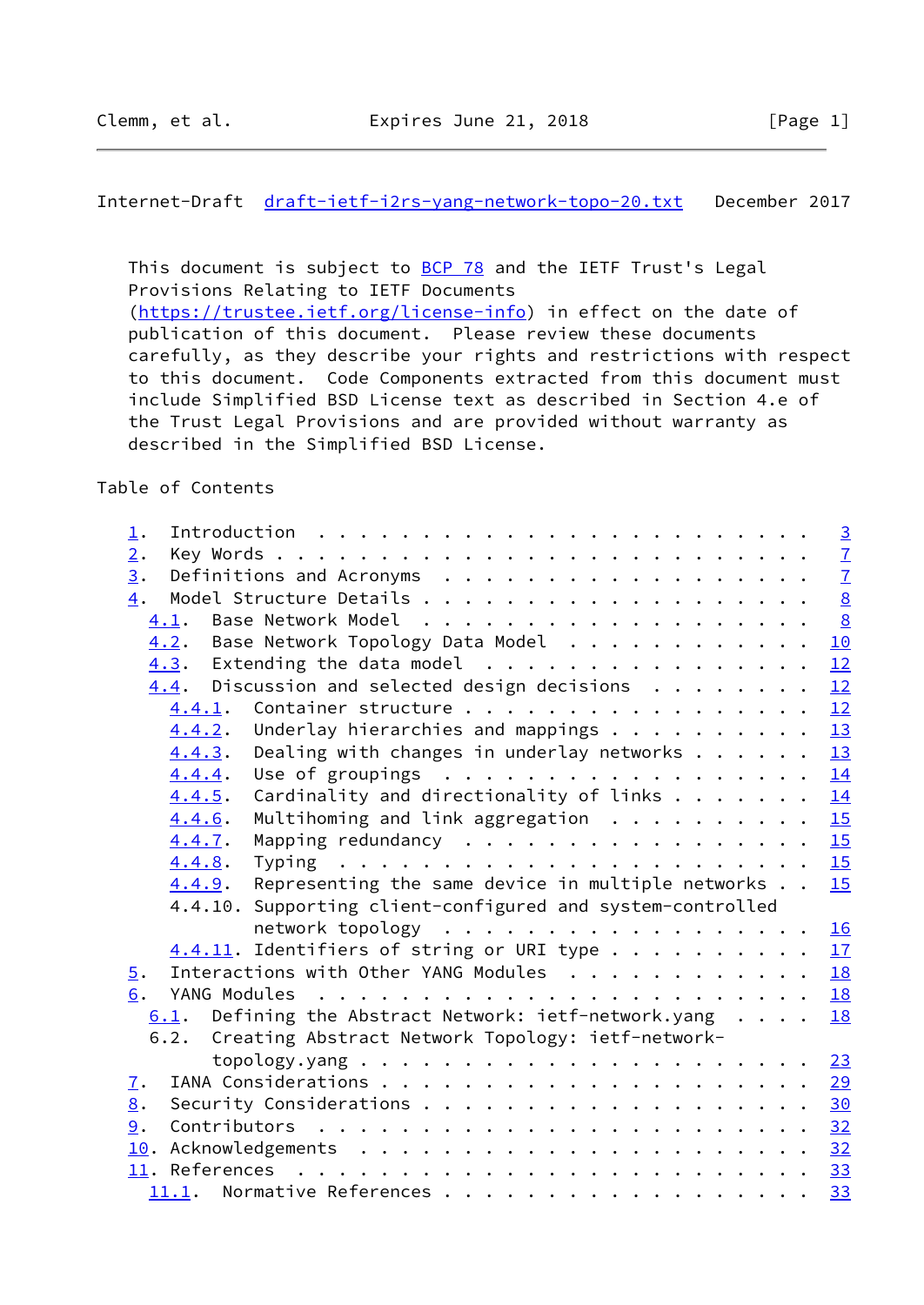| 11.2. Informative References 34                                   |  |
|-------------------------------------------------------------------|--|
| Appendix A. Model Use Cases 36                                    |  |
| A.1. Fetching Topology from a Network Element 36                  |  |
| A.2. Modifying TE Topology Imported from an Optical Controller 36 |  |
| A.3. Annotating Topology for Local Computation 37                 |  |

| Clemm, et al. | Expires June 21, 2018 | [Page 2] |
|---------------|-----------------------|----------|
|---------------|-----------------------|----------|

<span id="page-2-1"></span>Internet-Draft [draft-ietf-i2rs-yang-network-topo-20.txt](https://datatracker.ietf.org/doc/pdf/draft-ietf-i2rs-yang-network-topo-20.txt) December 2017

|                                                          | A.4. SDN Controller-Based Configuration of Overlays on Top of             |  |  |  |  |  |  |  |  |  |  |
|----------------------------------------------------------|---------------------------------------------------------------------------|--|--|--|--|--|--|--|--|--|--|
|                                                          |                                                                           |  |  |  |  |  |  |  |  |  |  |
| Appendix B. Companion YANG models for non-NMDA compliant |                                                                           |  |  |  |  |  |  |  |  |  |  |
|                                                          | implementations $\ldots \ldots \ldots \ldots \ldots \ldots \frac{37}{37}$ |  |  |  |  |  |  |  |  |  |  |
|                                                          | B.1. YANG Model for Network State 38                                      |  |  |  |  |  |  |  |  |  |  |
|                                                          | B.2. YANG Data Model for Network Topology State 42                        |  |  |  |  |  |  |  |  |  |  |
|                                                          |                                                                           |  |  |  |  |  |  |  |  |  |  |
|                                                          |                                                                           |  |  |  |  |  |  |  |  |  |  |

# <span id="page-2-0"></span>[1](#page-2-0). Introduction

 This document introduces an abstract (base) YANG [\[RFC7950](https://datatracker.ietf.org/doc/pdf/rfc7950)] data model [\[RFC3444](https://datatracker.ietf.org/doc/pdf/rfc3444)] to represent networks and topologies. The data model is divided into two parts. The first part of the data model defines a network data model that enables the definition of network hierarchies (i.e. network stacks of networks that are layered on top of each other) and to maintain an inventory of nodes contained in a network. The second part of the data model augments the basic network data model with information to describe topology information. Specifically, it adds the concepts of links and termination points to describe how nodes in a network are connected to each other. Moreover the data model introduces vertical layering relationships between networks that can be augmented to cover both network inventories and network/service topologies.

 While it would be possible to combine both parts into a single data model, the separation facilitates integration of network topology and network inventory data models, because it allows to augment network inventory information separately and without concern for topology into the network data model.

 The data model can be augmented to describe the specifics of particular types of networks and topologies. For example, an augmenting data model can provide network node information with attributes that are specific to a particular network type. Examples of augmenting models include data models for Layer 2 network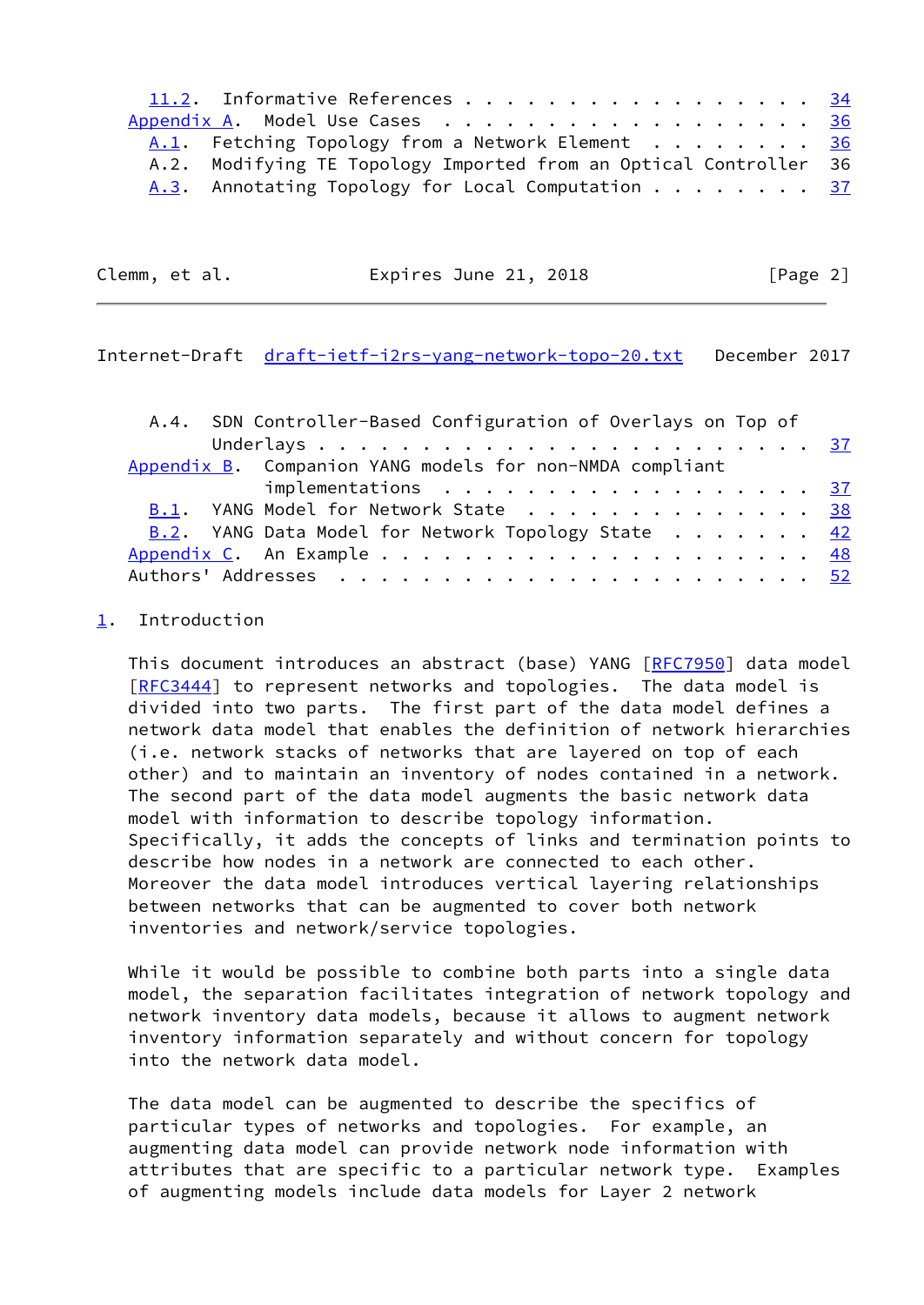topologies, Layer 3 network topologies, such as Unicast IGP, IS-IS [\[RFC1195](https://datatracker.ietf.org/doc/pdf/rfc1195)] and OSPF [[RFC2328\]](https://datatracker.ietf.org/doc/pdf/rfc2328), traffic engineering (TE) data [\[RFC3209](https://datatracker.ietf.org/doc/pdf/rfc3209)], or any of the variety of transport and service topologies. Information specific to particular network types will be captured in separate, technology-specific data models.

 The basic data models introduced in this document are generic in nature and can be applied to many network and service topologies and inventories. The data models allow applications to operate on an inventory or topology of any network at a generic level, where the specifics of particular inventory/topology types are not required. At the same time, where data specific to a network type does comes

| Clemm, et al. |  | Expires June 21, 2018 |  | [Page 3] |
|---------------|--|-----------------------|--|----------|
|---------------|--|-----------------------|--|----------|

Internet-Draft [draft-ietf-i2rs-yang-network-topo-20.txt](https://datatracker.ietf.org/doc/pdf/draft-ietf-i2rs-yang-network-topo-20.txt) December 2017

 into play and the data model is augmented, the instantiated data still adheres to the same structure and is represented in a consistent fashion. This also facilitates the representation of network hierarchies and dependencies between different network components and network types.

 The abstract (base) network YANG module introduced in this document, entitled "ietf-network.yang", contains a list of abstract network nodes and defines the concept of network hierarchy (network stack). The abstract network node can be augmented in inventory and topology data models with inventory and topology specific attributes. Network hierarchy (stack) allows any given network to have one or more "supporting networks". The relationship of the base network data model, the inventory data models and the topology data models is shown in the following figure (dotted lines in the figure denote possible augmentations to models defined in this document).

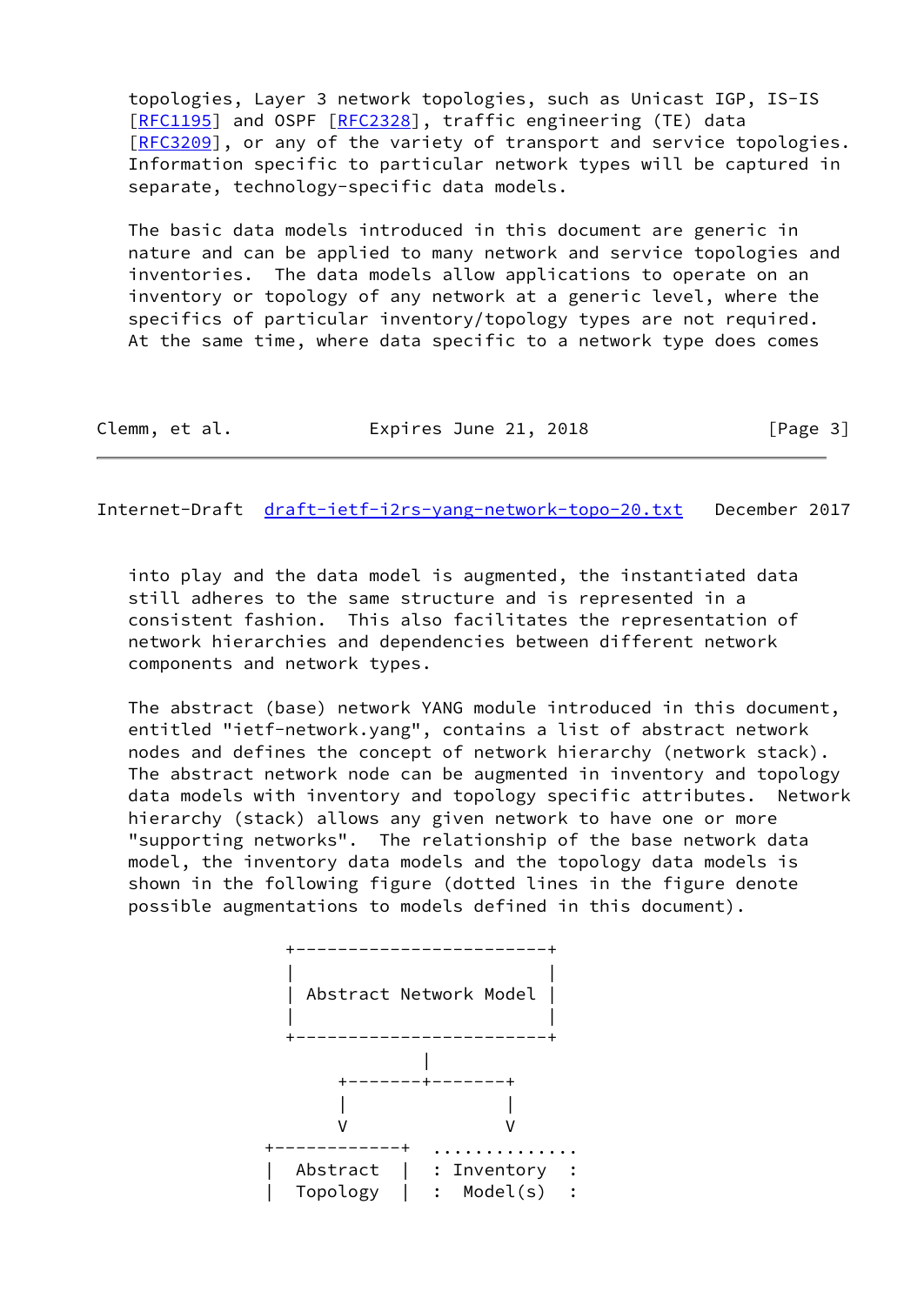

Figure 1: The network data model structure

 The network-topology YANG module introduced in this document, entitled "ietf-network-topology.yang", defines a generic topology data model at its most general level of abstraction. The module defines a topology graph and components from which it is composed: nodes, edges and termination points. Nodes (from the ietf-

| Clemm, et al. | Expires June 21, 2018 | [Page 4] |
|---------------|-----------------------|----------|
|---------------|-----------------------|----------|

Internet-Draft [draft-ietf-i2rs-yang-network-topo-20.txt](https://datatracker.ietf.org/doc/pdf/draft-ietf-i2rs-yang-network-topo-20.txt) December 2017

 network.yang module) represent graph vertices and links represent graph edges. Nodes also contain termination points that anchor the links. A network can contain multiple topologies, for example topologies at different layers and overlay topologies. The data model therefore allows to capture relationships between topologies, as well as dependencies between nodes and termination points across topologies. An example of a topology stack is shown in the following figure.

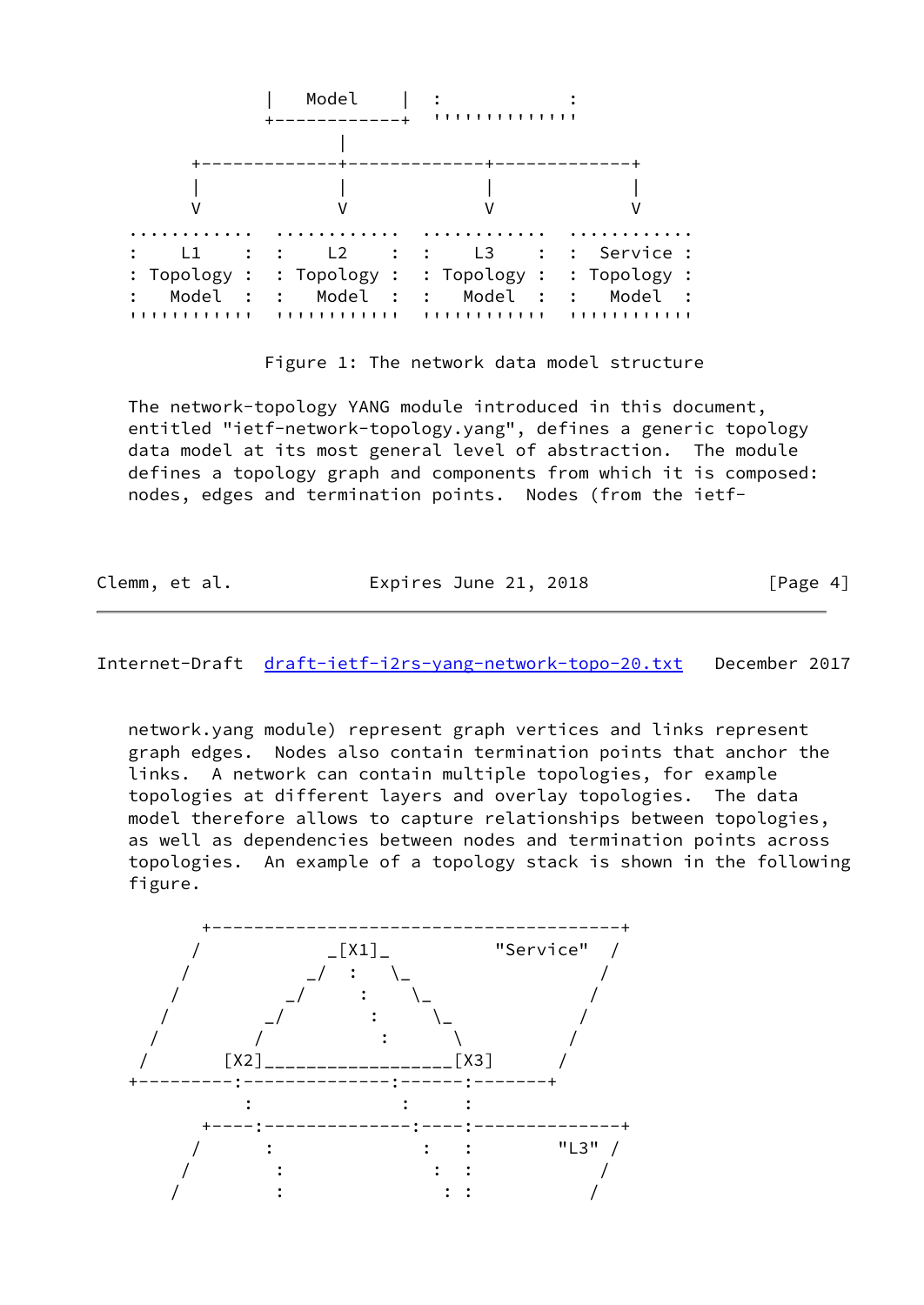

Figure 2: Topology hierarchy (stack) example

 The figure shows three topology levels. At top, the "Service" topology shows relationships between service entities, such as service functions in a service chain. The "L3" topology shows network elements at Layer 3 (IP) and the "Optical" topology shows network elements at Layer 1. Service functions in the "Service" topology are mapped onto network elements in the "L3" topology, which in turn are mapped onto network elements in the "Optical" topology. The figure shows two Service Functions (X1 and X3) mapping onto a single L3 network element (Y2); this could happen, for example, if two service functions reside in the same VM (or server) and share the

| Clemm, et al. | Expires June 21, 2018 | [Page 5] |
|---------------|-----------------------|----------|
|---------------|-----------------------|----------|

Internet-Draft [draft-ietf-i2rs-yang-network-topo-20.txt](https://datatracker.ietf.org/doc/pdf/draft-ietf-i2rs-yang-network-topo-20.txt) December 2017

 same set of network interfaces. The figure shows a single "L3" network element (Y2) mapped onto multiple "Optical" network elements (Z and Z1). This could happen, for example, if a single IP router attaches to multiple Reconfigurable Optical Add/Drop Multiplexers (ROADMs) in the optical domain.

 Another example of a service topology stack is shown in the following figure.

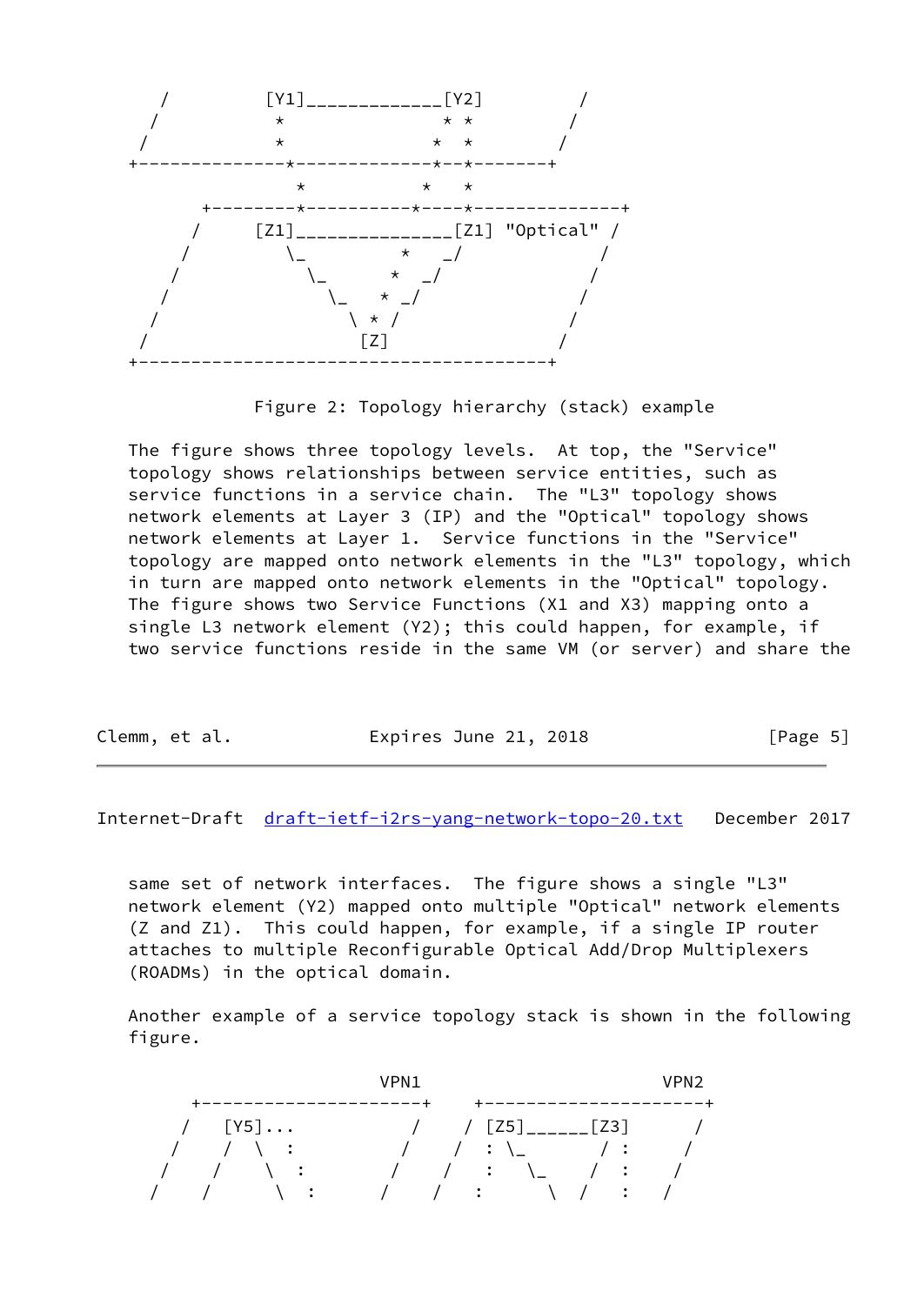

Figure 3: Topology hierarchy (stack) example

 The figure shows two VPN service topologies (VPN1 and VPN2) instantiated over a common L3 topology. Each VPN service topology is mapped onto a subset of nodes from the common L3 topology.

 There are multiple applications for such a data model. For example, within the context of I2RS, nodes within the network can use the data model to capture their understanding of the overall network topology and expose it to a network controller. A network controller can then use the instantiated topology data to compare and reconcile its own view of the network topology with that of the network elements that it controls. Alternatively, nodes within the network could propagate this understanding to compare and reconcile this understanding either among themselves or with help of a controller. Beyond the network element and the immediate context of I2RS itself, a network

|  | Clemm, et al. | Expires June 21, 2018 | [Page 6] |
|--|---------------|-----------------------|----------|
|--|---------------|-----------------------|----------|

<span id="page-6-0"></span>Internet-Draft [draft-ietf-i2rs-yang-network-topo-20.txt](https://datatracker.ietf.org/doc/pdf/draft-ietf-i2rs-yang-network-topo-20.txt) December 2017

 controller might even use the data model to represent its view of the topology that it controls and expose it to applications north of itself. Further use cases that the data model can be applied to are described in [I-D[.draft-ietf-i2rs-usecase-reqs-summary](https://datatracker.ietf.org/doc/pdf/draft-ietf-i2rs-usecase-reqs-summary)].

 In this data model, a network is categorized as either system controlled or not. If a network is system controlled, then it is automatically populated by the server and represents dynamically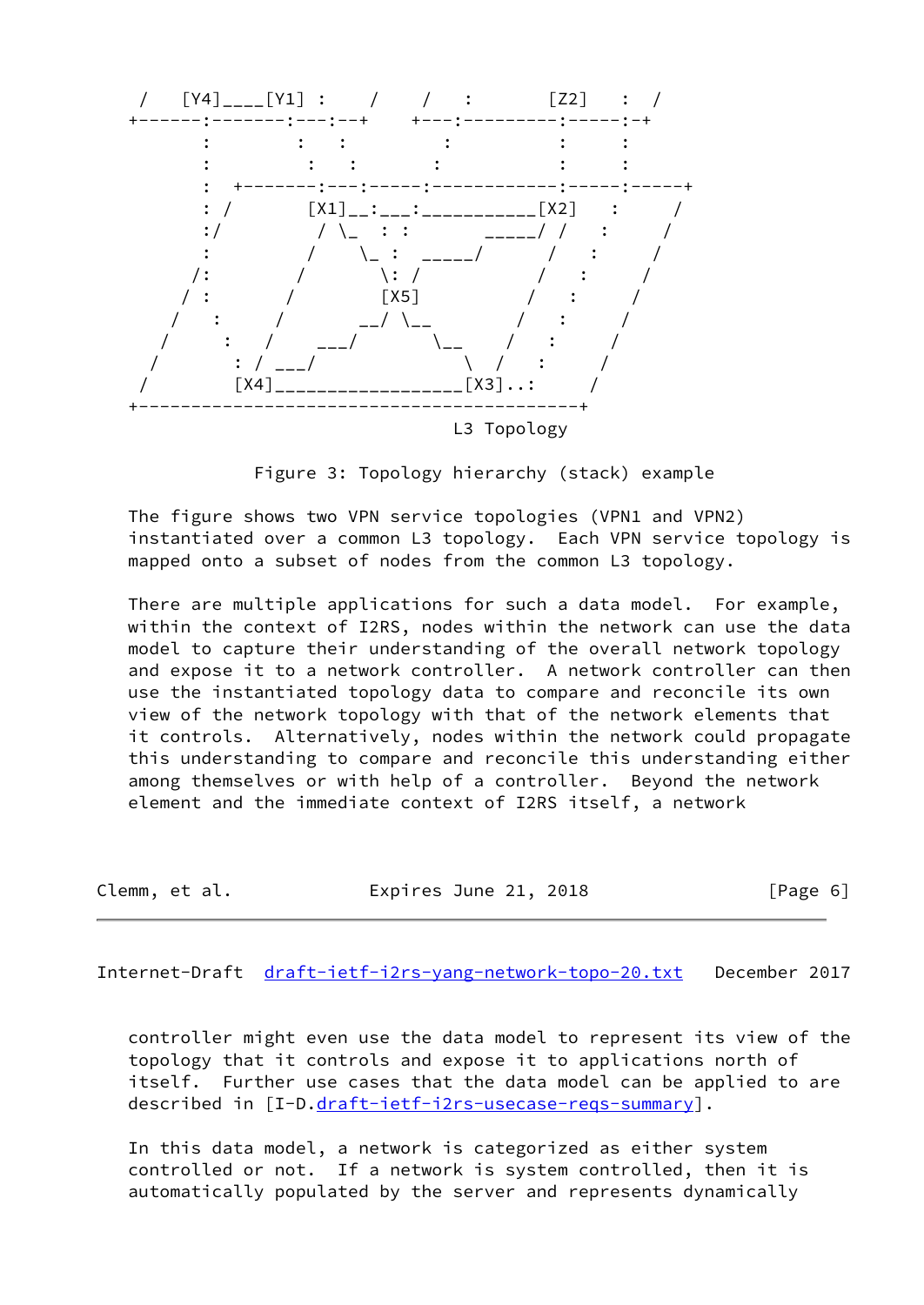learned information that can be read from the operational state datastore. The data model can also be used to create or modify network topologies that might be associated with an inventory model or with an overlay network. Such a network is not system controlled but configured by a client.

 The data model allows a network to refer to a supporting-network, supporting-nodes, supporting-links, etc. The data model also allows to layer a network that is configured on top of one that is system controlled. This permits the configuration of overlay networks on top of networks that are discovered. Specifically, this data model is structured to support being implemented as part of the ephemeral datastore [I-D.[draft-ietf-netmod-revised-datastores\]](https://datatracker.ietf.org/doc/pdf/draft-ietf-netmod-revised-datastores), defined as requirement Ephemeral-REQ-03 in [\[RFC8242](https://datatracker.ietf.org/doc/pdf/rfc8242)]. This allows network topology data that is written, i.e. configured by a client and not system controlled, to refer to a dynamically learned data that is controlled by the system, not configured by a client. A simple use case might involve creating an overlay network that is supported by the dynamically discovered IP routed network topology. When an implementation places written data for this data model in the ephemeral data store, then such a network MAY refer to another network that is system controlled.

<span id="page-7-0"></span>[2](#page-7-0). Key Words

 The key words "MUST", "MUST NOT", "REQUIRED", "SHALL", "SHALL NOT", "SHOULD", "SHOULD NOT", "RECOMMENDED", "NOT RECOMMENDED", "MAY", and "OPTIONAL" in this document are to be interpreted as described in [BCP](https://datatracker.ietf.org/doc/pdf/bcp14) [14](https://datatracker.ietf.org/doc/pdf/bcp14) [[RFC2119\]](https://datatracker.ietf.org/doc/pdf/rfc2119) [\[RFC8174](https://datatracker.ietf.org/doc/pdf/rfc8174)] when, and only when, they appear in all capitals, as shown here.

<span id="page-7-1"></span>[3](#page-7-1). Definitions and Acronyms

 Datastore: A conceptual place to store and access information. A datastore might be implemented, for example, using files, a database, flash memory locations, or combinations thereof. A datastore maps to an instantiated YANG data tree. (Definition adopted from [I-D[.draft-ietf-netmod-revised-datastores](https://datatracker.ietf.org/doc/pdf/draft-ietf-netmod-revised-datastores)])

Clemm, et al. **Expires June 21, 2018** [Page 7]

<span id="page-7-2"></span>Internet-Draft [draft-ietf-i2rs-yang-network-topo-20.txt](https://datatracker.ietf.org/doc/pdf/draft-ietf-i2rs-yang-network-topo-20.txt) December 2017

Data subtree: An instantiated data node and the data nodes that are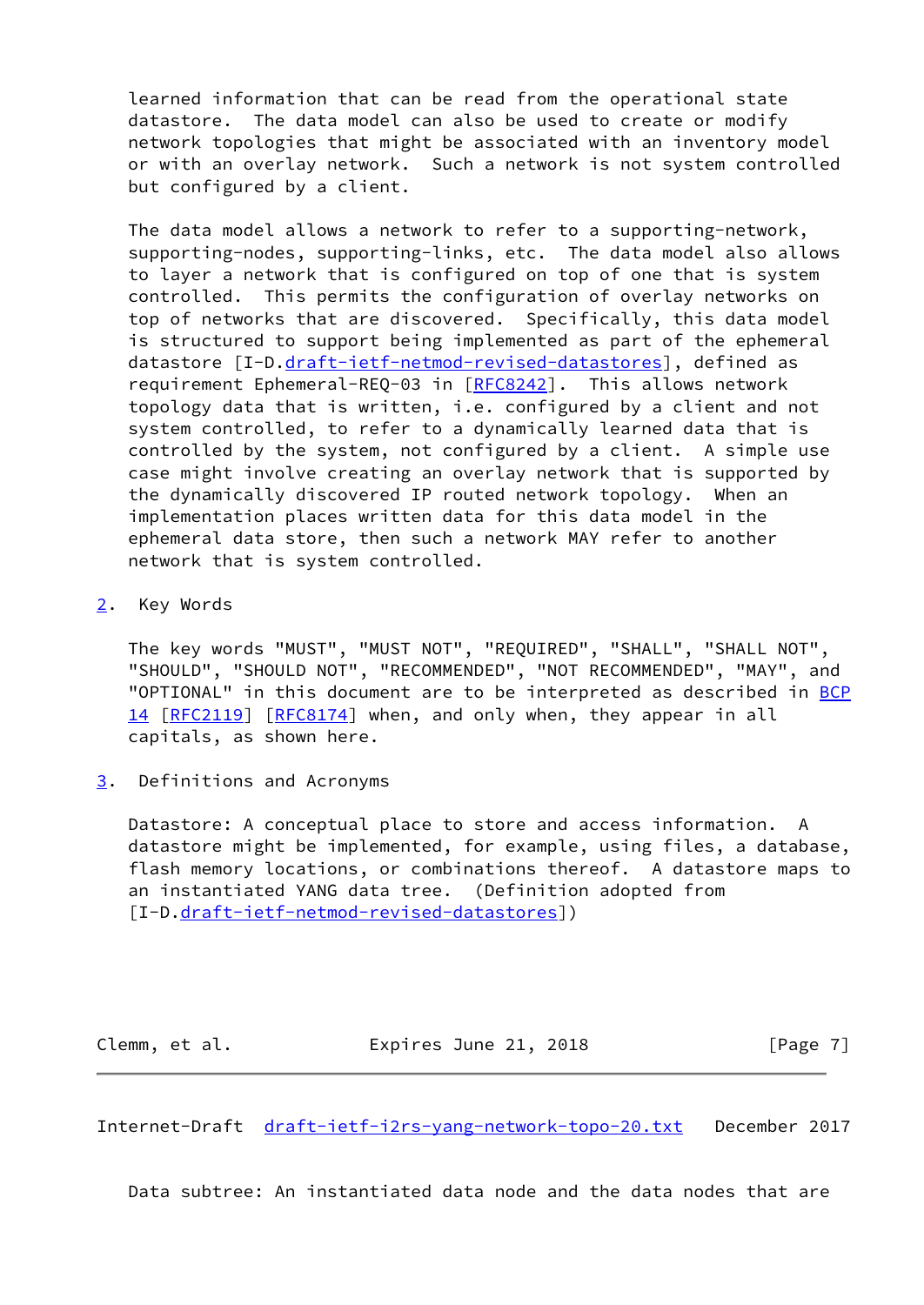hierarchically contained within it.

IGP: Interior Gateway Protocol

IS-IS: Intermediate System to Intermediate System protocol

OSPF: Open Shortest Path First, a link state routing protocol

URI: Uniform Resource Identifier

<span id="page-8-0"></span>[4](#page-8-0). Model Structure Details

<span id="page-8-1"></span>[4.1](#page-8-1). Base Network Model

 The abstract (base) network data model is defined in the ietf network.yang module. Its structure is shown in the following figure. The notation syntax follows [I-D[.draft-ietf-netmod-yang-tree-diagrams](https://datatracker.ietf.org/doc/pdf/draft-ietf-netmod-yang-tree-diagrams)].

 module: ietf-network +--rw networks +--rw network\* [network-id] +--rw network-id network-id +--rw network-types +--rw supporting-network\* [network-ref] | +--rw network-ref -> /networks/network/network-id +--rw node\* [node-id] +--rw node-id node-id +--rw supporting-node\* [network-ref node-ref]  $+--rw$  network-ref  $->> . ./ . ./ . ./supporting-network/ +$  | network-ref +--rw node-ref -> /networks/network/node/node-id

Figure 4: The structure of the abstract (base) network data model

 The data model contains a container with a list of networks. Each network is captured in its own list entry, distinguished via a network-id.

 A network has a certain type, such as L2, L3, OSPF or IS-IS. A network can even have multiple types simultaneously. The type, or types, are captured underneath the container "network-types". In this module it serves merely as an augmentation target; network specific modules will later introduce new data nodes to represent new

Clemm, et al. Expires June 21, 2018 [Page 8]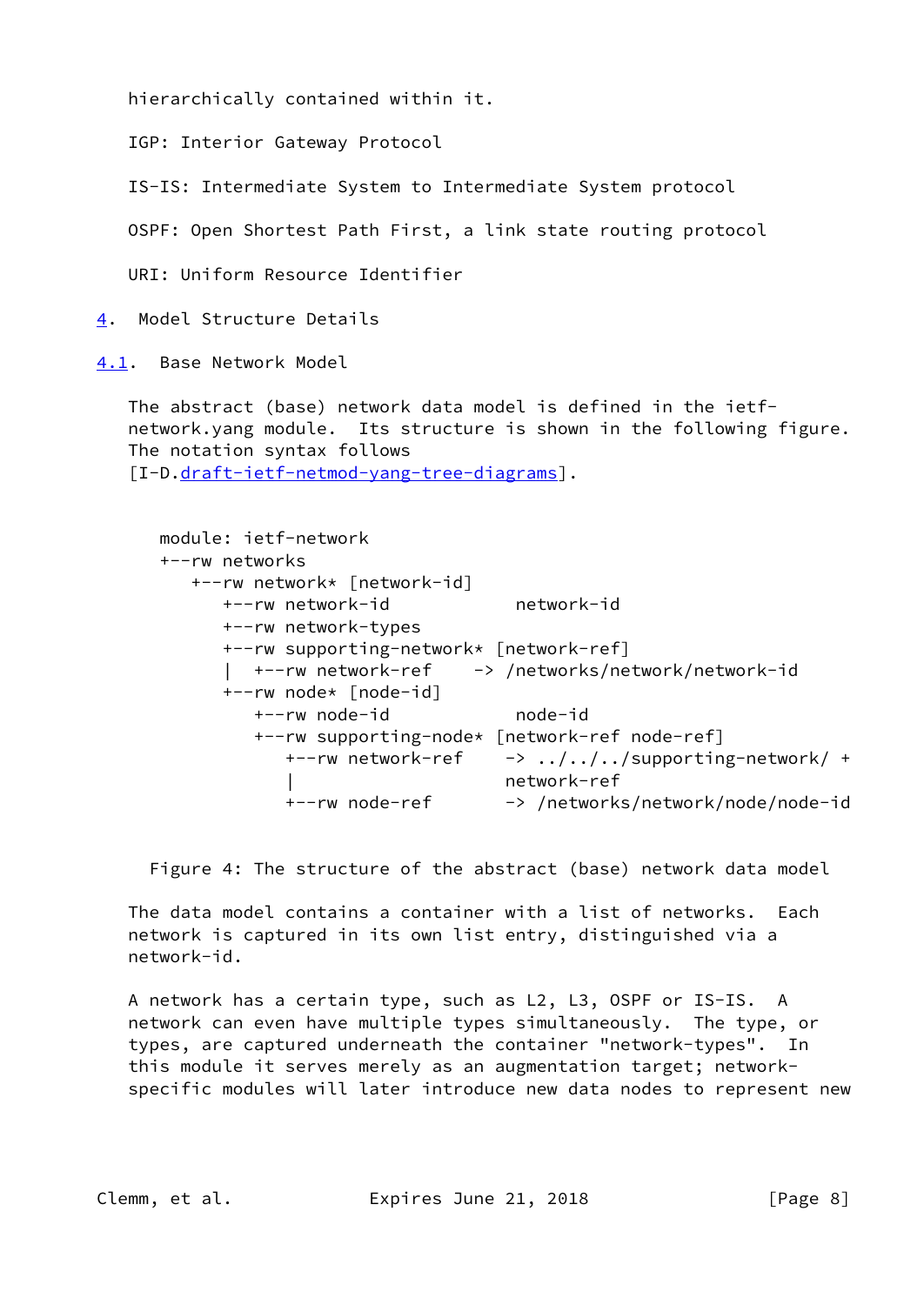Internet-Draft [draft-ietf-i2rs-yang-network-topo-20.txt](https://datatracker.ietf.org/doc/pdf/draft-ietf-i2rs-yang-network-topo-20.txt) December 2017

 network types below this target, i.e. insert them below "network types" by ways of YANG augmentation.

When a network is of a certain type, it will contain a corresponding data node. Network types SHOULD always be represented using presence containers, not leafs of empty type. This allows the representation of hierarchies of network subtypes within the instance information. For example, an instance of an OSPF network (which, at the same time, is a layer 3 unicast IGP network) would contain underneath "network types" another presence container "l3-unicast-igp-network", which in turn would contain a presence container "ospf-network". Actual examples of this pattern can be found in [I-D[.draft-ietf-i2rs-yang-l3-topology](https://datatracker.ietf.org/doc/pdf/draft-ietf-i2rs-yang-l3-topology)].

 A network can in turn be part of a hierarchy of networks, building on top of other networks. Any such networks are captured in the list "supporting-network". A supporting network is in effect an underlay network.

 Furthermore, a network contains an inventory of nodes that are part of the network. The nodes of a network are captured in their own list. Each node is identified relative to its containing network by a node-id.

 It should be noted that a node does not exist independently of a network; instead it is a part of the network that it is contained in. In cases where the same device or entity takes part in multiple networks, or at multiple layers of a networking stack, the same device or entity will be represented by multiple nodes, one for each network. In other words, the node represents an abstraction of the device for the particular network that it a is part of. To represent that the same entity or same device is part of multiple topologies or networks, it is possible to create one "physical" network with a list of nodes for each of the devices or entities. This (physical) network, respectively the (entities) nodes in that network, can then be referred to as underlay network and nodes from the other (logical) networks and nodes, respectively. Note that the data model allows for the definition of more than one underlay network (and node), allowing for simultaneous representation of layered network and service topologies and their physical instantiation.

 Similar to a network, a node can be supported by other nodes, and map onto one or more other nodes in an underlay network. This is captured in the list "supporting-node". The resulting hierarchy of nodes allows also for the representation of device stacks, where a node at one level is supported by a set of nodes at an underlying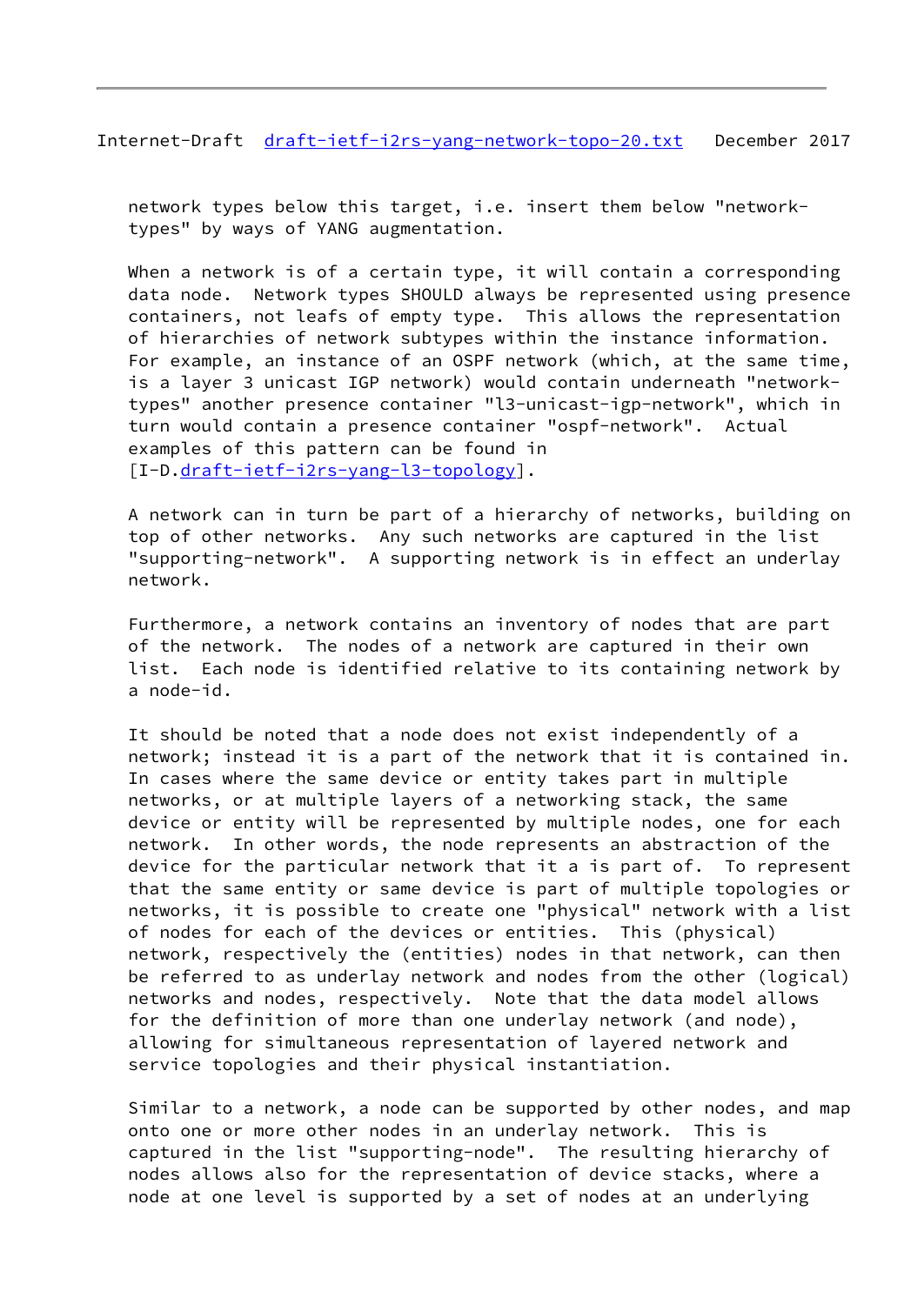level. For example, a "router" node might be supported by a node representing a route processor and separate nodes for various line

Clemm, et al. **Expires June 21, 2018** [Page 9]

<span id="page-10-1"></span>Internet-Draft [draft-ietf-i2rs-yang-network-topo-20.txt](https://datatracker.ietf.org/doc/pdf/draft-ietf-i2rs-yang-network-topo-20.txt) December 2017

 cards and service modules, a virtual router might be supported or hosted on a physical device represented by a separate node, and so on.

 Network data of a network at a particular layer can come into being in one of two ways. In one way, network data is configured by client applications, for example in case of overlay networks that are configured by an SDN Controller application. In another way, it is automatically controlled by the system, in case of networks that can be discovered. It is possible for a configured (overlay) network to refer to a (discovered) underlay network.

## The revised datastore architecture

[I-D[.draft-ietf-netmod-revised-datastores](https://datatracker.ietf.org/doc/pdf/draft-ietf-netmod-revised-datastores)] is used to account for those possibilities. Specifically, for each network, the origin of its data is indicated per the "origin" metadata annotation - "intended" for data that was configured by a client application, "learned" for data that is discovered. Network data that is discovered is automatically populated as part of the operational state datastore. Network data that is configured is part of the configuration and intended datastores, respectively. Configured network data that is actually in effect is in addition reflected in the operational state datastore. Data in the operational state datastore will always have complete referential integrity. Should a configured data item (such as a node) have a dangling reference that refers to a non-existing data item (such as a supporting node), the configured data item will automatically be removed from the operational state datastore and thus only appear in the intended datastore. It will be up to the client application (such as an SDN controller) to resolve the situation and ensure that the reference to the supporting resources is configured properly.

#### <span id="page-10-0"></span>[4.2](#page-10-0). Base Network Topology Data Model

 The abstract (base) network topology data model is defined in the "ietf-network-topology.yang" module. It builds on the network data model defined in the "ietf-network.yang" module, augmenting it with links (defining how nodes are connected) and termination-points (which anchor the links and are contained in nodes). The structure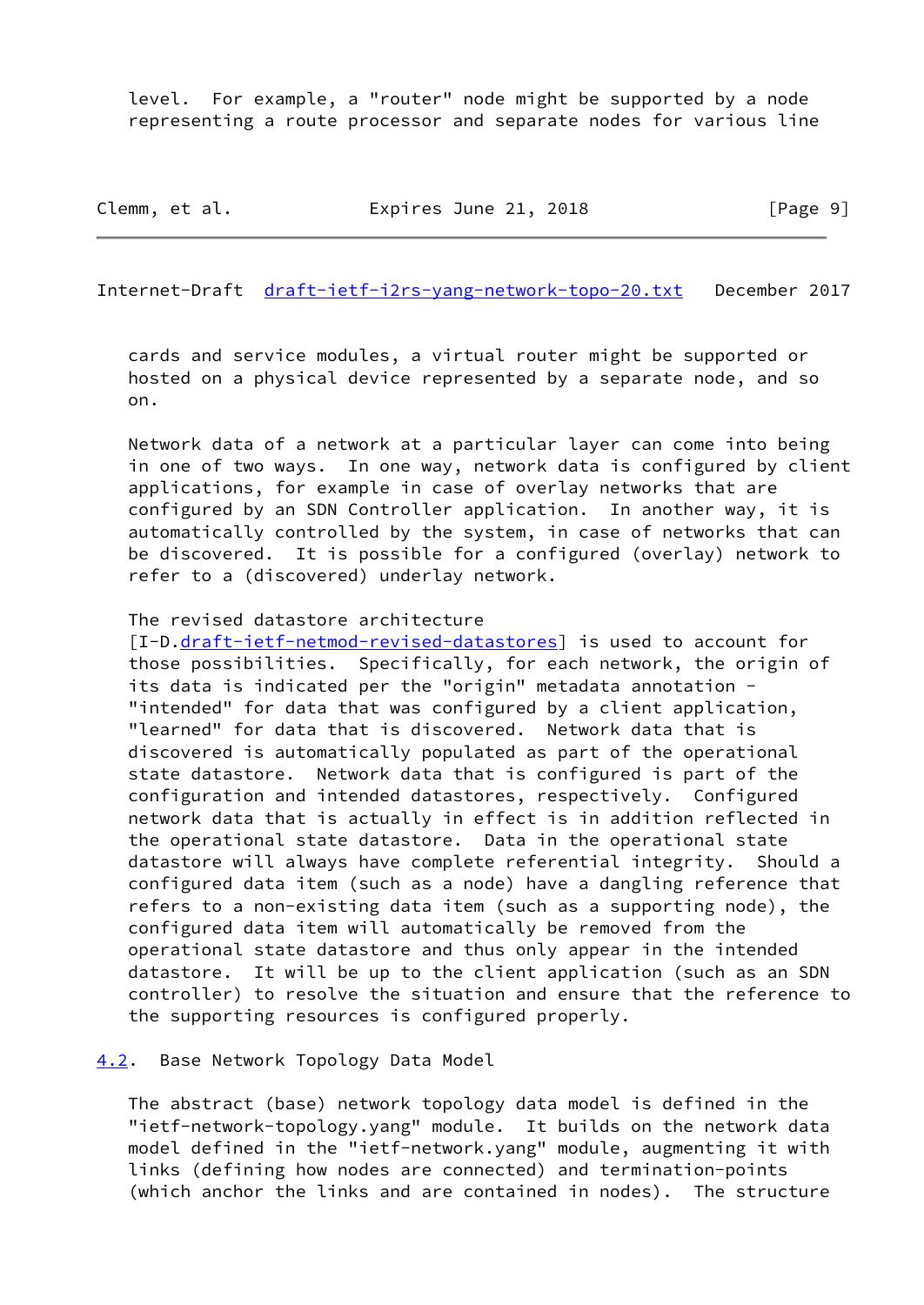of the network topology module is shown in the following figure. The notation syntax follows [I-D[.draft-ietf-netmod-yang-tree-diagrams](https://datatracker.ietf.org/doc/pdf/draft-ietf-netmod-yang-tree-diagrams)].

Clemm, et al. **Expires June 21, 2018** [Page 10]

Internet-Draft [draft-ietf-i2rs-yang-network-topo-20.txt](https://datatracker.ietf.org/doc/pdf/draft-ietf-i2rs-yang-network-topo-20.txt) December 2017

module: ietf-network-topology augment /nw:networks/nw:network: +--rw link\* [link-id] +--rw link-id link-id +--rw source  $+--rw$  source-node?  $->>$  ../../../nw:node/node-id  $+--rw$  source-tp?  $\rightarrow$  ../../../nw:node[nw:node-id=current()/+ | ../source-node]/termination-point/tp-id +--rw destination  $+--rw$  dest-node?  $->> . ./. ./nw: node/node-id$  $+--rw$  dest-tp?  $\rightarrow$  ../../../nw:node[nw:node-id=current()/+ | ../dest-node]/termination-point/tp-id +--rw supporting-link\* [network-ref link-ref] +--rw network-ref -> ../../../nw:supporting-network/+ | network-ref +--rw link-ref -> /nw:networks/network+ [nw:network-id=current()/../network-ref]/+ link/link-id augment /nw:networks/nw:network/nw:node: +--rw termination-point\* [tp-id] +--rw tp-id tp-id +--rw supporting-termination-point\* [network-ref node-ref tp-ref] +--rw network-ref -> ../../../nw:supporting-node/network-ref +--rw node-ref -> ../../../nw:supporting-node/node-ref +--rw tp-ref -> /nw:networks/network[nw:network-id=+ current()/../network-ref]/node+ [nw:node-id=current()/../node-ref]/+ termination-point/tp-id Figure 5: The structure of the abstract (base) network topology data

model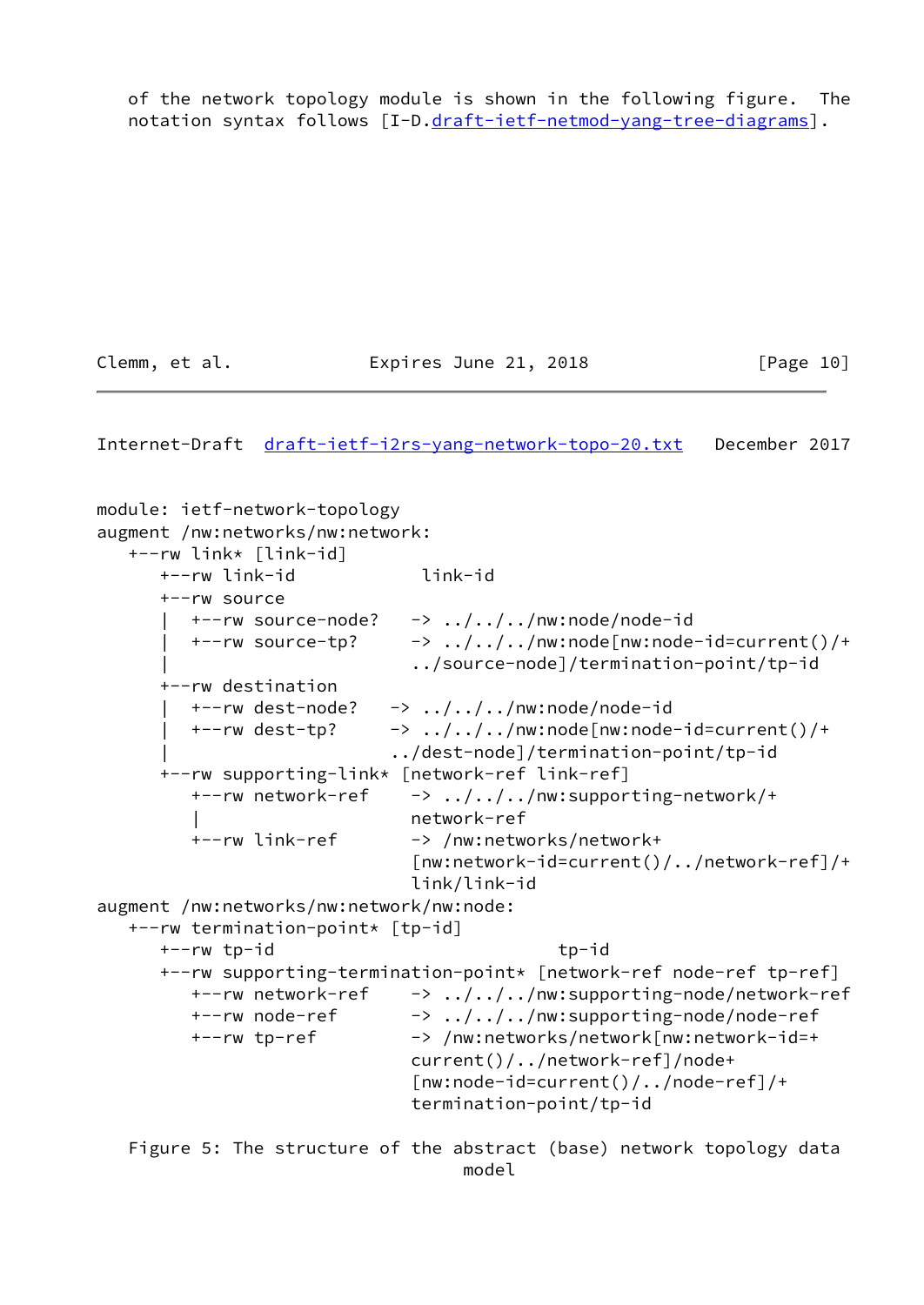A node has a list of termination points that are used to terminate links. An example of a termination point might be a physical or logical port or, more generally, an interface.

 Like a node, a termination point can in turn be supported by an underlying termination point, contained in the supporting node of the underlay network.

 A link is identified by a link-id that uniquely identifies the link within a given topology. Links are point-to-point and unidirectional. Accordingly, a link contains a source and a destination. Both source and destination reference a corresponding node, as well as a termination point on that node. Similar to a node, a link can map onto one or more links in an underlay topology (which are terminated by the corresponding underlay termination points). This is captured in the list "supporting-link".

| Clemm, et al. | Expires June 21, 2018 | [Page 11] |
|---------------|-----------------------|-----------|
|---------------|-----------------------|-----------|

<span id="page-12-1"></span>Internet-Draft [draft-ietf-i2rs-yang-network-topo-20.txt](https://datatracker.ietf.org/doc/pdf/draft-ietf-i2rs-yang-network-topo-20.txt) December 2017

## <span id="page-12-0"></span>[4.3](#page-12-0). Extending the data model

 In order to derive a data model for a specific type of network, the base data model can be extended. This can be done roughly as follows: for the new network type, a new YANG module is introduced. In this module, a number of augmentations are defined against the network and network-topology YANG modules.

We start with augmentations against the ietf-network.yang module. First, a new network type needs to be defined. For this, a presence container that represents the new network type is defined. It is inserted by means of augmentation below the network-types container. Subsequently, data nodes for any network-type specific node parameters are defined and augmented into the node list. The new data nodes can be defined as conditional ("when") on the presence of the corresponding network type in the containing network. In cases where there are any requirements or restrictions in terms of network hierarchies, such as when a network of a new network-type requires a specific type of underlay network, it is possible to define corresponding constraints as well and augment the supporting-network list accordingly. However, care should be taken to avoid excessive definitions of constraints.

 Subsequently, augmentations are defined against ietf-network topology.yang. Data nodes are defined both for link parameters, as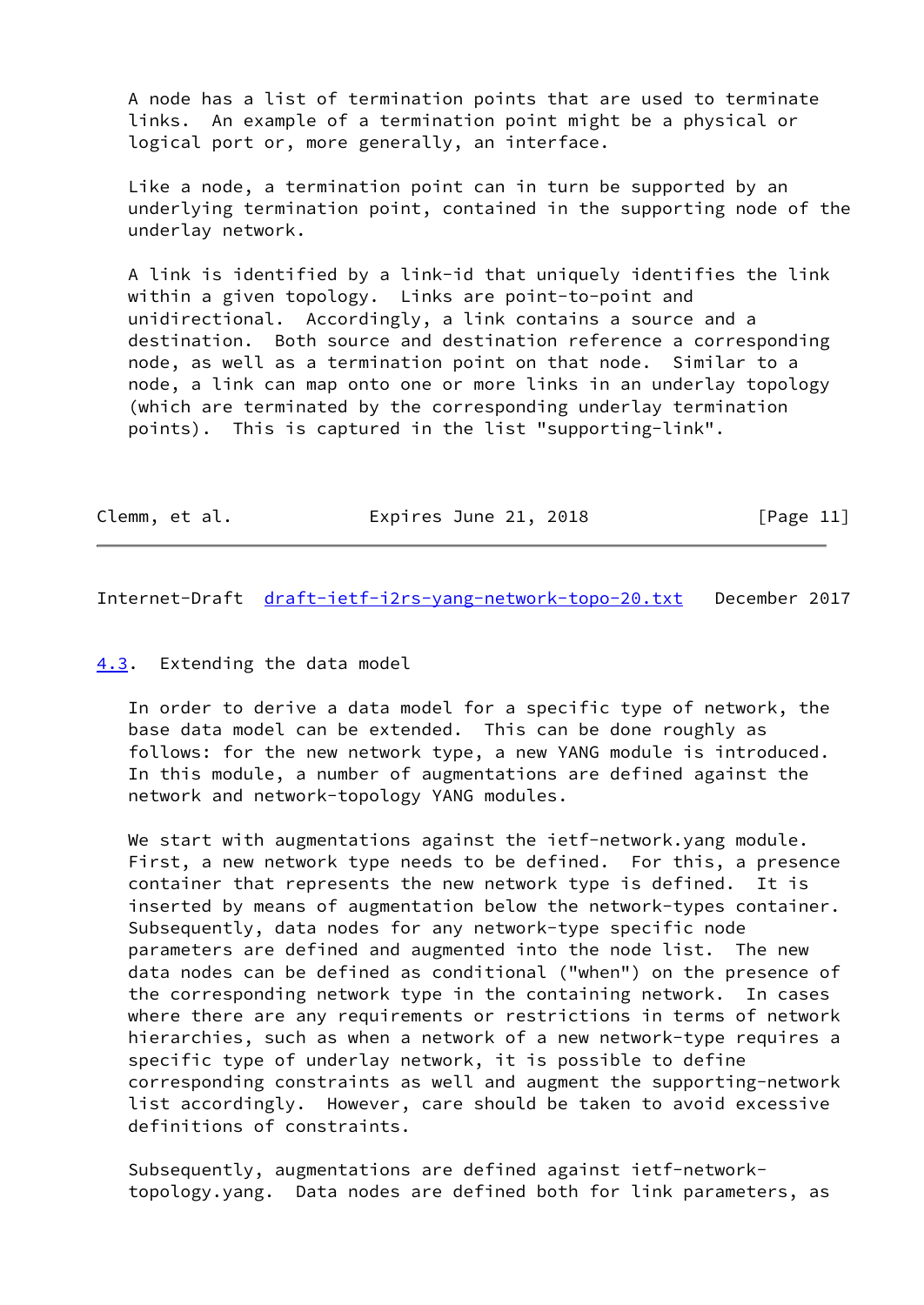well as termination point parameters, that are specific to the new network type. Those data nodes are inserted by way of augmentation into the link and termination-point lists, respectively. Again, data nodes can be defined as conditional on the presence of the corresponding network-type in the containing network, by adding a corresponding "when"-statement.

 It is possible, but not required, to group data nodes for a given network-type under a dedicated container. Doing so introduces further structure, but lengthens data node path names.

 In cases where a hierarchy of network types is defined, augmentations can in turn be applied against augmenting modules, with the module of a more specific network type augmenting the module of a network of a more general type.

<span id="page-13-0"></span>[4.4](#page-13-0). Discussion and selected design decisions

<span id="page-13-1"></span>[4.4.1](#page-13-1). Container structure

 Rather than maintaining lists in separate containers, the data model is kept relatively flat in terms of its containment structure. Lists of nodes, links, termination-points, and supporting-nodes,

| Clemm, et al. |  | Expires June 21, 2018 |  | [Page 12] |  |
|---------------|--|-----------------------|--|-----------|--|
|               |  |                       |  |           |  |

<span id="page-13-3"></span>Internet-Draft [draft-ietf-i2rs-yang-network-topo-20.txt](https://datatracker.ietf.org/doc/pdf/draft-ietf-i2rs-yang-network-topo-20.txt) December 2017

 supporting-links, and supporting-termination-points are not kept in separate containers. Therefore, path identifiers are used to refer to specific nodes, be it in management operations or in specifications of constraints, can remain relatively compact. Of course, this means there is no separate structure in instance information that separates elements of different lists from one another. Such structure is semantically not required, although it might enhance human readability in some cases.

<span id="page-13-2"></span>[4.4.2](#page-13-2). Underlay hierarchies and mappings

 To minimize assumptions of what a particular entity might actually represent, mappings between networks, nodes, links, and termination points are kept strictly generic. For example, no assumptions are made whether a termination point actually refers to an interface, or whether a node refers to a specific "system" or device; the data model at this generic level makes no provisions for that.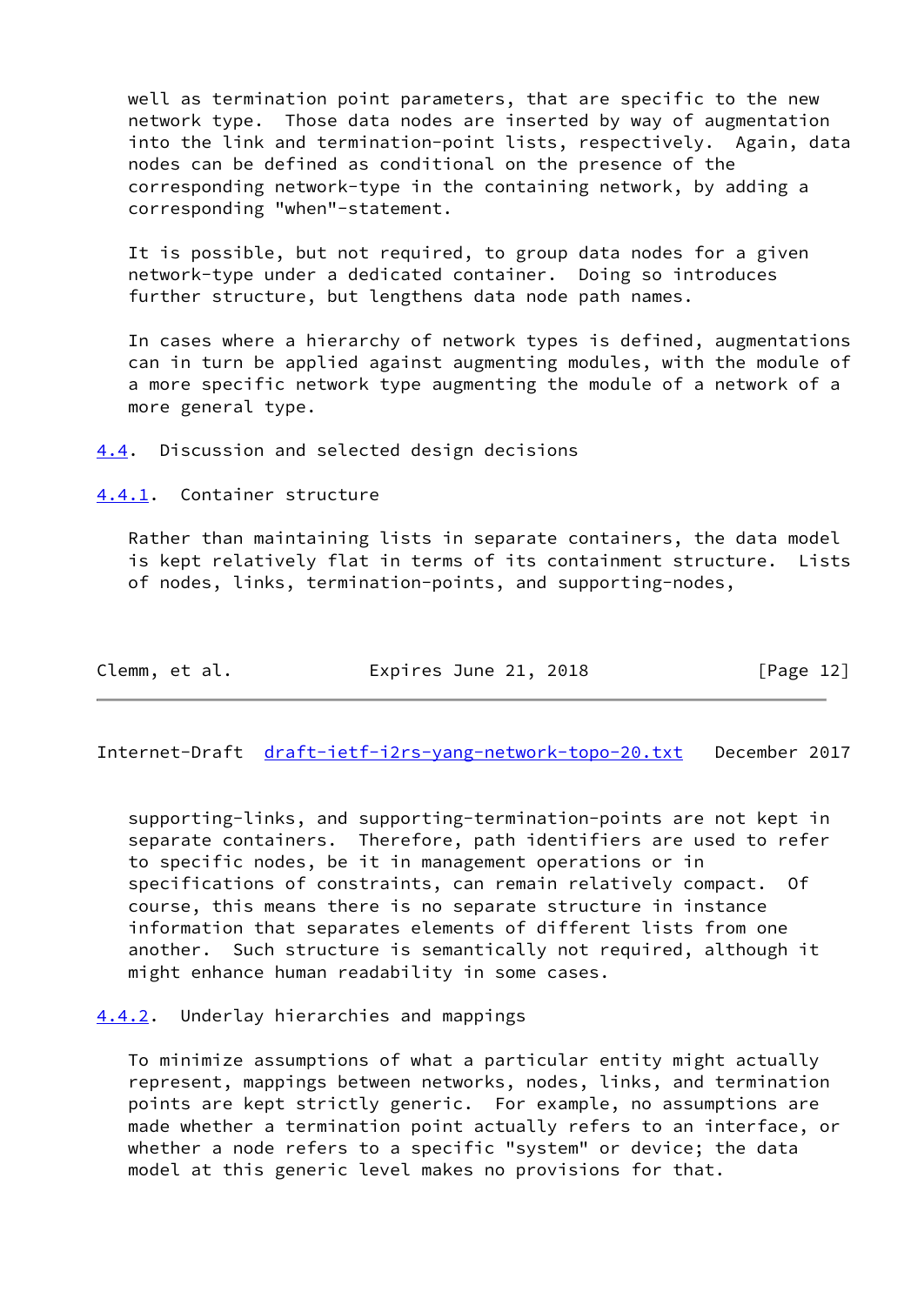Where additional specifics about mappings between upper and lower layers are required, those can be captured in augmenting modules. For example, to express that a termination point in a particular network type maps to an interface, an augmenting module can introduce an augmentation to the termination point which introduces a leaf of type ifref that references the corresponding interface [\[RFC7223](https://datatracker.ietf.org/doc/pdf/rfc7223)]. Similarly, if a node maps to a particular device or network element, an augmenting module can augment the node data with a leaf that references the network element.

 It is possible for links at one level of a hierarchy to map to multiple links at another level of the hierarchy. For example, a VPN topology might model VPN tunnels as links. Where a VPN tunnel maps to a path that is composed of a chain of several links, the link will contain a list of those supporting links. Likewise, it is possible for a link at one level of a hierarchy to aggregate a bundle of links at another level of the hierarchy.

<span id="page-14-0"></span>[4.4.3](#page-14-0). Dealing with changes in underlay networks

 It is possible for a network to undergo churn even as other networks are layered on top of it. When a supporting node, link, or termination point is deleted, the supporting leafrefs in the overlay will be left dangling. To allow for this possibility, the data model makes use of the "require-instance" construct of YANG 1.1 [[RFC7950](https://datatracker.ietf.org/doc/pdf/rfc7950)].

 A dangling leafref of a configured object leaves the corresponding instance in a state in which it lacks referential integrity, rendering it in effect inoperational. Any corresponding object instance is therefore removed from the operational state datastore

Clemm, et al. **Expires June 21, 2018** [Page 13]

<span id="page-14-1"></span>Internet-Draft [draft-ietf-i2rs-yang-network-topo-20.txt](https://datatracker.ietf.org/doc/pdf/draft-ietf-i2rs-yang-network-topo-20.txt) December 2017

 until the situation has been resolved, i.e. until either the supporting object is added to the operational state datastore, or until the instance is reconfigured to refer to another object that is actually reflected in the operational state datastore. It does remain part of the intended datastore.

 It is the responsibility of the application maintaining the overlay to deal with the possibility of churn in the underlay network. When a server receives a request to configure an overlay network, it SHOULD validate whether supporting nodes/links/tps refer to nodes in the underlay are actually in existence, i.e. nodes which are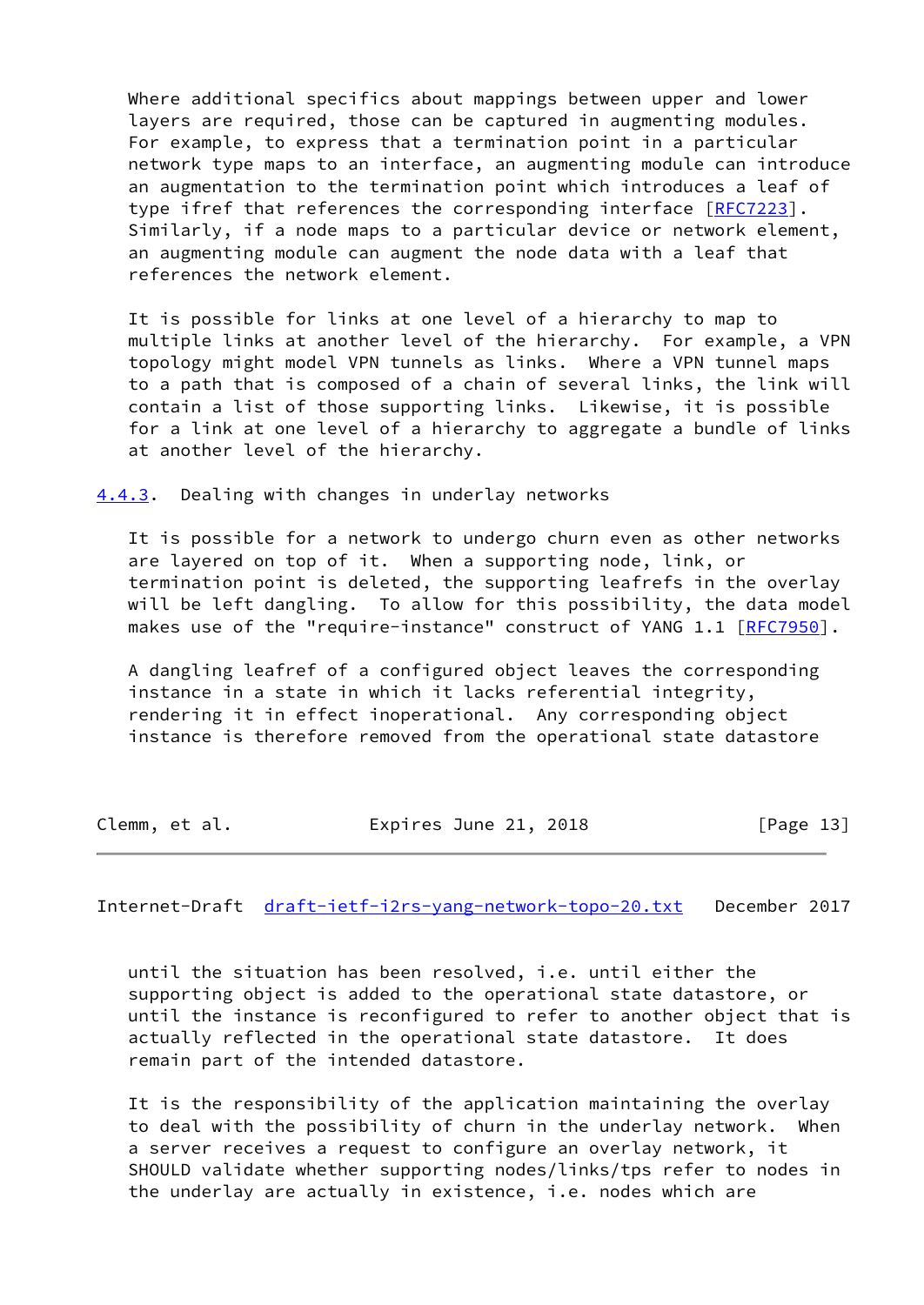reflected in the operational state datastore. Configuration requests in which supporting nodes/links/tps refer to objects currently not in existence SHOULD be rejected. It is the responsibility of the application to update the overlay when a supporting node/link/tp is deleted at a later point in time. For this purpose, an application might subscribe to updates when changes to the underlay occur, for example using mechanisms defined in

[I-D[.draft-ietf-netconf-yang-push](https://datatracker.ietf.org/doc/pdf/draft-ietf-netconf-yang-push)].

## <span id="page-15-0"></span>[4.4.4](#page-15-0). Use of groupings

 The data model makes use of groupings, instead of simply defining data nodes "in-line". This makes it easier to include the corresponding data nodes in notifications, which then do not need to respecify each data node that is to be included. The tradeoff for this is that it makes the specification of constraints more complex, because constraints involving data nodes outside the grouping need to be specified in conjunction with a "uses" statement where the grouping is applied. This also means that constraints and XPath statements need to be specified in such a way that they navigate "down" first and select entire sets of nodes, as opposed to being able to simply specify them against individual data nodes.

### <span id="page-15-1"></span>[4.4.5](#page-15-1). Cardinality and directionality of links

 The topology data model includes links that are point-to-point and unidirectional. It does not directly support multipoint and bidirectional links. While this may appear as a limitation, it does keep the data model simple, generic, and allows it to very easily be subjected to applications that make use of graph algorithms. Bi directional connections can be represented through pairs of unidirectional links. Multipoint networks can be represented through pseudo-nodes (similar to IS-IS, for example). By introducing hierarchies of nodes, with nodes at one level mapping onto a set of other nodes at another level, and introducing new links for nodes at that level, topologies with connections representing non-point-to point communication patterns can be represented.

| Clemm, et al. | Expires June 21, 2018 | [Page 14] |
|---------------|-----------------------|-----------|
|---------------|-----------------------|-----------|

<span id="page-15-3"></span>Internet-Draft [draft-ietf-i2rs-yang-network-topo-20.txt](https://datatracker.ietf.org/doc/pdf/draft-ietf-i2rs-yang-network-topo-20.txt) December 2017

## <span id="page-15-2"></span>[4.4.6](#page-15-2). Multihoming and link aggregation

 Links are terminated by a single termination point, not sets of termination points. Connections involving multihoming or link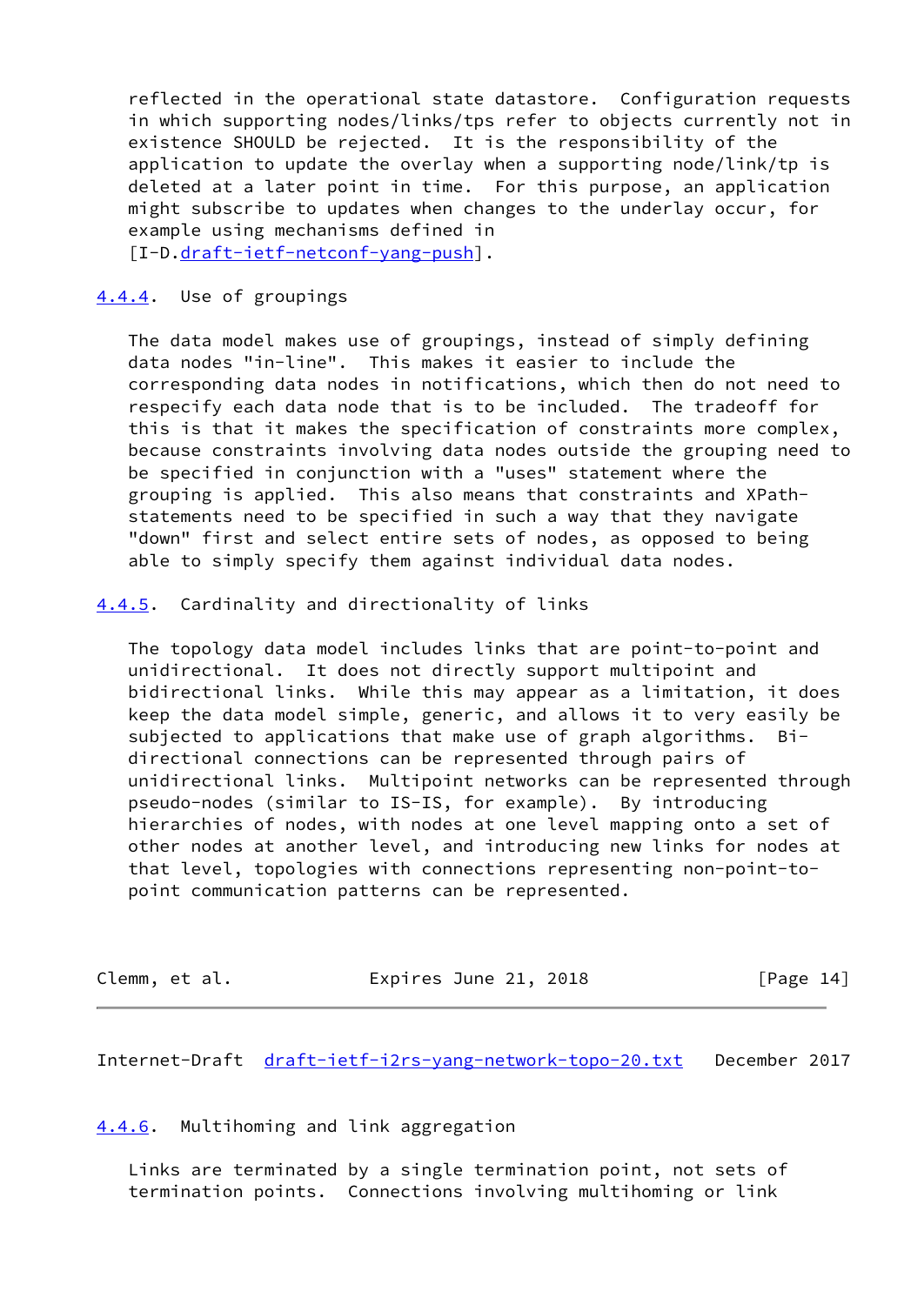aggregation schemes need to be represented using multiple point-to point links, then defining a link at a higher layer that is supported by those individual links.

## <span id="page-16-0"></span>[4.4.7](#page-16-0). Mapping redundancy

 In a hierarchy of networks, there are nodes mapping to nodes, links mapping to links, and termination points mapping to termination points. Some of this information is redundant. Specifically, if the link-to-links mapping is known, and the termination points of each link are known, termination point mapping information can be derived via transitive closure and does not have to be explicitly configured. Nonetheless, in order to not constrain applications regarding which mappings they want to configure and which should be derived, the data model does provide for the option to configure this information explicitly. The data model includes integrity constraints to allow for validating for consistency.

# <span id="page-16-1"></span>[4.4.8](#page-16-1). Typing

 A network's network types are represented using a container which contains a data node for each of its network types. A network can encompass several types of network simultaneously, hence a container is used instead of a case construct, with each network type in turn represented by a dedicated presence container itself. The reason for not simply using an empty leaf, or even simpler, do away even with the network container and just use a leaf-list of network-type instead, is to be able to represent "class hierarchies" of network types, with one network type refining the other. Network-type specific containers are to be defined in the network-specific modules, augmenting the network-types container.

<span id="page-16-2"></span>[4.4.9](#page-16-2). Representing the same device in multiple networks

 One common requirement concerns the ability to represent that the same device can be part of multiple networks and topologies. However, the data model defines a node as relative to the network that it is contained in. The same node cannot be part of multiple topologies. In many cases, a node will be the abstraction of a particular device in a network. To reflect that the same device is part of multiple topologies, the following approach might be chosen: A new type of network to represent a "physical" (or "device") network is introduced, with nodes representing devices. This network forms

Clemm, et al. **Expires June 21, 2018** [Page 15]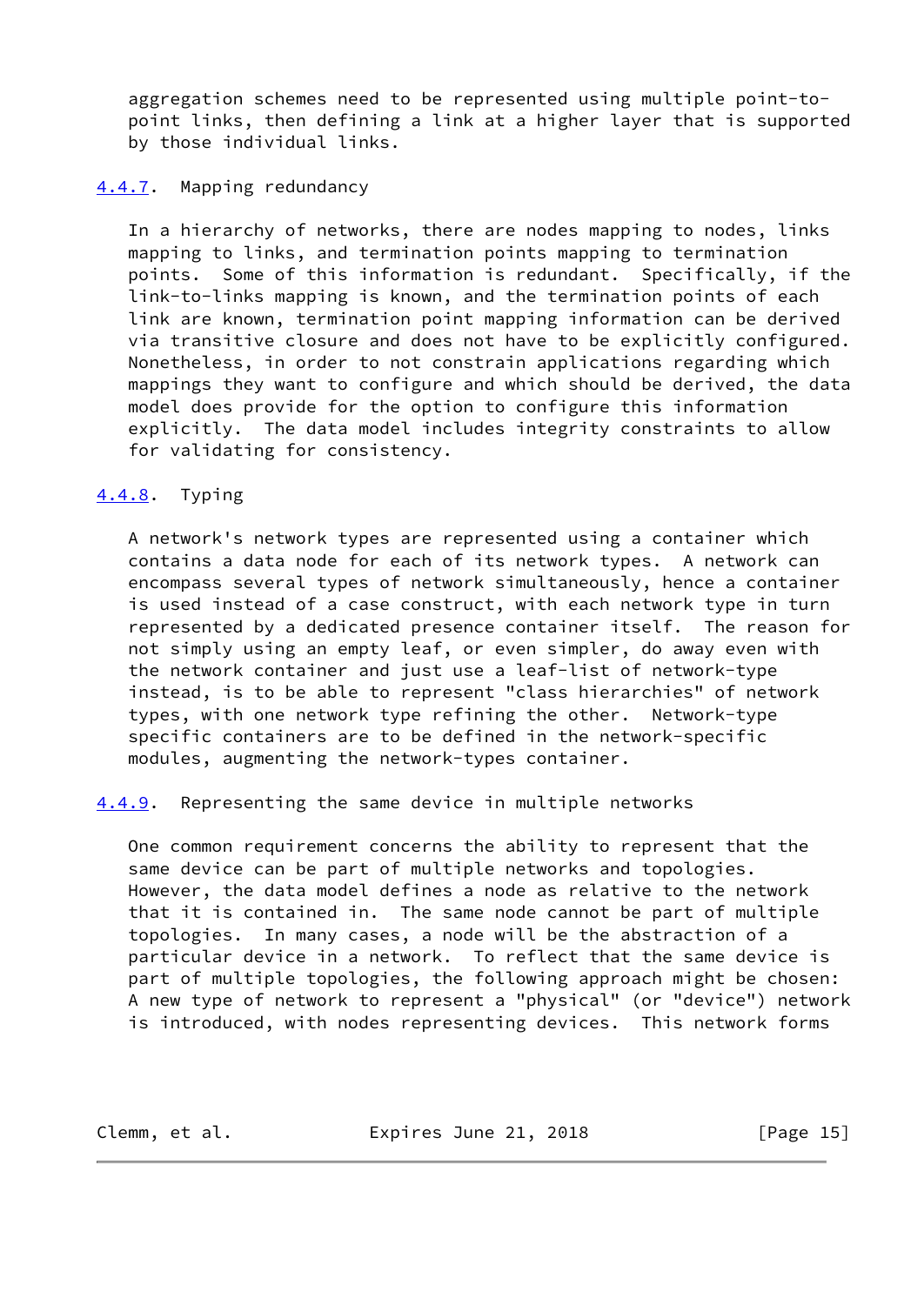<span id="page-17-0"></span> an underlay network for logical networks above it, with nodes of the logical network mapping onto nodes in the physical network.

 This scenario is depicted in the following figure. It depicts three networks with two nodes each. A physical network P consists of an inventory of two nodes, D1 and D2, each representing a device. A second network, X, has a third network, Y, as its underlay. Both X and Y also have the physical network P as underlay. X1 has both Y1 and D1 as underlay nodes, while Y1 has D1 as underlay node. Likewise, X2 has both Y2 and D2 as underlay nodes, while Y2 has D2 as underlay node. The fact that X1 and Y1 are both instantiated on the same physical node D1 can be easily derived.



Figure 6: Topology hierarchy example - multiple underlays

 In the case of a physical network, nodes represent physical devices and termination points physical ports. It should be noted that it is also possible to augment the data model for a physical network-type, defining augmentations that have nodes reference system information and termination points reference physical interfaces, in order to provide a bridge between network and device models.

<span id="page-17-1"></span>[4.4.10](#page-17-1). Supporting client-configured and system-controlled network topology

 YANG requires data nodes to be designated as either configuration ("config true") or operational data ("config false"), but not both, yet it is important to have all network information, including vertical cross-network dependencies, captured in one coherent data model. In most cases, network topology information is discovered about a network; the topology is considered a property of the network that is reflected in the data model. That said, certain types of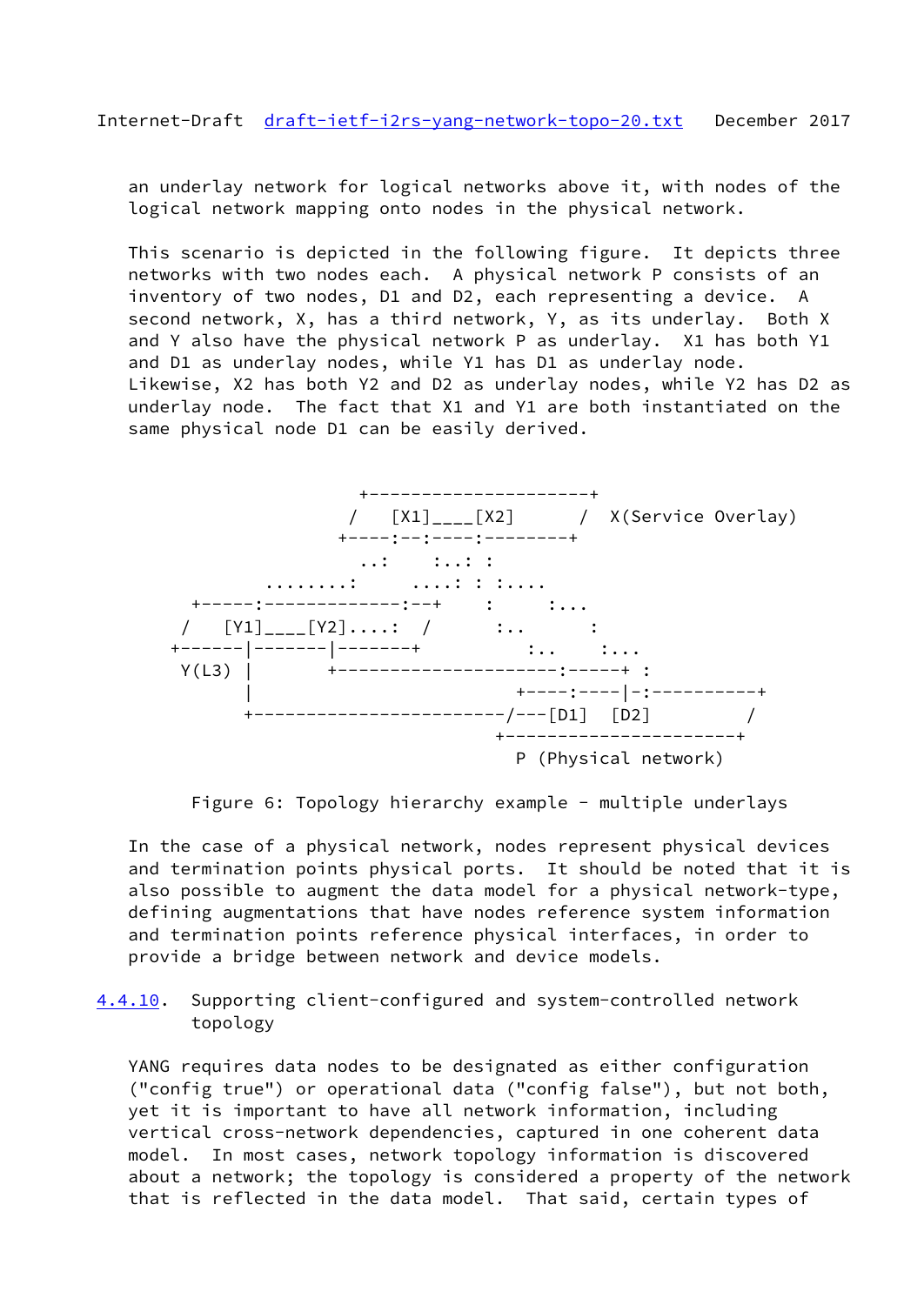<span id="page-18-1"></span>Internet-Draft [draft-ietf-i2rs-yang-network-topo-20.txt](https://datatracker.ietf.org/doc/pdf/draft-ietf-i2rs-yang-network-topo-20.txt) December 2017

 topology need to also be configurable by an application, such as in the case of overlay topologies.

 The YANG data model for network topology designates all data as "config true". The distinction between data that is actually configured and data that is in effect, including data that is discovered about the network, is provided through the datastores introduced as part of the Network Management Datastore Architecture, NMDA [I-D[.draft-ietf-netmod-revised-datastores](https://datatracker.ietf.org/doc/pdf/draft-ietf-netmod-revised-datastores)]. Network topology data that is discovered is automatically populated as part of the operational state datastore, <operational>. It is "system controlled". Network topology that is configured is instantiated as part of a configuration datastore, e.g. <intended>. Only when it has actually taken effect, it is also instantiated as part of the operational state datastore, i.e. <operational>.

 Configured network topology will in general refer to an underlay topology and include layering information, such as the supporting node(s) underlying a node, supporting link(s) underlying a link, and supporting termination point(s) underlying a termination point. The supporting objects must be instantiated in the operational state datastore in order for the dependent overlay object to be reflected in the operational state datastore. Should a configured data item (such as a node) have a dangling reference that refers to a non existing data item (such as a supporting node), the configured data item will automatically be removed from <operational> and show up only in <intended>. It will be up to the client application to resolve the situation and ensure that the reference to the supporting resources is configured properly.

 For each network, the origin of its data is indicated per the "origin" metadata [[RFC7952](https://datatracker.ietf.org/doc/pdf/rfc7952)] annotation defined in [I-D[.draft-ietf-netmod-revised-datastores](https://datatracker.ietf.org/doc/pdf/draft-ietf-netmod-revised-datastores)]. In general, the origin of discovered network data is "learned"; the origin of configured network data is "intended".

<span id="page-18-0"></span>[4.4.11](#page-18-0). Identifiers of string or URI type

 The current data model defines identifiers of nodes, networks, links, and termination points as URIs. An alternative would define them as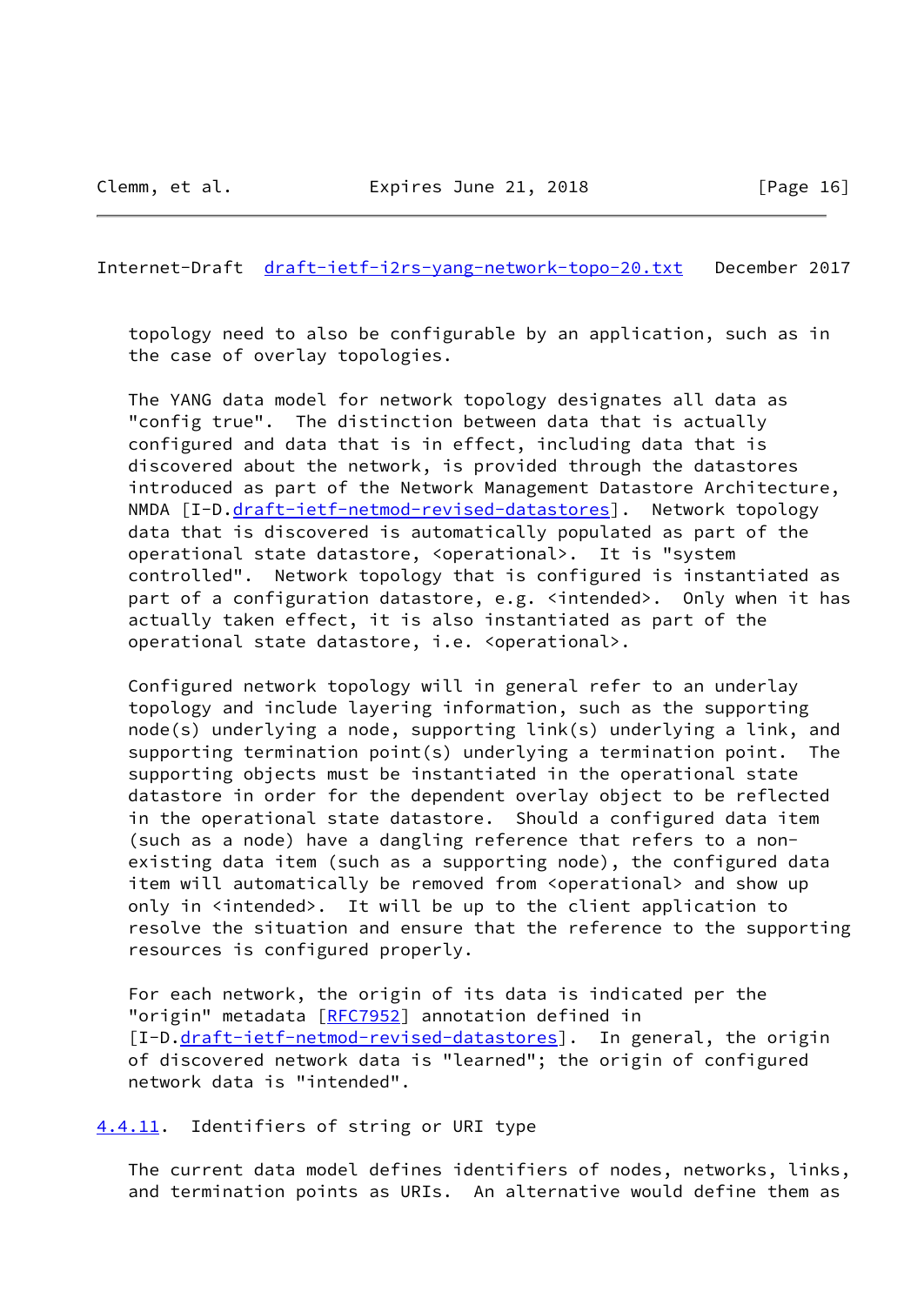strings.

 The case for strings is that they will be easier to implement. The reason for choosing URIs is that the topology/node/tp exists in a larger context, hence it is useful to be able to correlate identifiers across systems. While strings, being the universal data type, are easier for human beings, they also muddle things. What typically happens is that strings have some structure which is

Clemm, et al. **Expires June 21, 2018** [Page 17]

<span id="page-19-1"></span>Internet-Draft [draft-ietf-i2rs-yang-network-topo-20.txt](https://datatracker.ietf.org/doc/pdf/draft-ietf-i2rs-yang-network-topo-20.txt) December 2017

 magically assigned and the knowledge of this structure has to be communicated to each system working with the data. A URI makes the structure explicit and also attaches additional semantics: the URI, unlike a free-form string, can be fed into a URI resolver, which can point to additional resources associated with the URI. This property is important when the topology data is integrated into a larger, more complex system.

<span id="page-19-0"></span>[5](#page-19-0). Interactions with Other YANG Modules

 The data model makes use of data types that have been defined in [\[RFC6991](https://datatracker.ietf.org/doc/pdf/rfc6991)].

 This is a protocol independent YANG data model with topology information. It is separate from and not linked with data models that are used to configure routing protocols or routing information. This includes e.g. data model "ietf-routing" [\[RFC8022](https://datatracker.ietf.org/doc/pdf/rfc8022)].

 The data model obeys the requirements for the ephemeral state found in the document  $[REC8242]$ . For ephemeral topology data that is system controlled, the process tasked with maintaining topology information will load information from the routing process (such as OSPF) into the operational state datastore without relying on a configuration datastore.

<span id="page-19-2"></span>[6](#page-19-2). YANG Modules

<span id="page-19-3"></span>[6.1](#page-19-3). Defining the Abstract Network: ietf-network.yang

 NOTE TO RFC EDITOR: Please change the date in the file name after the CODE BEGINS statement to the date of publication when published.

<CODE BEGINS> file "ietf-network@2017-12-18.yang"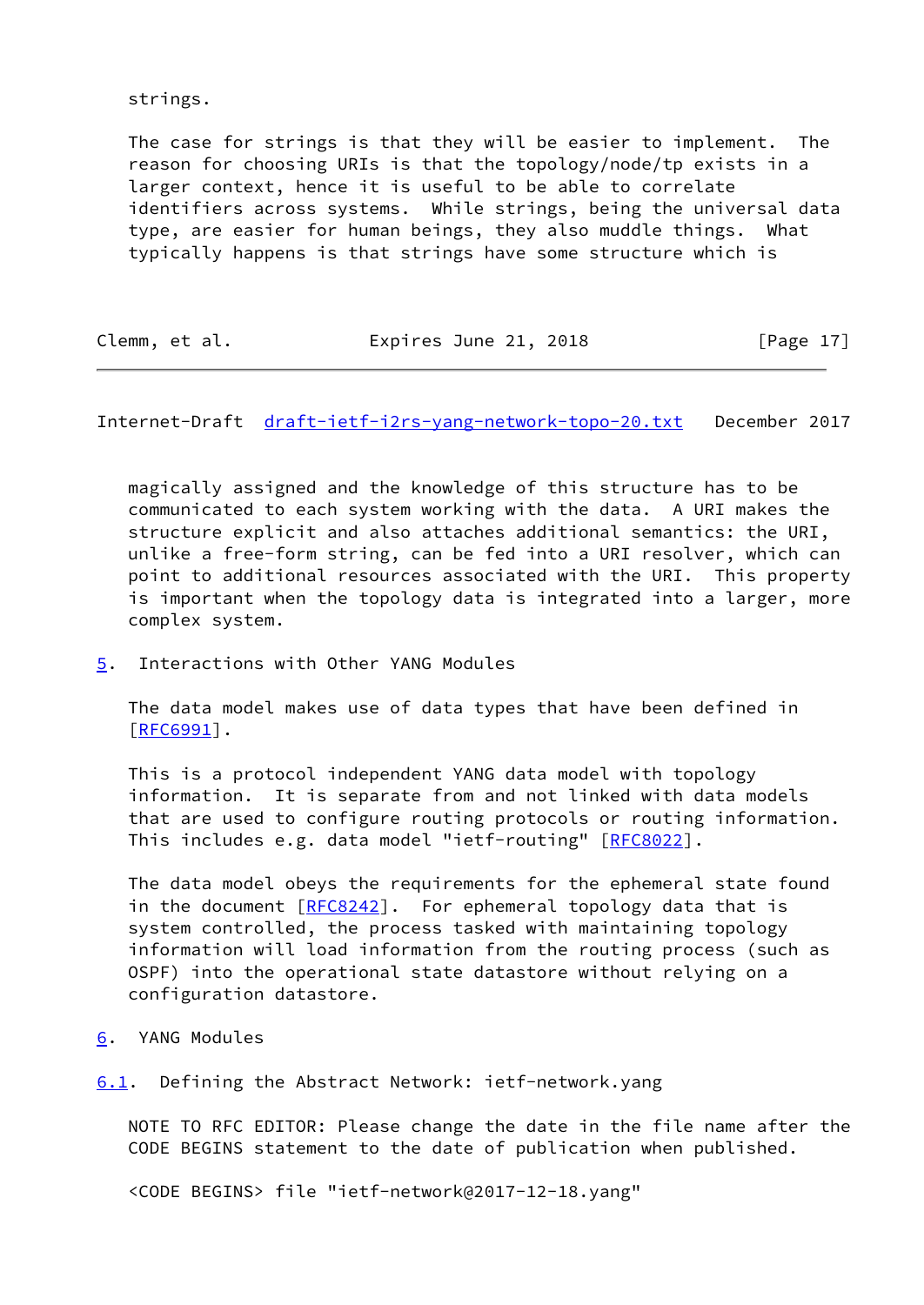```
 module ietf-network {
  yang-version 1.1;
  namespace "urn:ietf:params:xml:ns:yang:ietf-network";
  prefix nw;
  import ietf-inet-types {
    prefix inet;
   RFC 6991";
   }
  organization
     "IETF I2RS (Interface to the Routing System) Working Group";
  contact
    <http://tools.ietf.org/wg/i2rs/>
```

| Clemm, et al. | Expires June 21, 2018 | [Page 18] |
|---------------|-----------------------|-----------|
|---------------|-----------------------|-----------|

Internet-Draft [draft-ietf-i2rs-yang-network-topo-20.txt](https://datatracker.ietf.org/doc/pdf/draft-ietf-i2rs-yang-network-topo-20.txt) December 2017

- WG List: <mailto:i2rs@ietf.org>
- Editor: Alexander Clemm <mailto:ludwig@clemm.org>
- Editor: Jan Medved <mailto:jmedved@cisco.com>
- Editor: Robert Varga <mailto:robert.varga@pantheon.tech>
- Editor: Nitin Bahadur <mailto:nitin\_bahadur@yahoo.com>
- Editor: Hariharan Ananthakrishnan <mailto:hari@packetdesign.com>
- Editor: Xufeng Liu <mailto:Xufeng\_Liu@jabil.com>";

description

 "This module defines a common base data model for a collection of nodes in a network. Node definitions are further used in network topologies and inventories.

Copyright (c) 2017 IETF Trust and the persons identified as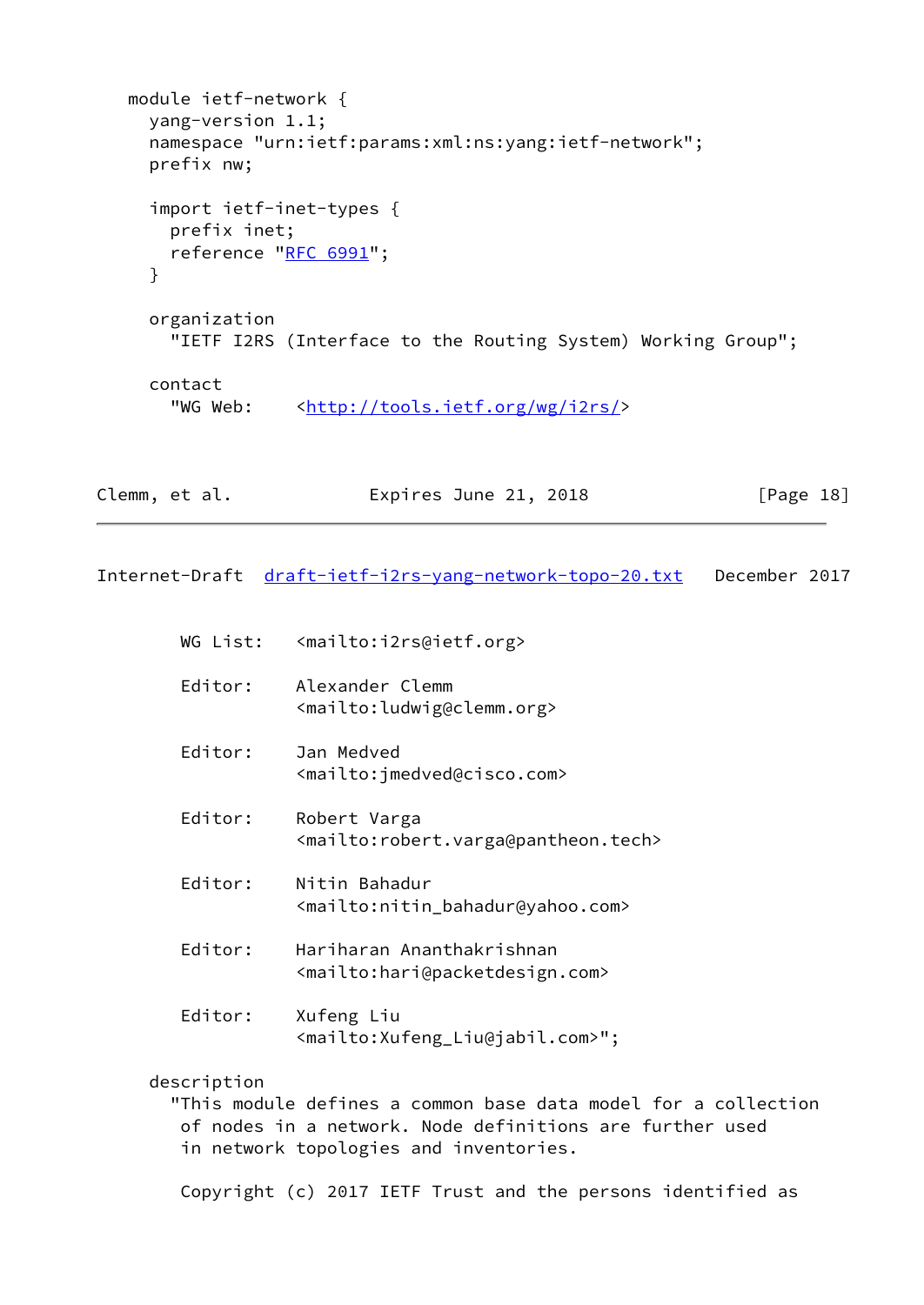```
 authors of the code. All rights reserved.
   Redistribution and use in source and binary forms, with or
   without modification, is permitted pursuant to, and subject
   to the license terms contained in, the Simplified BSD License
    Section 4.c of the IETF Trust's Legal Provisions
    Relating to IETF Documents
    (http://trustee.ietf.org/license-info).
   This version of this YANG module is part of
   draft-ietf-i2rs-yang-network-topo-20;
    see the RFC itself for full legal notices.
   NOTE TO RFC EDITOR: Please replace above reference to
   draft-ietf-i2rs-yang-network-topo-20 with RFC
   number when published (i.e. RFC xxxx).";
 revision 2017-12-18 {
  description
     "Initial revision.
     NOTE TO RFC EDITOR:
      (1) Please replace the following reference
```

| Clemm, et al. | Expires June 21, 2018 | [Page 19] |
|---------------|-----------------------|-----------|
|---------------|-----------------------|-----------|

```
 to draft-ietf-i2rs-yang-network-topo-20 with
     RFC number when published (i.e. RFC xxxx).
      (2) Please replace the date in the revision statement with the
      date of publication when published. ";
   reference
     "draft-ietf-i2rs-yang-network-topo-20";
 }
 typedef node-id {
   type inet:uri;
   description
     "Identifier for a node. The precise structure of the node-id
      will be up to the implementation. Some implementations MAY
      for example, pick a uri that includes the network-id as
      part of the path. The identifier SHOULD be chosen such that
      the same node in a real network topology will always be
      identified through the same identifier, even if the data model
      is instantiated in separate datastores. An implementation MAY
      choose to capture semantics in the identifier, for example to
```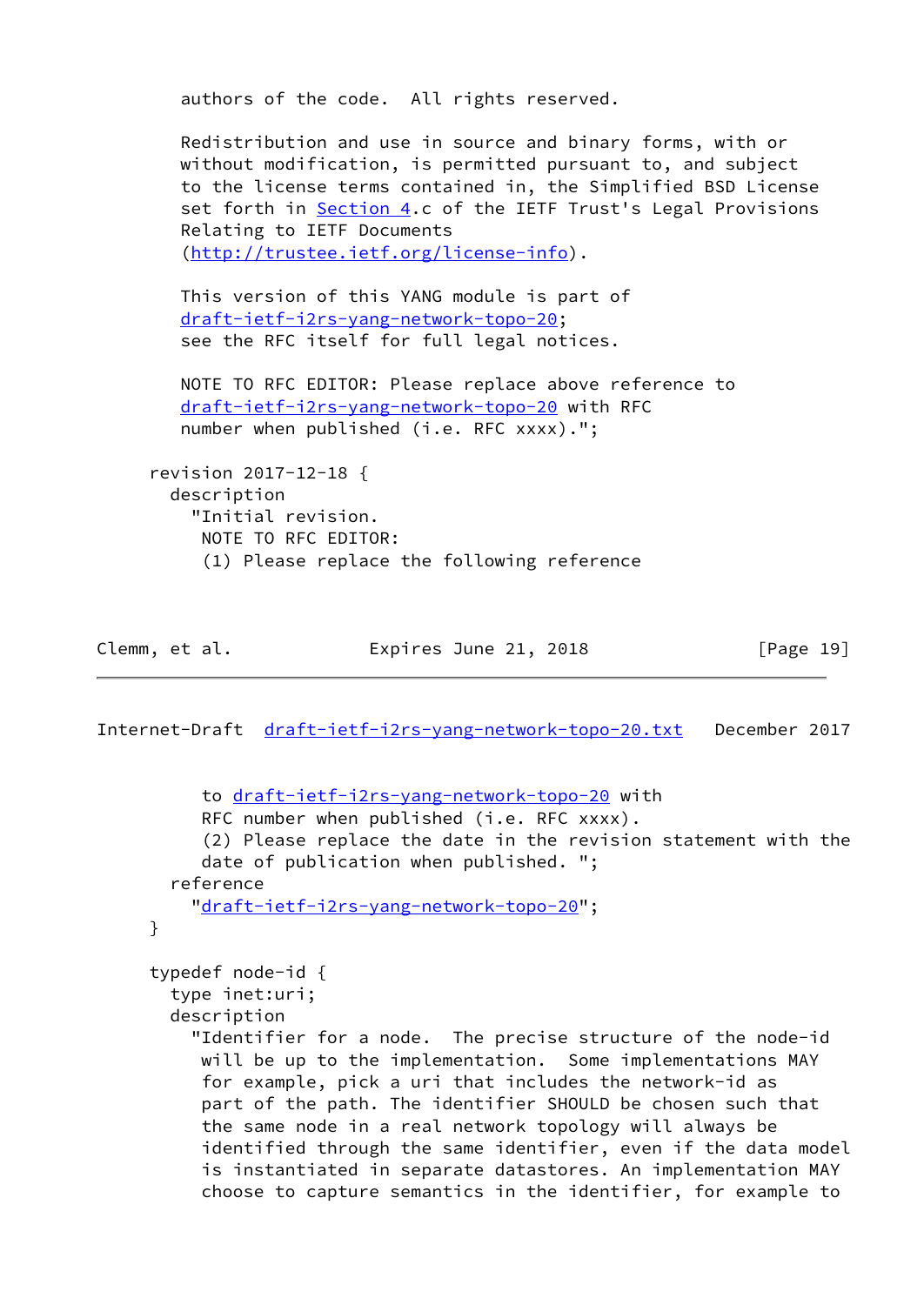```
 indicate the type of node.";
     }
      typedef network-id {
        type inet:uri;
        description
          "Identifier for a network. The precise structure of the
          network-id will be up to an implementation.
          The identifier SHOULD be chosen such that the same network
          will always be identified through the same identifier,
          even if the data model is instantiated in separate datastores.
          An implementation MAY choose to capture semantics in the
          identifier, for example to indicate the type of network.";
     }
      grouping network-ref {
        description
          "Contains the information necessary to reference a network,
           for example an underlay network.";
        leaf network-ref {
          type leafref {
            path "/nw:networks/nw:network/nw:network-id";
          require-instance false;
 }
          description
            "Used to reference a network, for example an underlay
             network.";
       }
      }
```
Clemm, et al. Expires June 21, 2018 [Page 20]

```
 grouping node-ref {
       description
          "Contains the information necessary to reference a node.";
       leaf node-ref {
          type leafref {
            path "/nw:networks/nw:network[nw:network-id=current()/../"+
              "network-ref]/nw:node/nw:node-id";
            require-instance false;
 }
          description
            "Used to reference a node.
             Nodes are identified relative to the network they are
```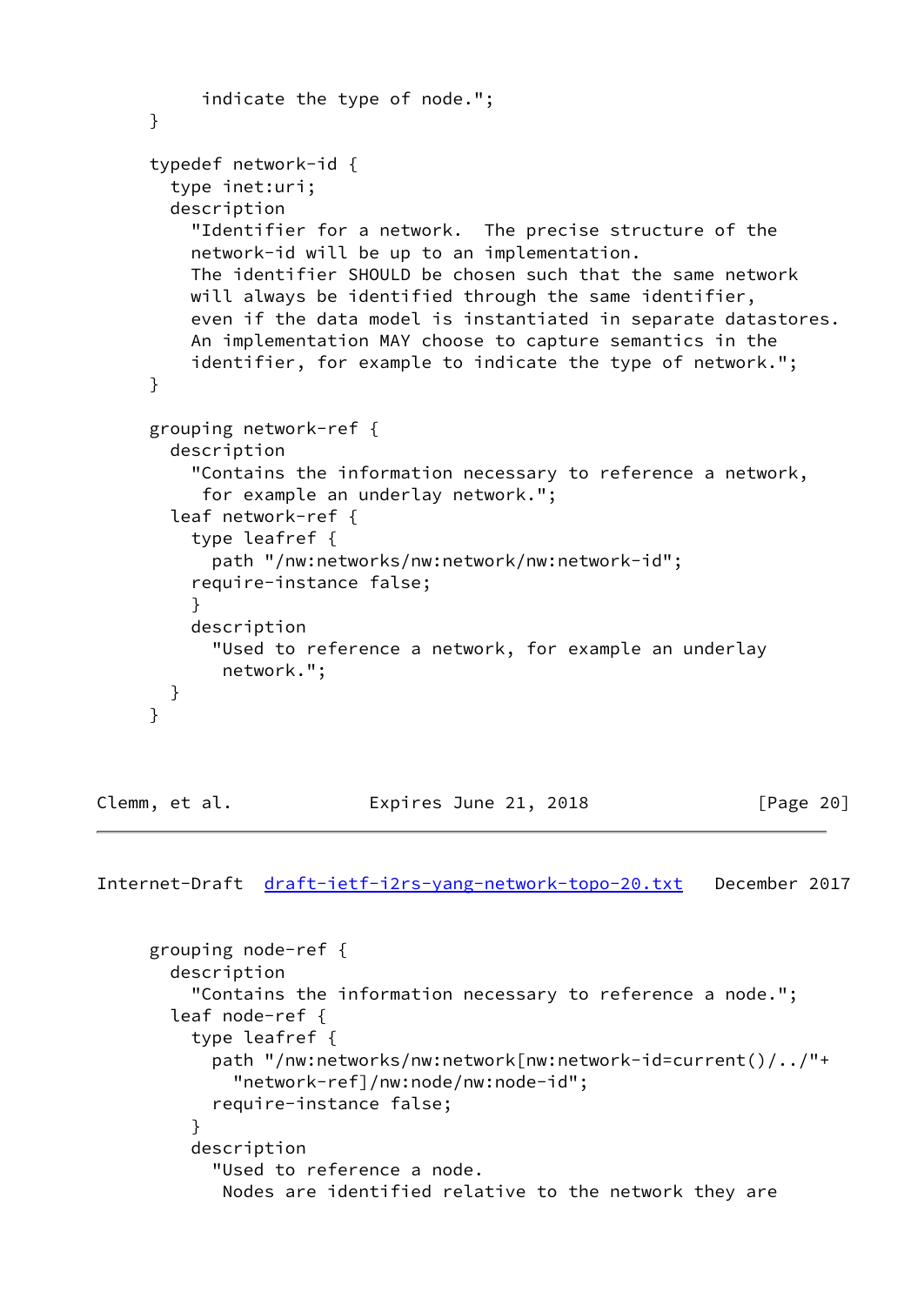```
 contained in.";
        }
        uses network-ref;
      }
      container networks {
        description
          "Serves as top-level container for a list of networks.";
        list network {
          key "network-id";
          description
            "Describes a network.
             A network typically contains an inventory of nodes,
             topological information (augmented through
             network-topology data model), as well as layering
             information.";
          leaf network-id {
            type network-id;
            description
              "Identifies a network.";
 }
          container network-types {
            description
              "Serves as an augmentation target.
               The network type is indicated through corresponding
               presence containers augmented into this container.";
          }
          list supporting-network {
            key "network-ref";
            description
              "An underlay network, used to represent layered network
               topologies.";
            leaf network-ref {
              type leafref {
                path "/nw:networks/nw:network/nw:network-id";
              require-instance false;
```

```
Clemm, et al.                 Expires June 21, 2018               [Page 21]
```
Internet-Draft [draft-ietf-i2rs-yang-network-topo-20.txt](https://datatracker.ietf.org/doc/pdf/draft-ietf-i2rs-yang-network-topo-20.txt) December 2017

```
 }
          description
            "References the underlay network.";
 }
```
}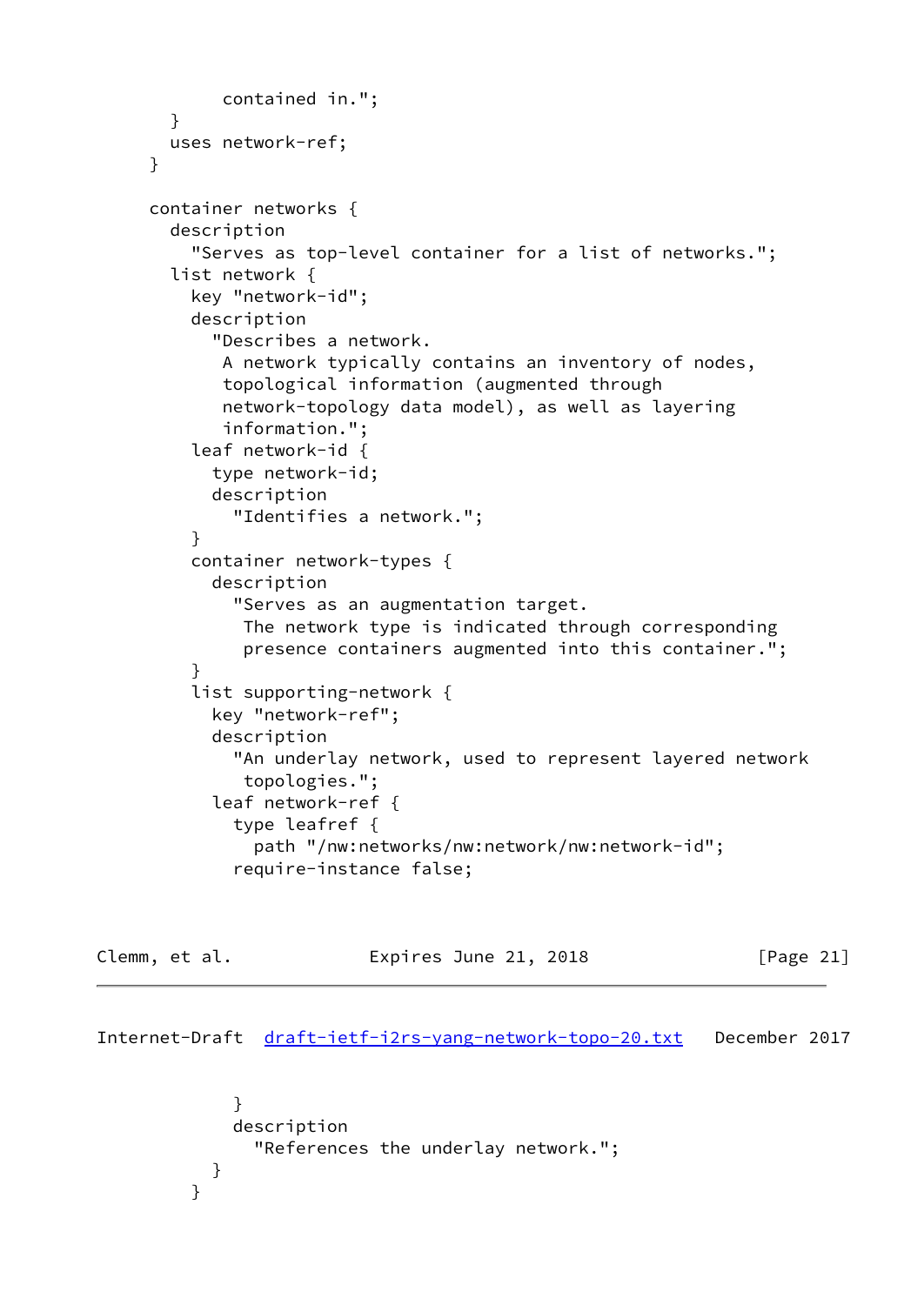```
 list node {
           key "node-id";
           description
             "The inventory of nodes of this network.";
           leaf node-id {
             type node-id;
             description
               "Identifies a node uniquely within the containing
                network.";
 }
           list supporting-node {
             key "network-ref node-ref";
             description
               "Represents another node, in an underlay network, that
                this node is supported by. Used to represent layering
                structure.";
             leaf network-ref {
               type leafref {
                 path "../../../nw:supporting-network/nw:network-ref";
               require-instance false;
 }
               description
                 "References the underlay network that the
                  underlay node is part of.";
 }
             leaf node-ref {
               type leafref {
                 path "/nw:networks/nw:network/nw:node/nw:node-id";
               require-instance false;
 }
               description
                 "References the underlay node itself.";
 }
           }
         }
       }
     }
   }
   <CODE ENDS>
```
Clemm, et al. **Expires June 21, 2018** [Page 22]

<span id="page-24-0"></span>Internet-Draft [draft-ietf-i2rs-yang-network-topo-20.txt](https://datatracker.ietf.org/doc/pdf/draft-ietf-i2rs-yang-network-topo-20.txt) December 2017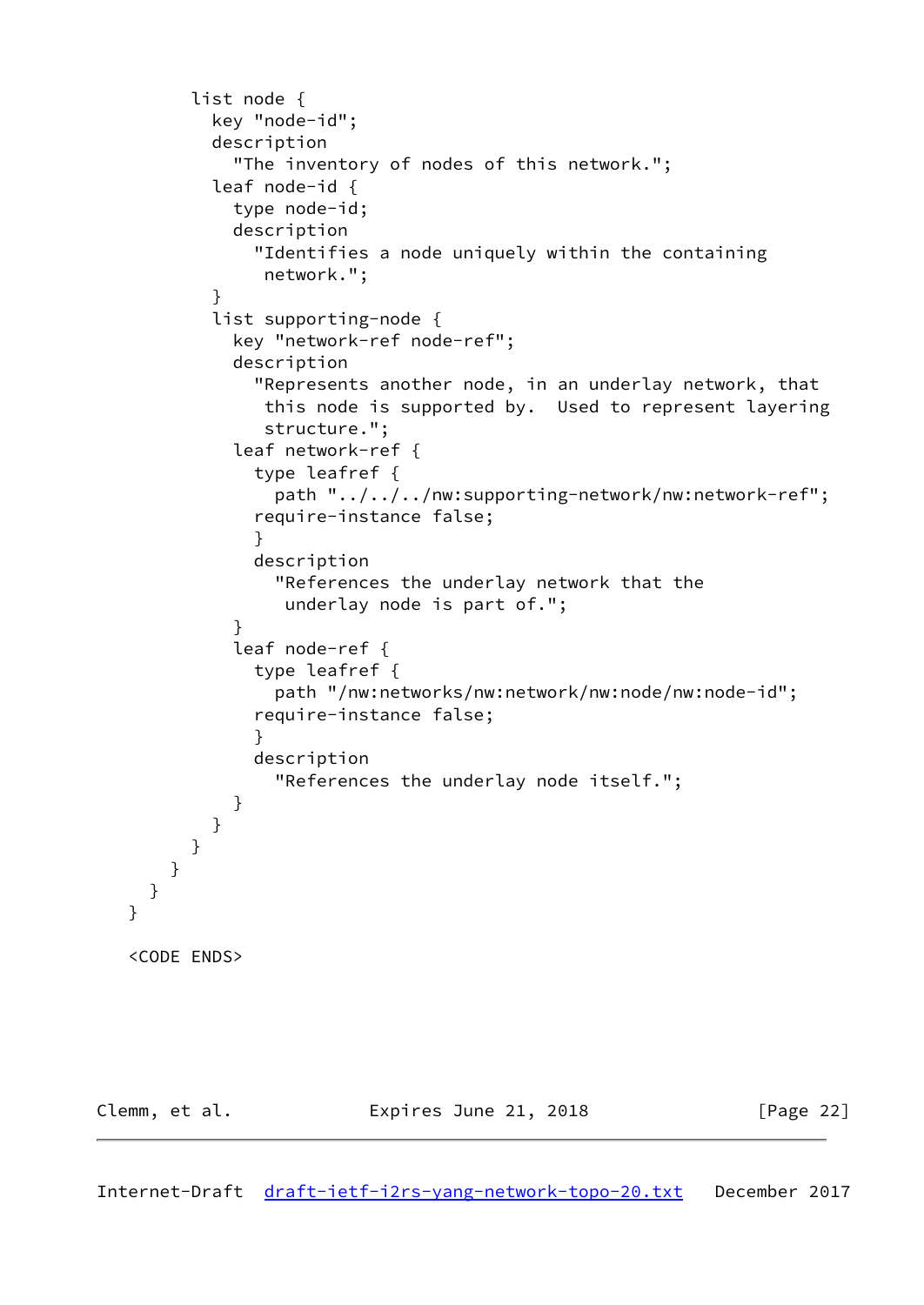```
6.2. Creating Abstract Network Topology: ietf-network-topology.yang
   NOTE TO RFC EDITOR: Please change the date in the file name after the
    CODE BEGINS statement to the date of publication when published.
  <CODE BEGINS> file "ietf-network-topology@2017-12-18.yang"
  module ietf-network-topology {
    yang-version 1.1;
    namespace "urn:ietf:params:xml:ns:yang:ietf-network-topology";
    prefix nt;
    import ietf-inet-types {
      prefix inet;
      reference
        "RFC 6991";
    }
    import ietf-network {
      prefix nw;
      reference
        "draft-ietf-i2rs-yang-network-topo-20
        NOTE TO RFC EDITOR:
        (1) Please replace above reference to
        draft-ietf-i2rs-yang-network-topo-20 with RFC
       number when published (i.e. RFC xxxx).
        (2) Please replace the date in the revision statement with the
         date of publication when published.";
    }
    organization
      "IETF I2RS (Interface to the Routing System) Working Group";
    contact
     http://tools.ietf.org/wg/i2rs/>
      WG List: <mailto:i2rs@ietf.org>
       Editor: Alexander Clemm
                  <mailto:ludwig@clemm.org>
       Editor: Jan Medved
                  <mailto:jmedved@cisco.com>
       Editor: Robert Varga
                  <mailto:robert.varga@pantheon.tech>
       Editor: Nitin Bahadur
                  <mailto:nitin_bahadur@yahoo.com>
       Editor: Hariharan Ananthakrishnan
```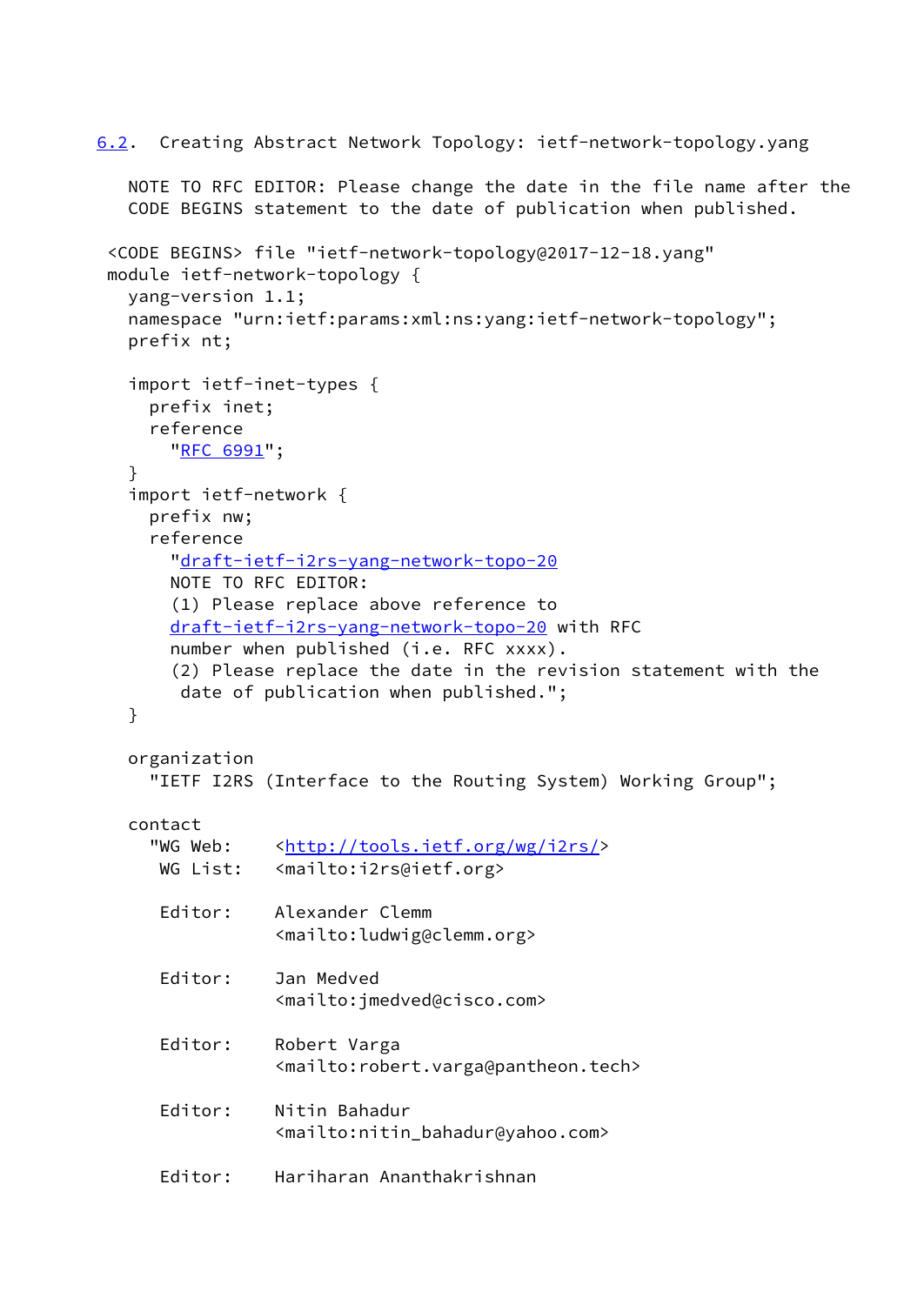Internet-Draft [draft-ietf-i2rs-yang-network-topo-20.txt](https://datatracker.ietf.org/doc/pdf/draft-ietf-i2rs-yang-network-topo-20.txt) December 2017

<mailto:hari@packetdesign.com>

 Editor: Xufeng Liu <mailto:Xufeng\_Liu@jabil.com>";

description

 "This module defines a common base model for network topology, augmenting the base network data model with links to connect nodes, as well as termination points to terminate links on nodes.

 Copyright (c) 2017 IETF Trust and the persons identified as authors of the code. All rights reserved.

 Redistribution and use in source and binary forms, with or without modification, is permitted pursuant to, and subject to the license terms contained in, the Simplified BSD License set forth in [Section 4](#page-8-0).c of the IETF Trust's Legal Provisions Relating to IETF Documents ([http://trustee.ietf.org/license-info\)](http://trustee.ietf.org/license-info).

```
 This version of this YANG module is part of
 draft-ietf-i2rs-yang-network-topo-20;
 see the RFC itself for full legal notices.
```

```
 NOTE TO RFC EDITOR: Please replace above reference to
 draft-ietf-i2rs-yang-network-topo-20 with RFC
 number when published (i.e. RFC xxxx).";
```

```
 revision 2017-12-18 {
   description
     "Initial revision.
      NOTE TO RFC EDITOR: Please replace the following reference
      to draft-ietf-i2rs-yang-network-topo-20 with
      RFC number when published (i.e. RFC xxxx).";
   reference
     "draft-ietf-i2rs-yang-network-topo-20";
 }
 typedef link-id {
   type inet:uri;
   description
     "An identifier for a link in a topology.
```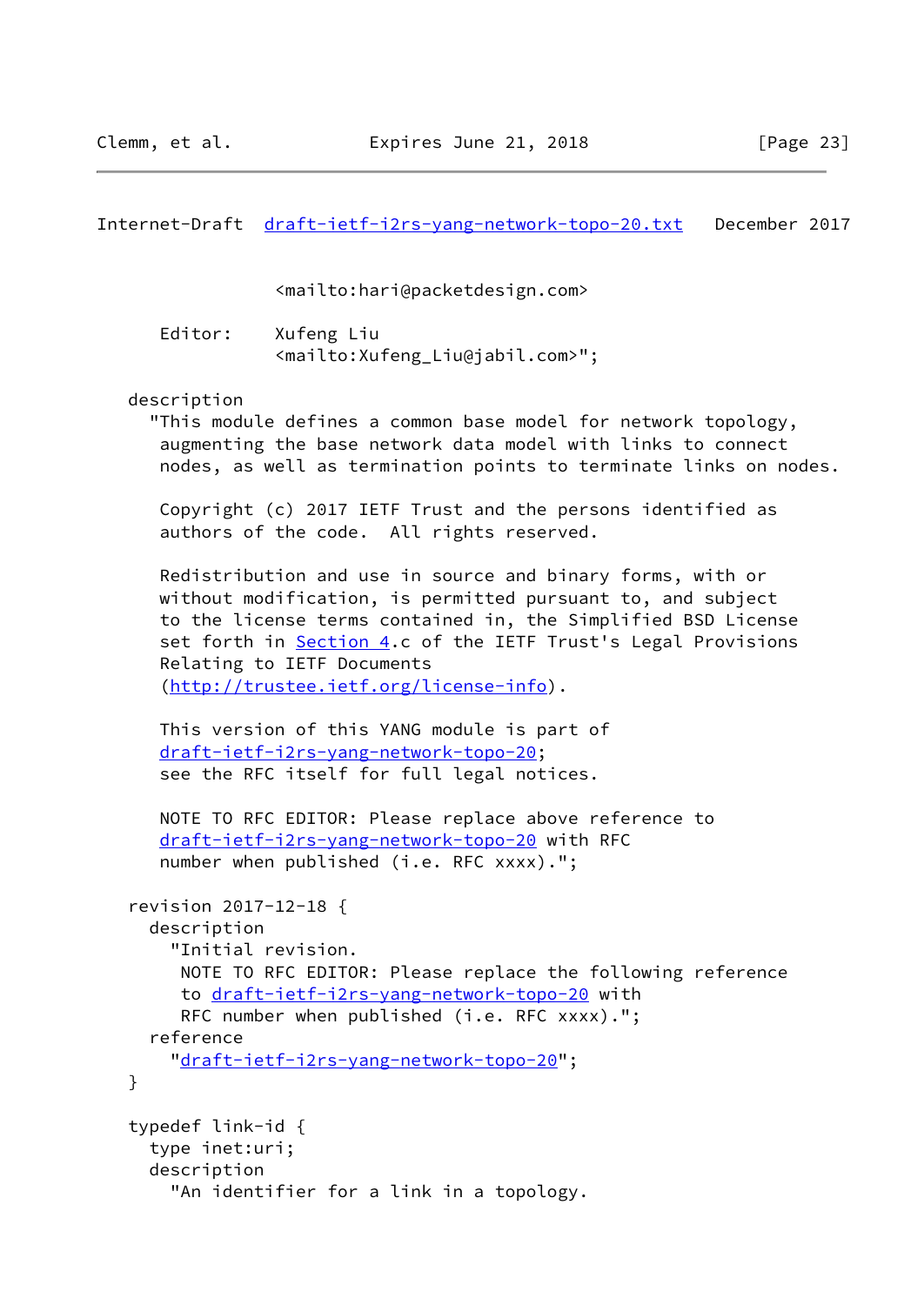The precise structure of the link-id will be up to the implementation. The identifier SHOULD be chosen such that the same link in a real network topology will always be identified through the same identifier, even if the data model is instantiated in separate datastores. An implementation MAY choose to capture

```
Clemm, et al. Expires June 21, 2018 [Page 24]
```
Internet-Draft [draft-ietf-i2rs-yang-network-topo-20.txt](https://datatracker.ietf.org/doc/pdf/draft-ietf-i2rs-yang-network-topo-20.txt) December 2017 semantics in the identifier, for example to indicate the type of link and/or the type of topology that the link is a part of."; } typedef tp-id { type inet:uri; description "An identifier for termination points (TPs) on a node. The precise structure of the tp-id will be up to the implementation. The identifier SHOULD be chosen such that the same termination point in a real network topology will always be identified through the same identifier, even if the data model is instantiated in separate datastores. An implementation MAY choose to capture semantics in the identifier, for example to indicate the type of termination point and/or the type of node that contains the termination point."; } grouping link-ref { description "This grouping can be used to reference a link in a specific network. While it is not used in this module, it is defined here for the convenience of augmenting modules."; leaf link-ref { type leafref { path "/nw:networks/nw:network[nw:network-id=current()/../"+ "network-ref]/nt:link/nt:link-id"; require-instance false; } description "A type for an absolute reference a link instance. (This type should not be used for relative references. In such a case, a relative path should be used instead.)";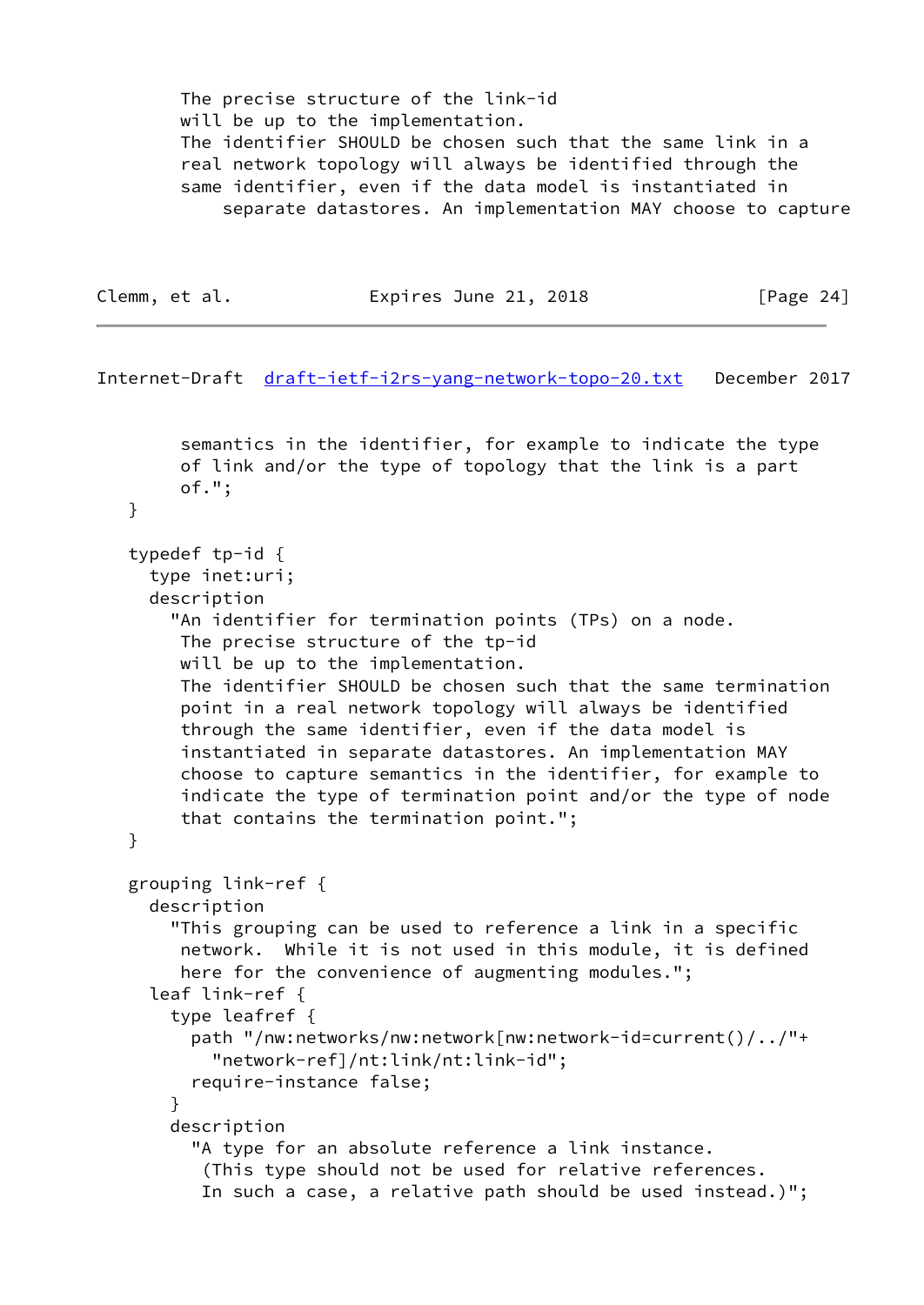```
 }
  uses nw:network-ref;
 }
 grouping tp-ref {
   description
     "This grouping can be used to references a termination point
      in a specific node. While it is not used in this module, it
      is defined here for the convenience of augmenting modules.";
   leaf tp-ref {
     type leafref {
       path "/nw:networks/nw:network[nw:network-id=current()/../"+
         "network-ref]/nw:node[nw:node-id=current()/../"+
```

| Expires June 21, 2018 |           |
|-----------------------|-----------|
|                       | [Page 25] |

```
 "node-ref]/nt:termination-point/nt:tp-id";
       require-instance false;
     }
     description
       "A type for an absolute reference to a termination point.
        (This type should not be used for relative references.
        In such a case, a relative path should be used instead.)";
  }
  uses nw:node-ref;
 }
 augment "/nw:networks/nw:network" {
  description
     "Add links to the network data model.";
   list link {
     key "link-id";
     description
       "A network link connects a local (source) node and
        a remote (destination) node via a set of
        the respective node's termination points.
        It is possible to have several links between the same
        source and destination nodes. Likewise, a link could
        potentially be re-homed between termination points.
        Therefore, in order to ensure that we would always know
        to distinguish between links, every link is identified by
        a dedicated link identifier. Note that a link models a
        point-to-point link, not a multipoint link.";
     leaf link-id {
```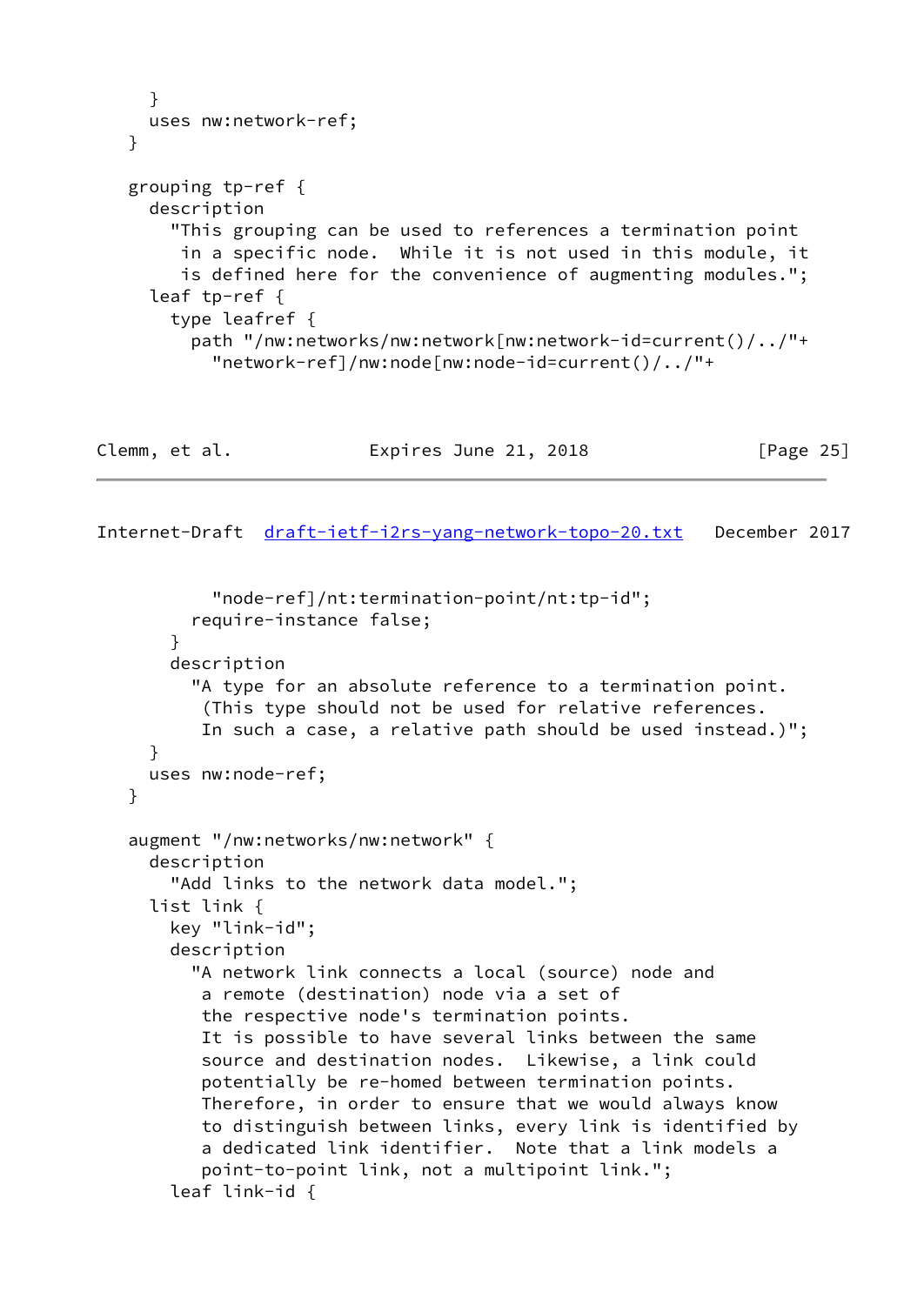```
 type link-id;
          description
            "The identifier of a link in the topology.
             A link is specific to a topology to which it belongs.";
       }
       container source {
          description
            "This container holds the logical source of a particular
            link.";
          leaf source-node {
            type leafref {
              path "../../../nw:node/nw:node-id";
              require-instance false;
 }
            description
              "Source node identifier, must be in same topology.";
 }
          leaf source-tp {
            type leafref {
              path "../../../nw:node[nw:node-id=current()/../"+
```
Clemm, et al. Expires June 21, 2018 [Page 26]

```
 "source-node]/termination-point/tp-id";
              require-instance false;
 }
            description
              "Termination point within source node that terminates
               the link.";
          }
       }
       container destination {
          description
            "This container holds the logical destination of a
             particular link.";
          leaf dest-node {
            type leafref {
              path "../../../nw:node/nw:node-id";
            require-instance false;
 }
            description
              "Destination node identifier, must be in the same
               network.";
          }
```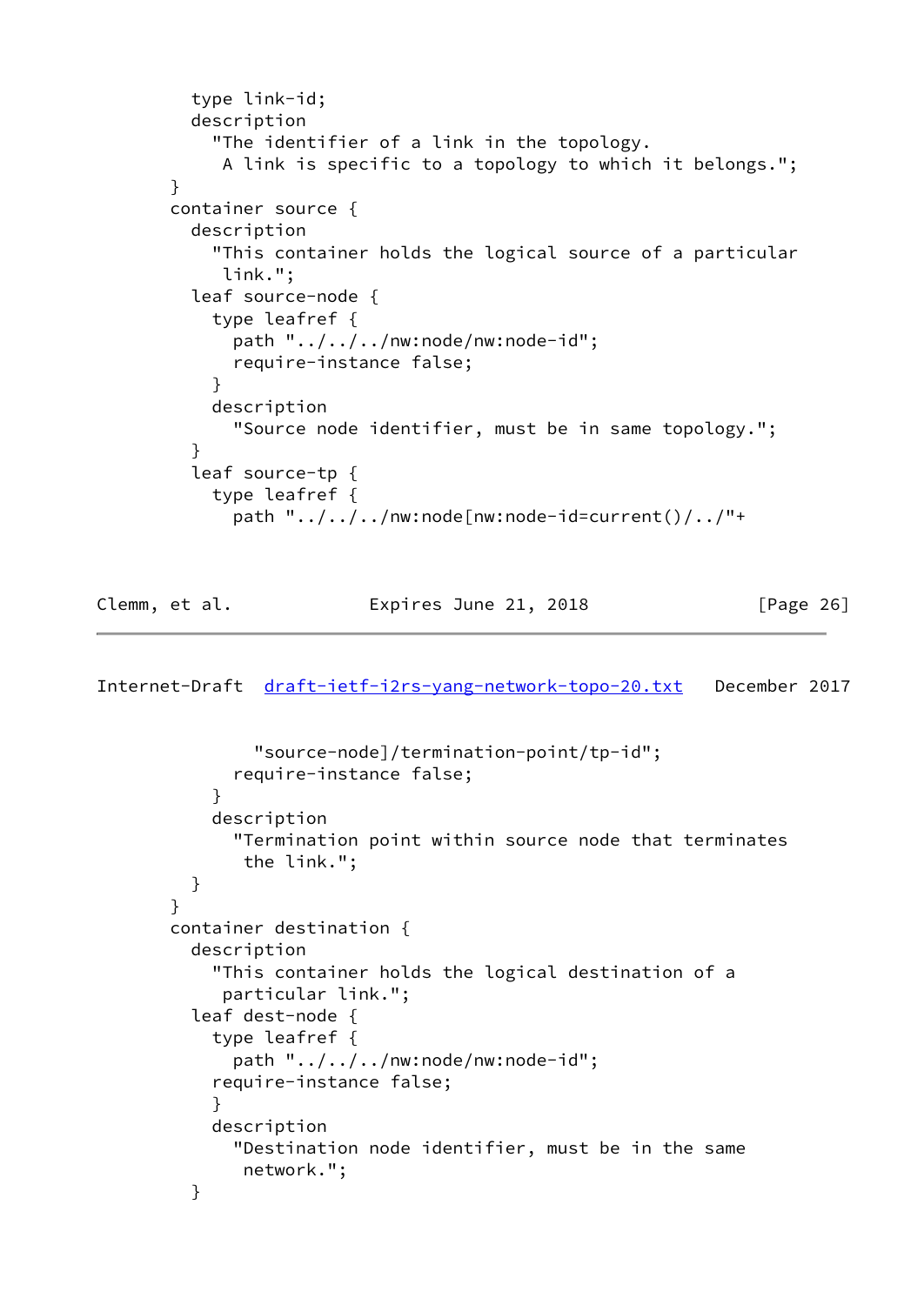```
 leaf dest-tp {
            type leafref {
             path "\ldots/\ldots/\ldots/nw:node[nw:node-id=current()/\ldots/"+
                "dest-node]/termination-point/tp-id";
              require-instance false;
 }
            description
              "Termination point within destination node that
               terminates the link.";
          }
        }
        list supporting-link {
          key "network-ref link-ref";
          description
            "Identifies the link, or links, that this link
             is dependent on.";
          leaf network-ref {
            type leafref {
              path "../../../nw:supporting-network/nw:network-ref";
            require-instance false;
 }
            description
              "This leaf identifies in which underlay topology
               the supporting link is present.";
 }
          leaf link-ref {
            type leafref {
```
Clemm, et al. **Expires June 21, 2018** [Page 27]

```
 path "/nw:networks/nw:network[nw:network-id=current()/"+
                "../network-ref]/link/link-id";
              require-instance false;
 }
            description
              "This leaf identifies a link which is a part
               of this link's underlay. Reference loops in which
               a link identifies itself as its underlay, either
               directly or transitively, are not allowed.";
          }
       }
     }
   }
   augment "/nw:networks/nw:network/nw:node" {
```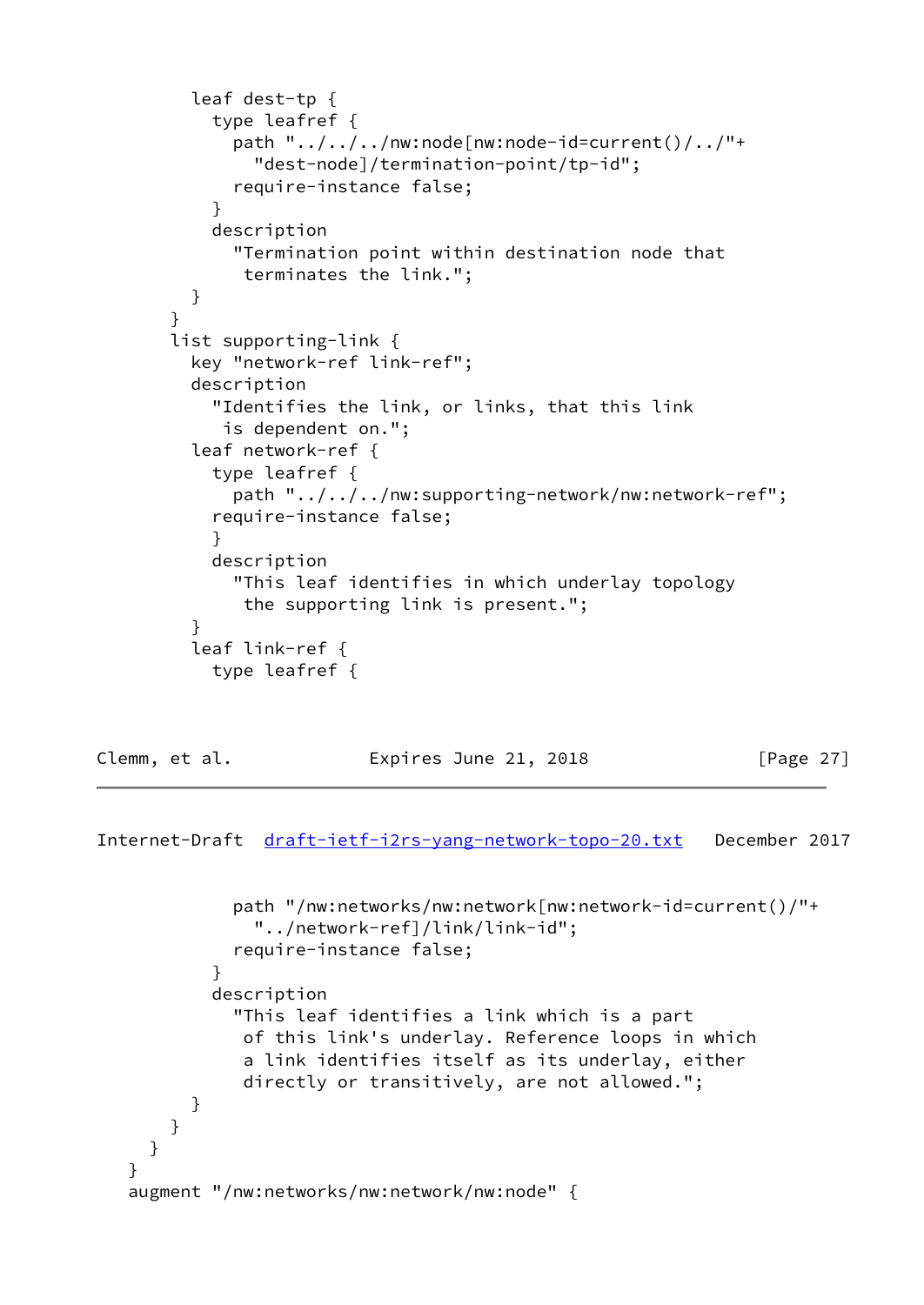```
 description
        "Augment termination points which terminate links.
        Termination points can ultimately be mapped to interfaces.";
      list termination-point {
        key "tp-id";
        description
          "A termination point can terminate a link.
           Depending on the type of topology, a termination point
           could, for example, refer to a port or an interface.";
        leaf tp-id {
          type tp-id;
          description
            "Termination point identifier.";
        }
        list supporting-termination-point {
          key "network-ref node-ref tp-ref";
          description
            "This list identifies any termination points that
             the termination point is dependent on, or maps onto.
             Those termination points will themselves be contained
             in a supporting node.
             This dependency information can be inferred from
             the dependencies between links. For this reason,
             this item is not separately configurable. Hence no
             corresponding constraint needs to be articulated.
             The corresponding information is simply provided by the
             implementing system.";
          leaf network-ref {
            type leafref {
              path "../../../nw:supporting-node/nw:network-ref";
            require-instance false;
 }
            description
              "This leaf identifies in which topology the
```
Clemm, et al. Expires June 21, 2018 [Page 28]

```
 supporting termination point is present.";
 }
         leaf node-ref {
           type leafref {
             path "../../../nw:supporting-node/nw:node-ref";
           require-instance false;
 }
```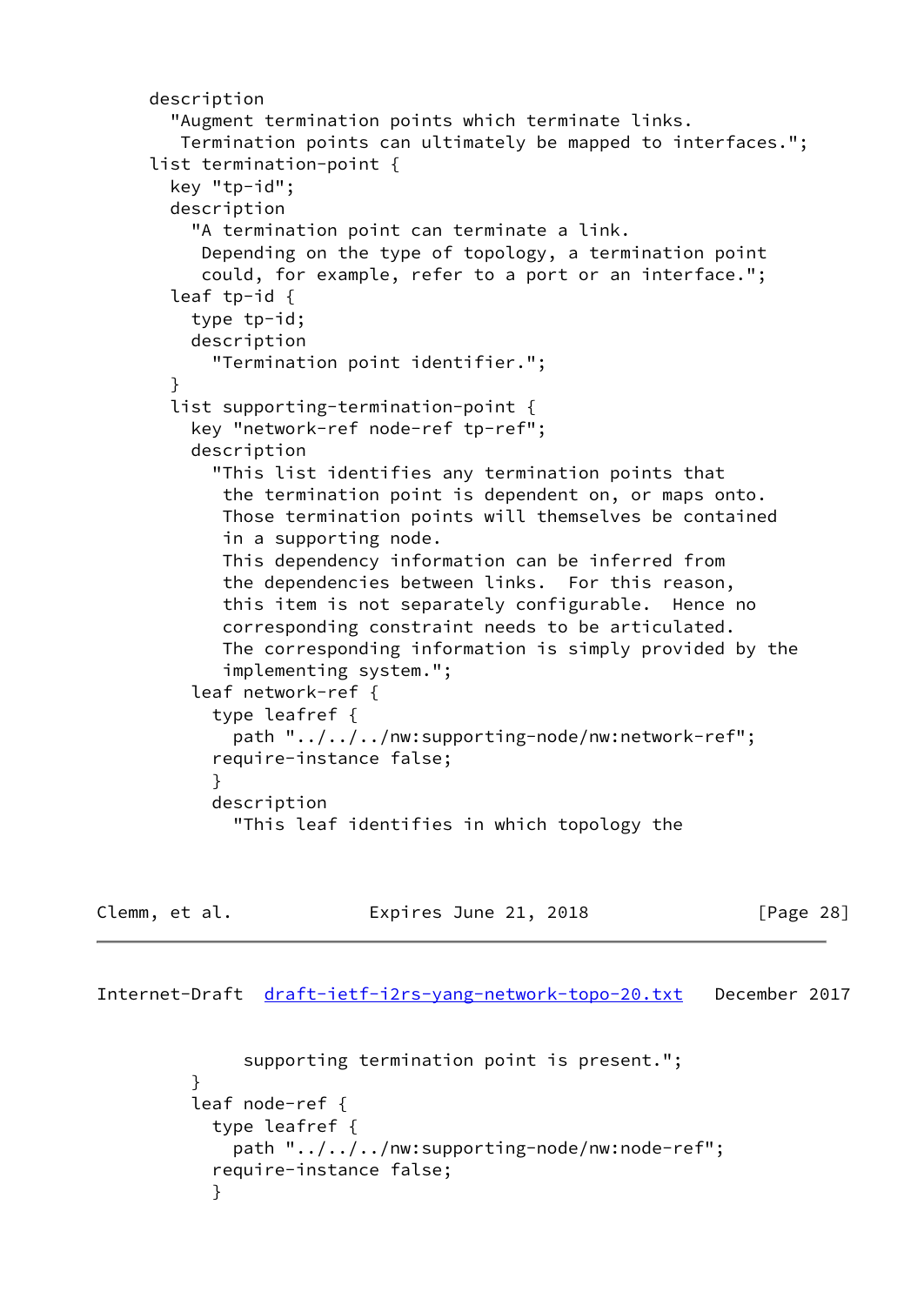```
 description
              "This leaf identifies in which node the supporting
               termination point is present.";
 }
          leaf tp-ref {
            type leafref {
              path "/nw:networks/nw:network[nw:network-id=current()/"+
                "../network-ref]/nw:node[nw:node-id=current()/../"+
                "node-ref]/termination-point/tp-id";
              require-instance false;
 }
            description
              "Reference to the underlay node, must be in a
               different topology";
          }
       }
     }
   }
  }
  <CODE ENDS>
7. IANA Considerations
    This document registers the following namespace URIs in the "IETF XML
    Registry" [RFC3688]:
   URI: urn:ietf:params:xml:ns:yang:ietf-network
    Registrant Contact: The IESG.
   XML: N/A; the requested URI is an XML namespace.
   URI:urn:ietf:params:xml:ns:yang:ietf-network-topology
    Registrant Contact: The IESG.
    XML: N/A; the requested URI is an XML namespace.
    URI: urn:ietf:params:xml:ns:yang:ietf-network-state
    Registrant Contact: The IESG.
    XML: N/A; the requested URI is an XML namespace.
    URI:urn:ietf:params:xml:ns:yang:ietf-network-topology-state
    Registrant Contact: The IESG.
Clemm, et al. Expires June 21, 2018 [Page 29]
```
<span id="page-32-1"></span>Internet-Draft [draft-ietf-i2rs-yang-network-topo-20.txt](https://datatracker.ietf.org/doc/pdf/draft-ietf-i2rs-yang-network-topo-20.txt) December 2017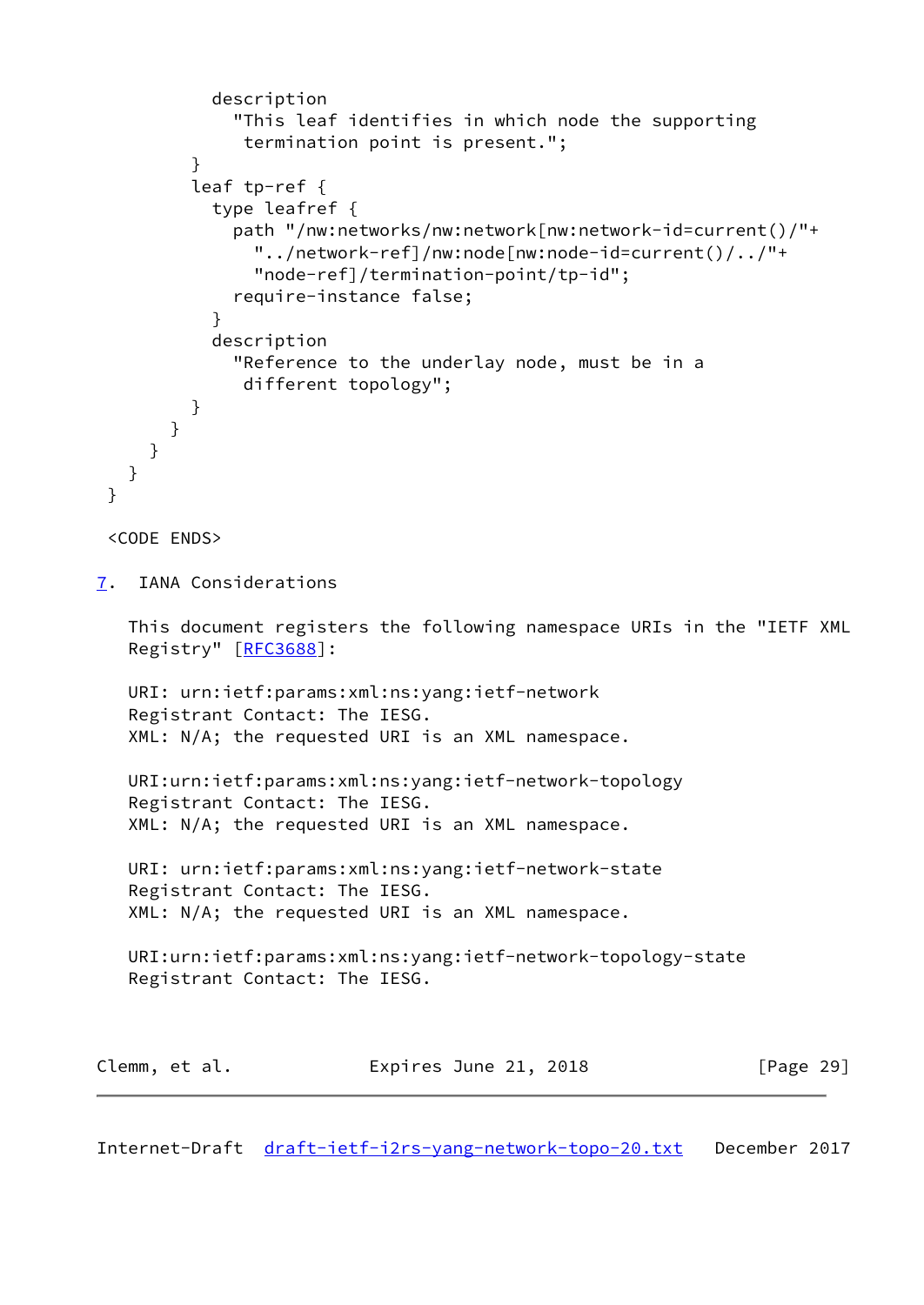XML: N/A; the requested URI is an XML namespace.

 This document registers the following YANG modules in the "YANG Module Names" registry [\[RFC6020](https://datatracker.ietf.org/doc/pdf/rfc6020)]:

 NOTE TO THE RFC EDITOR: In the list below, please replace references to "[draft-ietf-i2rs-yang-network-topo-20](https://datatracker.ietf.org/doc/pdf/draft-ietf-i2rs-yang-network-topo-20) (RFC form)" with RFC number when published (i.e. RFC xxxx).

 Name: ietf-network Namespace: urn:ietf:params:xml:ns:yang:ietf-network Prefix: nw Reference: [draft-ietf-i2rs-yang-network-topo-20.txt](https://datatracker.ietf.org/doc/pdf/draft-ietf-i2rs-yang-network-topo-20.txt) (RFC form)

 Name: ietf-network-topology Namespace: urn:ietf:params:xml:ns:yang:ietf-network-topology Prefix: nt Reference: [draft-ietf-i2rs-yang-network-topo-20.txt](https://datatracker.ietf.org/doc/pdf/draft-ietf-i2rs-yang-network-topo-20.txt) (RFC form)

 Name: ietf-network-state Namespace: urn:ietf:params:xml:ns:yang:ietf-network-state Prefix: nw-s Reference: [draft-ietf-i2rs-yang-network-topo-20.txt](https://datatracker.ietf.org/doc/pdf/draft-ietf-i2rs-yang-network-topo-20.txt) (RFC form)

 Name: ietf-network-topology-state Namespace: urn:ietf:params:xml:ns:yang:ietf-network-topology-state Prefix: nt-s Reference: [draft-ietf-i2rs-yang-network-topo-20.txt](https://datatracker.ietf.org/doc/pdf/draft-ietf-i2rs-yang-network-topo-20.txt) (RFC form)

<span id="page-33-0"></span>[8](#page-33-0). Security Considerations

 The YANG modules defined in this document are designed to be accessed via network management protocols such as NETCONF [\[RFC6241](https://datatracker.ietf.org/doc/pdf/rfc6241)] or RESTCONF [\[RFC8040](https://datatracker.ietf.org/doc/pdf/rfc8040)]. The lowest NETCONF layer is the secure transport layer, and the mandatory-to-implement secure transport is Secure Shell (SSH) [\[RFC6242](https://datatracker.ietf.org/doc/pdf/rfc6242)]. The lowest RESTCONF layer is HTTPS, and the mandatory-to-implement secure transport is TLS [\[RFC5246](https://datatracker.ietf.org/doc/pdf/rfc5246)].

The NETCONF access control model [\[RFC6536](https://datatracker.ietf.org/doc/pdf/rfc6536)] provides the means to restrict access for particular NETCONF or RESTCONF users to a preconfigured subset of all available NETCONF or RESTCONF protocol operations and content.

 The network topology and inventory created by this module reveals information about the structure of networks that could be very helpful to an attacker. As a privacy consideration, while there is no personally identifiable information defined in this module, it is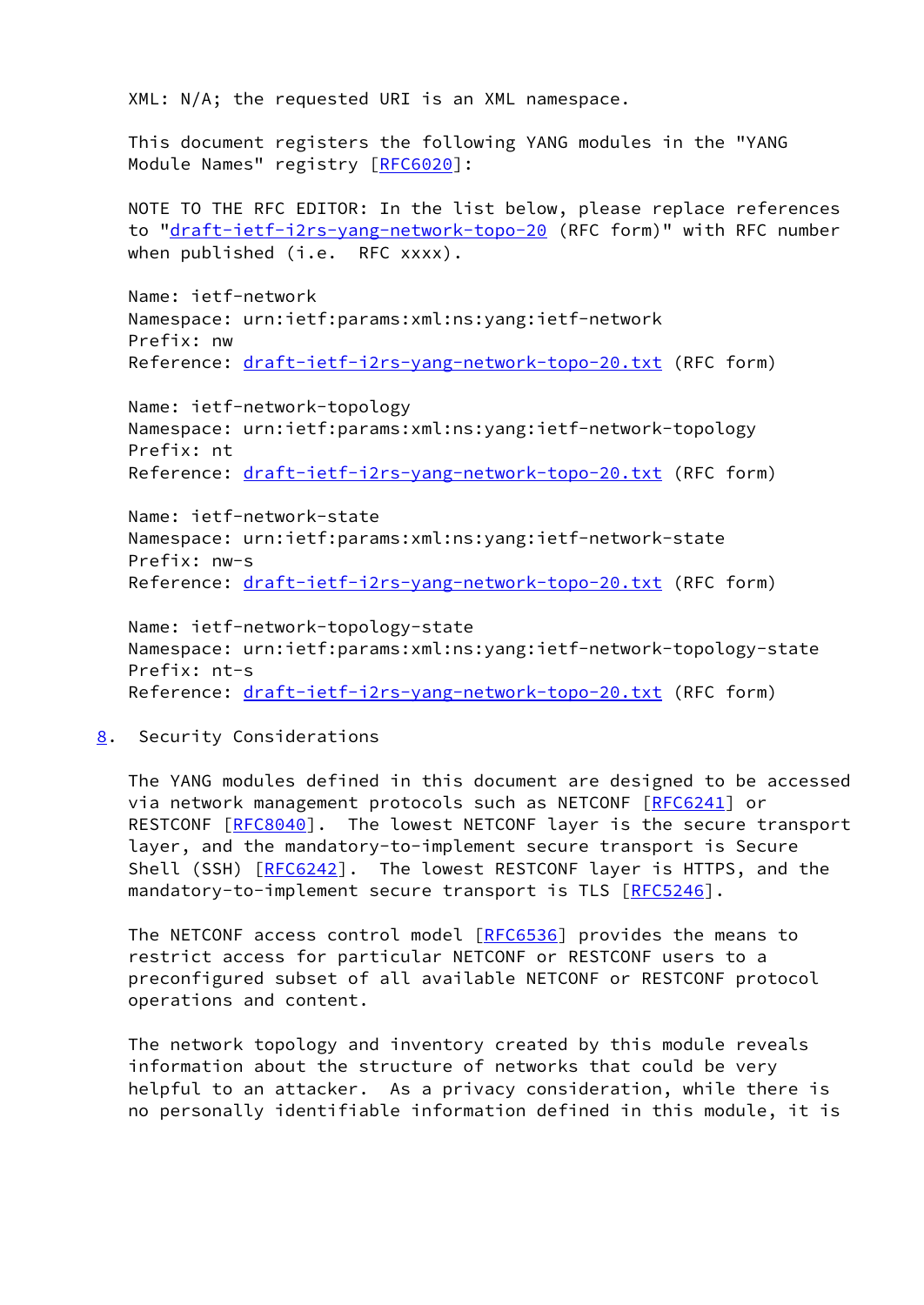Internet-Draft [draft-ietf-i2rs-yang-network-topo-20.txt](https://datatracker.ietf.org/doc/pdf/draft-ietf-i2rs-yang-network-topo-20.txt) December 2017

 possible that some node identifiers may be associated with devices that are in turn associated with specific users.

 The YANG modules define information that can be configurable in certain instances, for example in the case of overlay topologies that can be created by client applications. In such cases, a malicious client could introduce topologies that are undesired. Specifically, a malicious client could attempt to remove or add a node, a link, a termination point, by creating or deleting corresponding elements in the node, link, and termination point lists, respectively. In the case of a topology that is learned, the server will automatically prohibit such misconfiguration attempts. In the case of a topology that is configured, i.e. whose origin is "intended", the undesired configuration could become effective and be reflected in the operational state datastore, leading to disruption of services provided via this topology might be disrupted. For example, the topology could be "cut" or be configured in a suboptimal way, leading to increased consumption of resources in the underlay network due to resulting routing and bandwidth utilization inefficiencies. Likewise, it could lead to degradation of service levels as well as possibly disruption of service. For those reasons, it is important that the NETCONF access control model is vigorously applied to prevent topology misconfiguration by unauthorized clients.

 Specifically, there are a number of data nodes defined in these YANG module that are writable/creatable/deletable (i.e., config true, which is the default). These data nodes may be considered sensitive or vulnerable in some network environments. Write operations (e.g., edit-config) to these data nodes without proper protection can have a negative effect on network operations. These are the subtrees and data nodes and their sensitivity/vulnerability in the ietf-network module:

- o network: A malicious client could attempt to remove or add a network in an attempt to remove an overlay topology, or create an unauthorized overlay.
- o supporting-network: A malicious client could attempt to disrupt the logical structure of the model, resulting in lack of overall data integrity and making it more difficult to, for example, troubleshoot problems rooted in the layering of network topologies.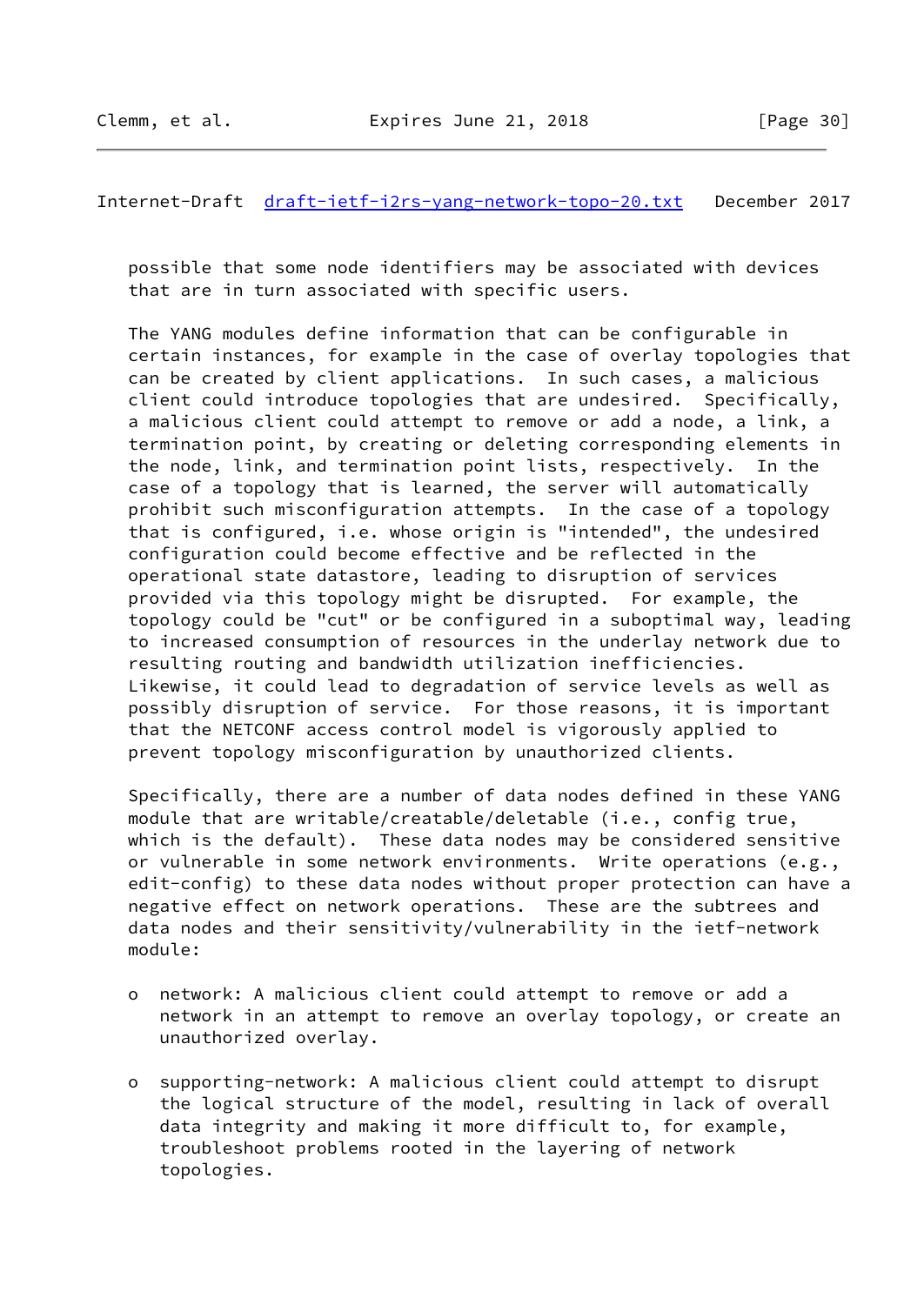o node: A malicious client could attempt to remove or add a node from network, for example in order to sabotage the topology of a network overlay.

Clemm, et al. **Expires June 21, 2018** [Page 31]

<span id="page-35-1"></span>Internet-Draft [draft-ietf-i2rs-yang-network-topo-20.txt](https://datatracker.ietf.org/doc/pdf/draft-ietf-i2rs-yang-network-topo-20.txt) December 2017

 o supporting-node: A malicious client could attempt to change the supporting-node in order to sabotage the layering of an overlay.

 These are the subtrees and data nodes and their sensitivity/ vulnerability in the ietf-network-topology module:

- o link: A malicious client could attempt to remove a link from a topology, or add a new link, or manipulate the way the link is layered over supporting links, or modify the source or destination of the link. Either way, the structure of the topology would be sabotaged, which could, for example, result in an overlay topology that is less than optimal.
- o termination-point: A malicious client could attempt to remove termination points from a node, or add "phantom" termination points to a node, or change the layering dependencies of termination points, again in an attempt to sabotage the integrity of a topology and potentially disrupt orderly operations of an overlay.
- <span id="page-35-0"></span>[9](#page-35-0). Contributors

 The data model presented in this paper was contributed to by more people than can be listed on the author list. Additional contributors include:

- o Vishnu Pavan Beeram, Juniper
- o Ken Gray, Cisco
- o Tom Nadeau, Brocade
- o Tony Tkacik
- o Kent Watsen, Juniper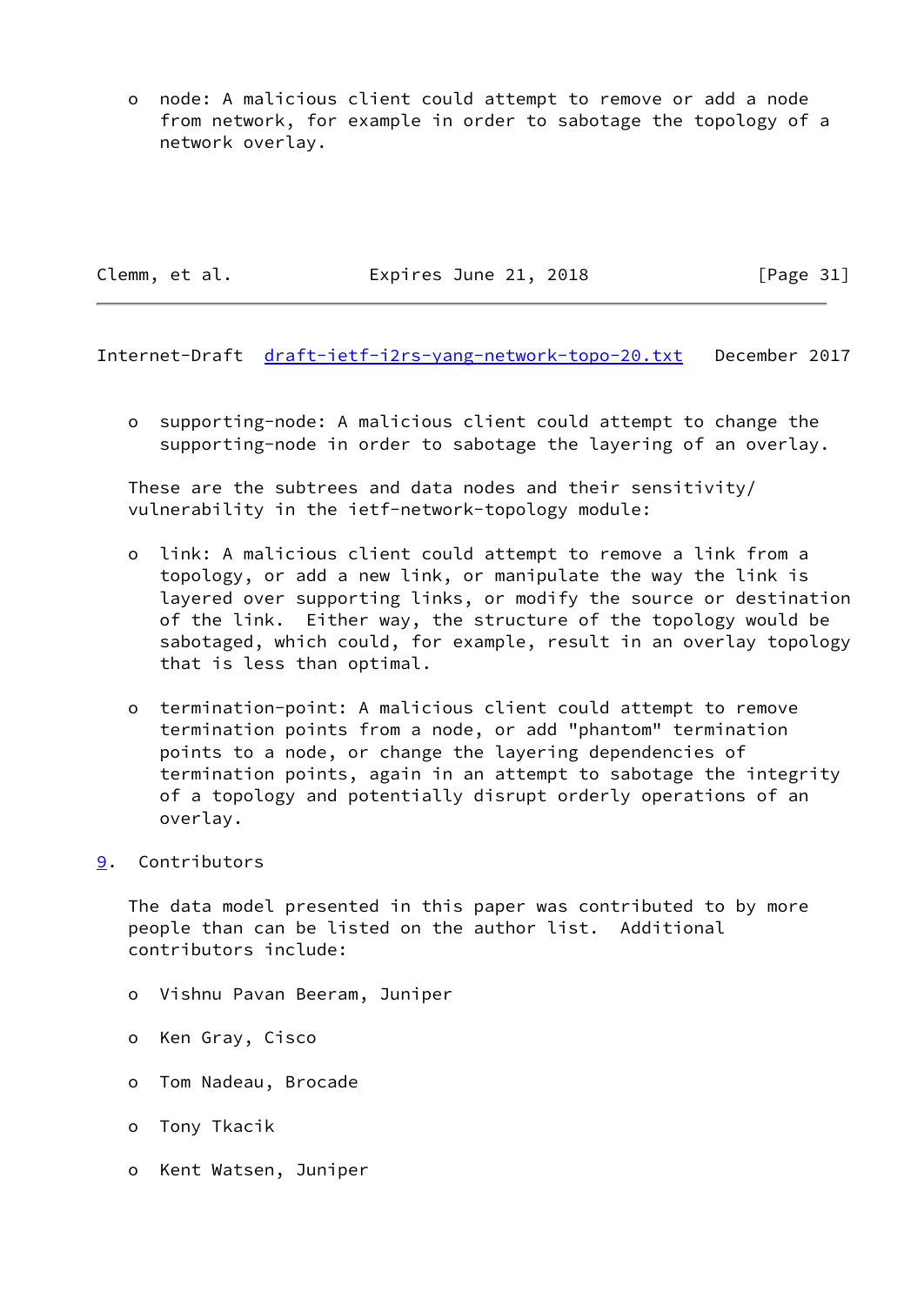- o Aleksandr Zhdankin, Cisco
- <span id="page-36-0"></span>[10.](#page-36-0) Acknowledgements

 We wish to acknowledge the helpful contributions, comments, and suggestions that were received from Alia Atlas, Andy Bierman, Martin Bjorklund, Igor Bryskin, Benoit Claise, Susan Hares, Ladislav Lhotka, Carlos Pignataro, Juergen Schoenwaelder, Robert Wilton, Qin Wu, and Xian Zhang.

<span id="page-36-2"></span>Clemm, et al. Expires June 21, 2018 [Page 32]

- <span id="page-36-1"></span>[11.](#page-36-1) References
- <span id="page-36-3"></span>[11.1](#page-36-3). Normative References
	- [I-D[.draft-ietf-netmod-revised-datastores](https://datatracker.ietf.org/doc/pdf/draft-ietf-netmod-revised-datastores)]
		- Bjorklund, M., Schoenwaelder, J., Shafer, P., Watsen, K., and R. Wilton, "A Revised Conceptual Model for YANG Datastores", I-D [draft-ietf-netmod-revised-datastores-07,](https://datatracker.ietf.org/doc/pdf/draft-ietf-netmod-revised-datastores-07) November 2017.
	- [RFC2119] Bradner, S., "Key words for use in RFCs to indicate requirement levels", [RFC 2119](https://datatracker.ietf.org/doc/pdf/rfc2119), March 1997.
	- [RFC3688] Mealling, M., "The IETF XML Registry", [RFC 3688](https://datatracker.ietf.org/doc/pdf/rfc3688), January 2004.
	- [RFC5246] Dierks, T. and E. Rescorla, "The Transport Layer Security (TLS) Protocol Version 1.2", [RFC 5246](https://datatracker.ietf.org/doc/pdf/rfc5246), August 2008.
	- [RFC6020] Bjorklund, M., "YANG A Data Modeling Language for the Network Configuration Protocol (NETCONF)", [RFC 6020](https://datatracker.ietf.org/doc/pdf/rfc6020), October 2010.
	- [RFC6241] Enns, R., Bjorklund, M., Schoenwaelder, J., and A. Bierman, "Network Configuration Protocol (NETCONF)", [RFC 6241,](https://datatracker.ietf.org/doc/pdf/rfc6241) June 2011.
	- [RFC6242] Wasserman, M., "Using the NETCONF Protocol over Secure Shell (SSH)", [RFC 6242](https://datatracker.ietf.org/doc/pdf/rfc6242), June 2011.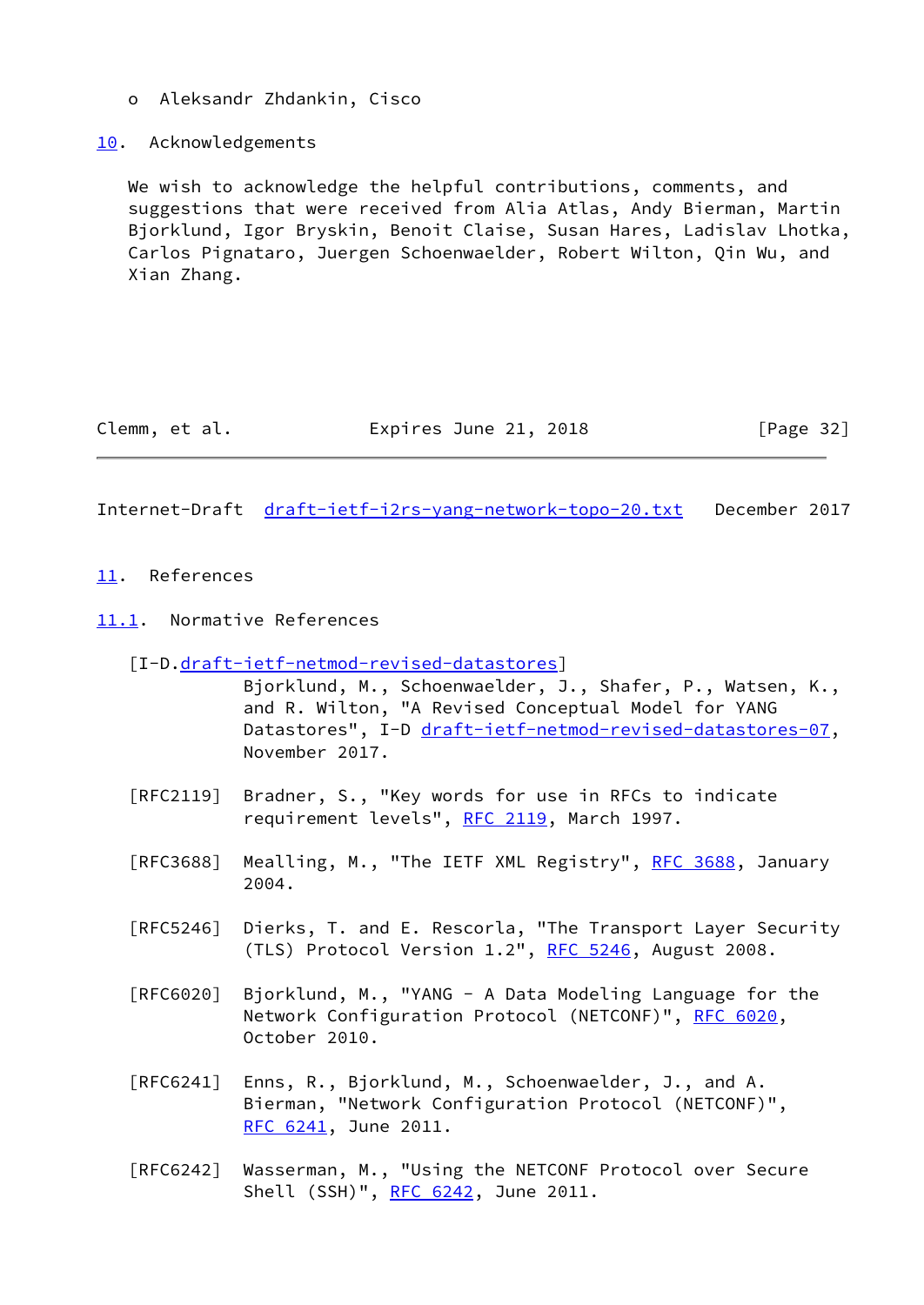- [RFC6536] Bierman, A. and M. Bjorklund, "Network Configuration Protocol (NETCONF) Access Control Model", [RFC 6536](https://datatracker.ietf.org/doc/pdf/rfc6536), March 2012.
- [RFC6991] Schoenwaelder, J., "Common YANG Data Types", [RFC 6991](https://datatracker.ietf.org/doc/pdf/rfc6991), July 2013.
- [RFC7950] Bjorklund, M., "The YANG 1.1 Data Modeling Language", [RFC 7950,](https://datatracker.ietf.org/doc/pdf/rfc7950) August 2016.
- [RFC8040] Bierman, A., Bjorklund, M., and K. Watsen, "RESTCONF Protocol", [RFC 8040](https://datatracker.ietf.org/doc/pdf/rfc8040), January 2017.
- [RFC8174] Leiba, B., "Ambiguity of Uppercase vs Lowercase in [RFC](https://datatracker.ietf.org/doc/pdf/rfc2119) [2119](https://datatracker.ietf.org/doc/pdf/rfc2119) Key Words", [RFC 8174,](https://datatracker.ietf.org/doc/pdf/rfc8174) May 2017.

| Clemm, et al. | Expires June 21, 2018 | [Page 33] |
|---------------|-----------------------|-----------|
|---------------|-----------------------|-----------|

<span id="page-37-1"></span>Internet-Draft [draft-ietf-i2rs-yang-network-topo-20.txt](https://datatracker.ietf.org/doc/pdf/draft-ietf-i2rs-yang-network-topo-20.txt) December 2017

### <span id="page-37-0"></span>[11.2](#page-37-0). Informative References

#### [I-D[.draft-ietf-i2rs-usecase-reqs-summary](https://datatracker.ietf.org/doc/pdf/draft-ietf-i2rs-usecase-reqs-summary)]

 Hares, S. and M. Chen, "Summary of I2RS Use Case Requirements", I-D [draft-ietf-i2rs-usecase-reqs-summary-](https://datatracker.ietf.org/doc/pdf/draft-ietf-i2rs-usecase-reqs-summary-03) [03,](https://datatracker.ietf.org/doc/pdf/draft-ietf-i2rs-usecase-reqs-summary-03) November 2016.

### [I-D[.draft-ietf-i2rs-yang-l3-topology](https://datatracker.ietf.org/doc/pdf/draft-ietf-i2rs-yang-l3-topology)]

 Clemm, A., Medved, J., Varga, R., Liu, X., Ananthakrishnan, H., and N. Bahadur, "A YANG Data Model for Layer 3 Topologies", I-D [draft-ietf-i2rs-yang-l3](https://datatracker.ietf.org/doc/pdf/draft-ietf-i2rs-yang-l3-topology-16) [topology-16](https://datatracker.ietf.org/doc/pdf/draft-ietf-i2rs-yang-l3-topology-16), December 2017.

## [I-D[.draft-ietf-netconf-yang-push](https://datatracker.ietf.org/doc/pdf/draft-ietf-netconf-yang-push)]

 Clemm, A., Voit, E., Gonzalez Prieto, A., Tripathy, A., Nilsen-Nygaard, E., Bierman, A., and B. Lengyel, "Subscribing to YANG datastore push updates", I-D [draft](https://datatracker.ietf.org/doc/pdf/draft-ietf-netconf-yang-push-11) [ietf-netconf-yang-push-11,](https://datatracker.ietf.org/doc/pdf/draft-ietf-netconf-yang-push-11) October 2017.

# [I-D[.draft-ietf-netmod-yang-tree-diagrams](https://datatracker.ietf.org/doc/pdf/draft-ietf-netmod-yang-tree-diagrams)]

 Bjorklund, M. and L. Berger, "YANG Tree Diagrams", I-D [draft-ietf-netmod-yang-tree-diagrams,](https://datatracker.ietf.org/doc/pdf/draft-ietf-netmod-yang-tree-diagrams) October 2017.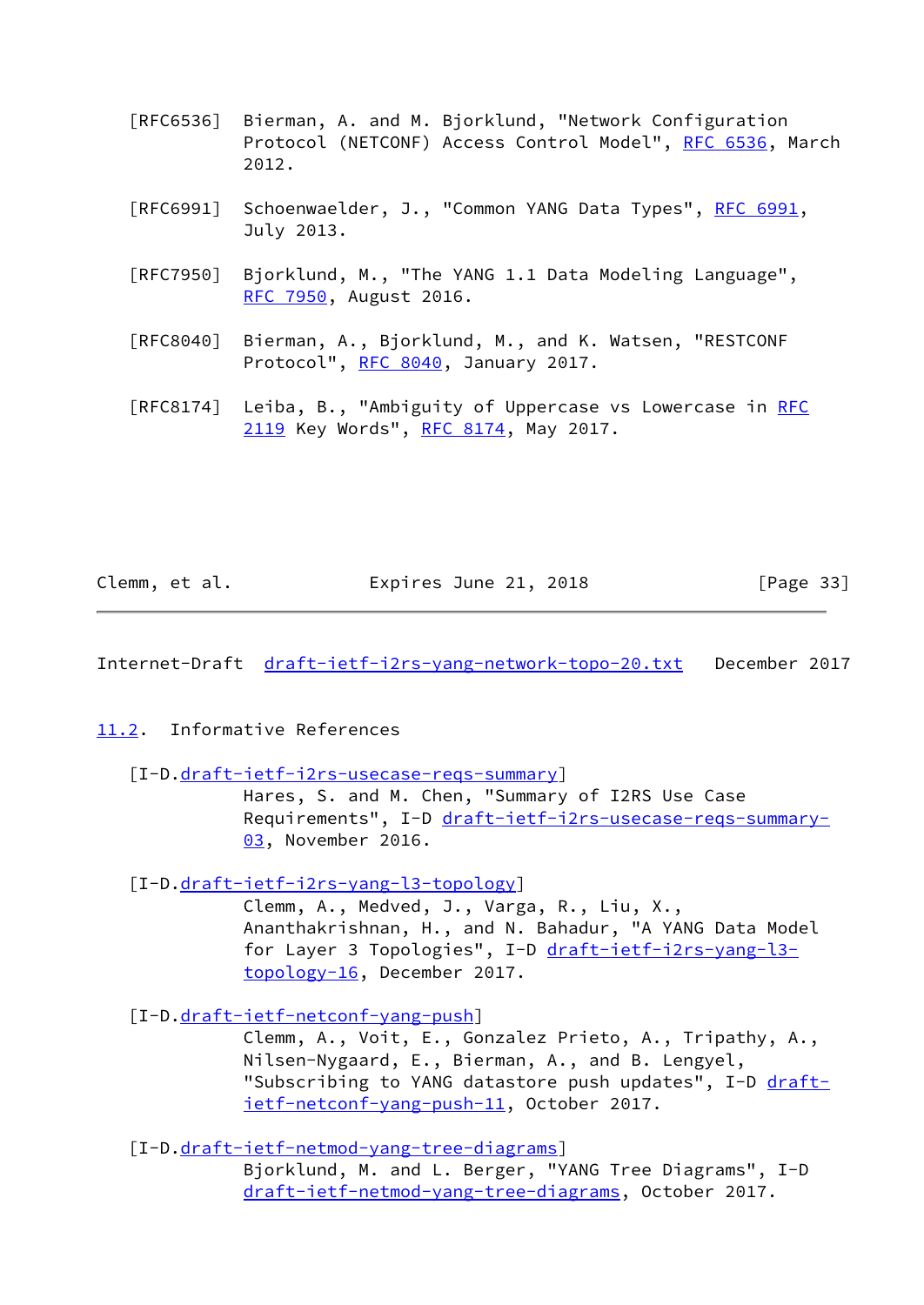- [RFC1195] Callon, R., "Use of OSI IS-IS for Routing in TCP/IP and Dual Environments", [RFC 1195,](https://datatracker.ietf.org/doc/pdf/rfc1195) December 1990.
- [RFC2328] Moy, J., "OSPF Version 2", <u>RFC 2328</u>, April 1998.
- [RFC3209] Awduche, D., Berger, L., Gan, D., Li, T., Srinivasan, V., and G. Swallow, "RSVP-TE: Extensions to RSVP for LSP Tunnels", [RFC 3209](https://datatracker.ietf.org/doc/pdf/rfc3209), December 2001.
- [RFC3444] Pras, A. and J. Schoenwaelder, "On the Difference between Information Models and Data Models", [RFC 3444](https://datatracker.ietf.org/doc/pdf/rfc3444), January 2003.
- [RFC7223] Bjorklund, M., "A YANG Data Model for Interface Management", [RFC 7223](https://datatracker.ietf.org/doc/pdf/rfc7223), May 2014.
- [RFC7951] Lhotka, L., "JSON Encoding of Data Modeled with YANG", [RFC 7951,](https://datatracker.ietf.org/doc/pdf/rfc7951) August 2016.
- [RFC7952] Lhotka, L., "Defining and Using Metadata with YANG", [RFC 7952,](https://datatracker.ietf.org/doc/pdf/rfc7952) August 2016.
- [RFC8022] Lhotka, L. and A. Lindem, "A YANG Data Model for Routing Management", [RFC 8022](https://datatracker.ietf.org/doc/pdf/rfc8022), November 2016.

| Clemm, et al. | Expires June 21, 2018 | [Page 34] |
|---------------|-----------------------|-----------|
|---------------|-----------------------|-----------|

Internet-Draft draft-ietf-j2rs-yang-network-topo-20.txt December 2017

 [RFC8242] Haas, J. and S. Hares, "I2RS Ephemeral State Requirements", [RFC 8242](https://datatracker.ietf.org/doc/pdf/rfc8242), September 2017.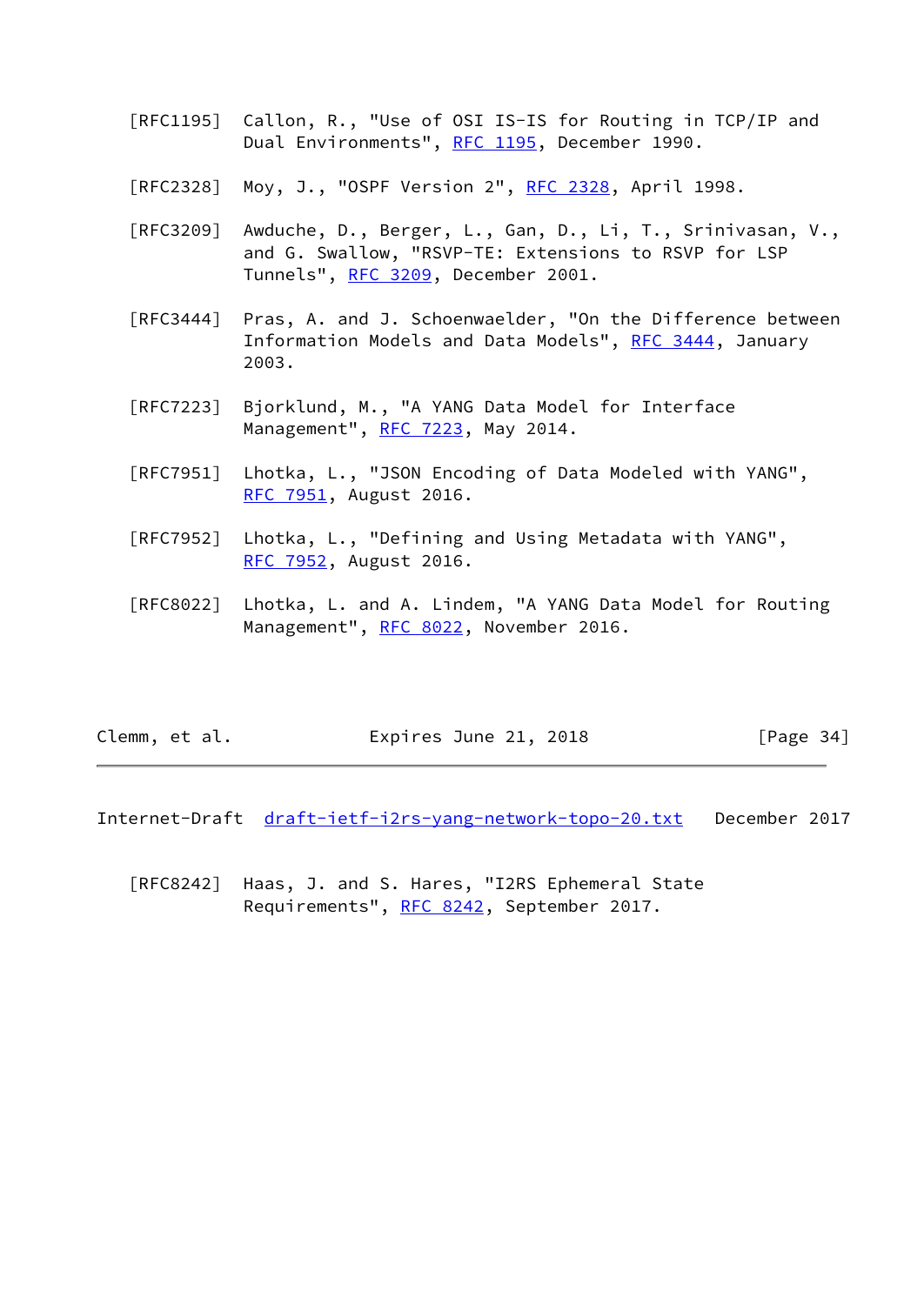Clemm, et al. Expires June 21, 2018 [Page 35]

<span id="page-39-1"></span>Internet-Draft [draft-ietf-i2rs-yang-network-topo-20.txt](https://datatracker.ietf.org/doc/pdf/draft-ietf-i2rs-yang-network-topo-20.txt) December 2017

<span id="page-39-0"></span>[Appendix A.](#page-39-0) Model Use Cases

<span id="page-39-2"></span>[A.1](#page-39-2). Fetching Topology from a Network Element

 In its simplest form, topology is learned by a network element (e.g., a router) through its participation in peering protocols (IS-IS, BGP, etc.). This learned topology can then be exported (e.g., to a Network Management System) for external utilization. Typically, any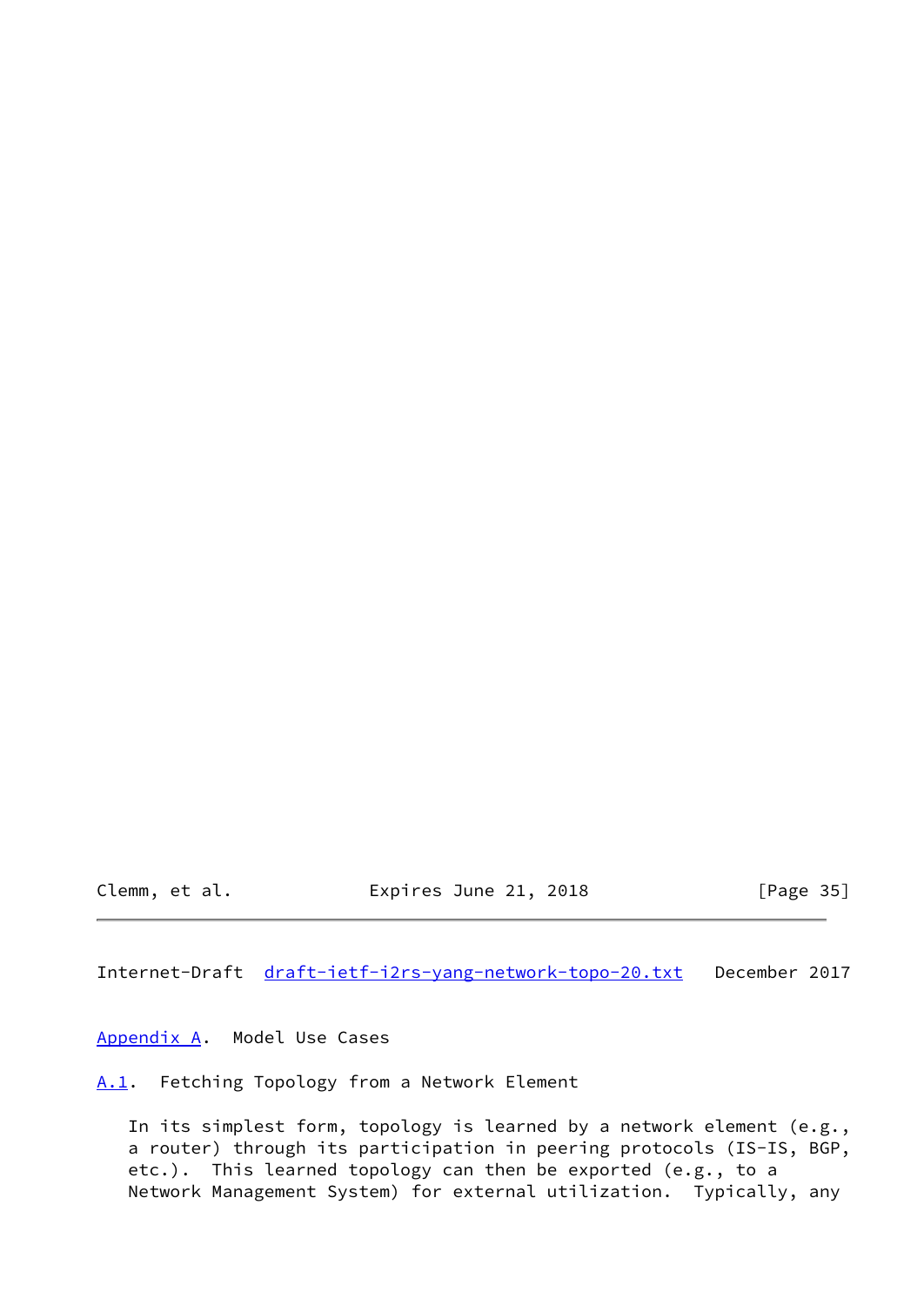network element in a domain can be queried for its topology and expected to return the same result.

 In a slightly more complex form, the network element may be a controller, either by nature of it having satellite or subtended devices hanging off of it, or in the more classical sense, such as special device designated to orchestrate the activities of a number of other devices (e.g., an optical controller). In this case, the controller device is logically a singleton and must be queried distinctly.

 It is worth noting that controllers can be built on top of controllers to establish a topology incorporating of all the domains within an entire network.

 In all of the cases above, the topology learned by the network element is considered to be operational state data. That is, the data is accumulated purely by the network element's interactions with other systems and is subject to change dynamically without input or consent.

<span id="page-40-2"></span>[A.2](#page-40-2). Modifying TE Topology Imported from an Optical Controller

 Consider a scenario where an Optical Transport Controller presents its topology in abstract TE Terms to a Client Packet Controller. This Customized Topology (that gets merged into the Client's native topology) contains sufficient information for the path computing client to select paths across the optical domain according to its policies. If the Client determines (at any given point in time) that this imported topology does not exactly cater to its requirements, it may decide to request modifications to the topology. Such customization requests may include addition or deletion of topological elements or modification of attributes associated with existing topological elements. From the perspective of the Optical Controller, these requests translate into configuration changes to the exported abstract topology.

Clemm, et al. **Expires June 21, 2018** [Page 36]

<span id="page-40-1"></span>Internet-Draft [draft-ietf-i2rs-yang-network-topo-20.txt](https://datatracker.ietf.org/doc/pdf/draft-ietf-i2rs-yang-network-topo-20.txt) December 2017

<span id="page-40-0"></span>[A.3](#page-40-0). Annotating Topology for Local Computation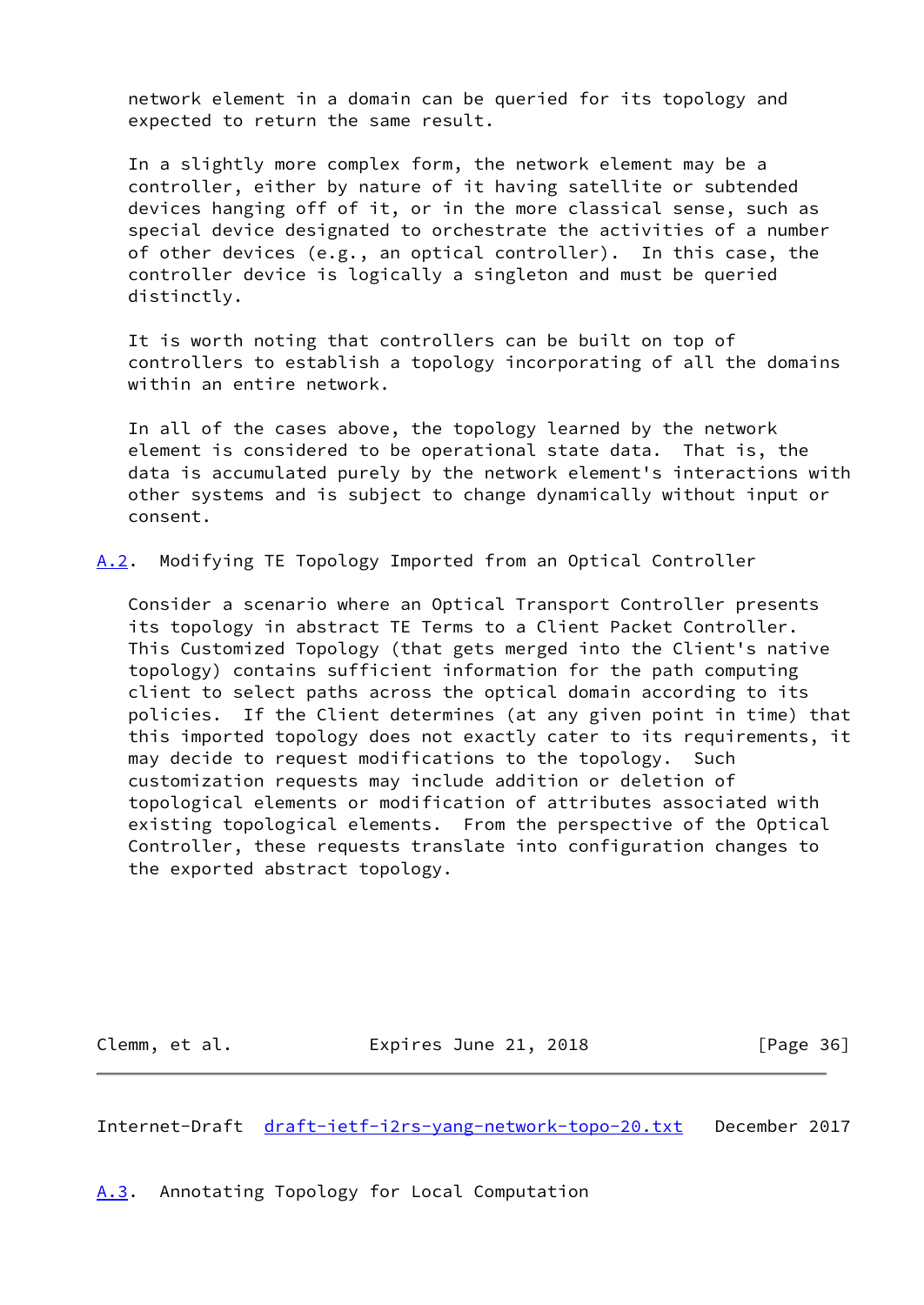In certain scenarios, the topology learned by a controller needs to be augmented with additional attributes before running a computation algorithm on it. Consider the case where a path-computation application on the controller needs to take the geographic coordinates of the nodes into account while computing paths on the learned topology. If the learned topology does not contain these coordinates, then these additional attributes must be configured on the corresponding topological elements.

<span id="page-41-1"></span>[A.4](#page-41-1). SDN Controller-Based Configuration of Overlays on Top of Underlays

 In this scenario, an SDN controller (for example, Open Daylight) maintains a view of the topology of the network that it controls based on information that it discovers from the network. In addition, it provides an application in which it configures and maintains an overlay topology.

The SDN Controller thus maintains two roles:

- o It is a client to the network.
- o It is a server to its own northbound applications and clients, e.g. an OSS.

 In other words, one system's client (or controller, in this case) may be another system's server (or managed system).

 In this scenario, the SDN controller maintains a consolidated data model of multiple layers of topology. This includes the lower layers of the network topology, built from information that is discovered from the network. It also includes upper layers of topology overlay, configurable by the controller's client, i.e. the OSS. To the OSS, the lower topology layers constitute "read-only" information. The upper topology layers need to be read-writable.

<span id="page-41-0"></span>[Appendix B.](#page-41-0) Companion YANG models for non-NMDA compliant implementations

 The YANG modules defined in this document are designed to be used in conjunction with implementations that support the Network Management Datastore Architecture (NMDA) defined in

[I-D[.draft-ietf-netmod-revised-datastores](https://datatracker.ietf.org/doc/pdf/draft-ietf-netmod-revised-datastores)]. In order to allow implementations to use the data model even in cases when NMDA is not supported, in the following two companion modules are defined that represent the operational state of networks and network topologies. The modules, ietf-network-state and ietf-network-topology-state,

Clemm, et al. **Expires June 21, 2018** [Page 37]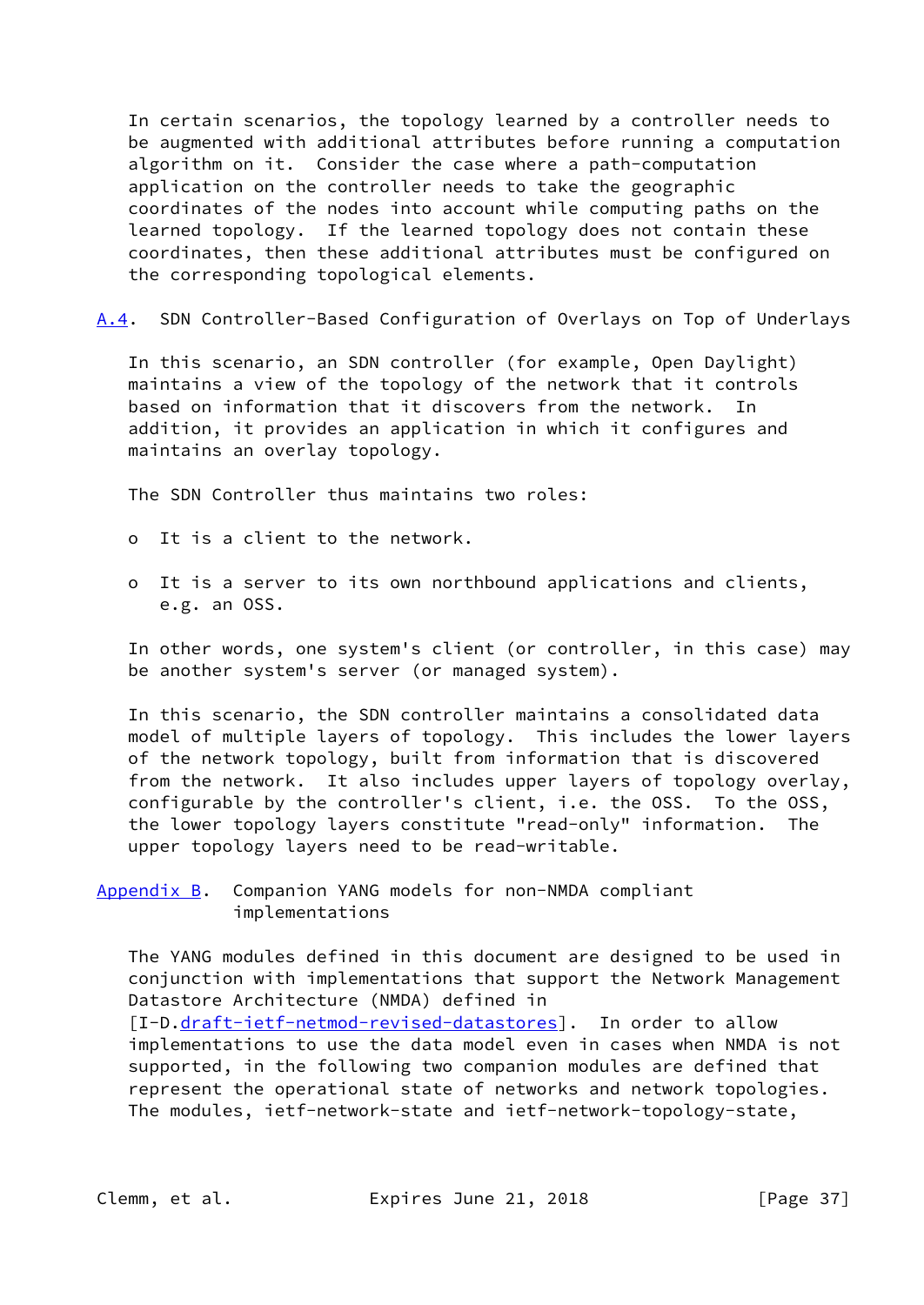<span id="page-42-1"></span>Internet-Draft [draft-ietf-i2rs-yang-network-topo-20.txt](https://datatracker.ietf.org/doc/pdf/draft-ietf-i2rs-yang-network-topo-20.txt) December 2017

 mirror modules ietf-network and ietf-network-topology defined earlier in this document. However, all data nodes are non-configurable. They represent state that comes into being by either learning topology information from the network, or by applying configuration from the mirrored modules.

 The companion modules, ietf-network-state and ietf-network-topology state, are redundant and SHOULD NOT be supported by implementations that support NMDA. It is for this reason that the definitions are defined in an appendix.

 As the structure of both modules mirrors that of their underlying modules, the YANG tree is not depicted separately.

<span id="page-42-0"></span>[B.1](#page-42-0). YANG Model for Network State

 NOTE TO RFC EDITOR: Please change the date in the file name after the CODE BEGINS statement to the date of the publication when published.

```
<CODE BEGINS> file "ietf-network-state@2017-12-18.yang"
module ietf-network-state {
  yang-version 1.1;
  namespace "urn:ietf:params:xml:ns:yang:ietf-network-state";
  prefix nw-s;
   import ietf-network {
    prefix nw;
     reference
       "draft-ietf-i2rs-yang-network-topo-20
       NOTE TO RFC EDITOR: Please replace above reference to
      draft-ietf-i2rs-yang-network-topo-20 with RFC
       number when published (i.e. RFC xxxx).";
  }
  organization
     "IETF I2RS (Interface to the Routing System) Working Group";
  contact
    <http://tools.ietf.org/wg/i2rs/>
    WG List: <mailto:i2rs@ietf.org>
     Editor: Alexander Clemm
                 <mailto:ludwig@clemm.org>
      Editor: Jan Medved
                 <mailto:jmedved@cisco.com>
```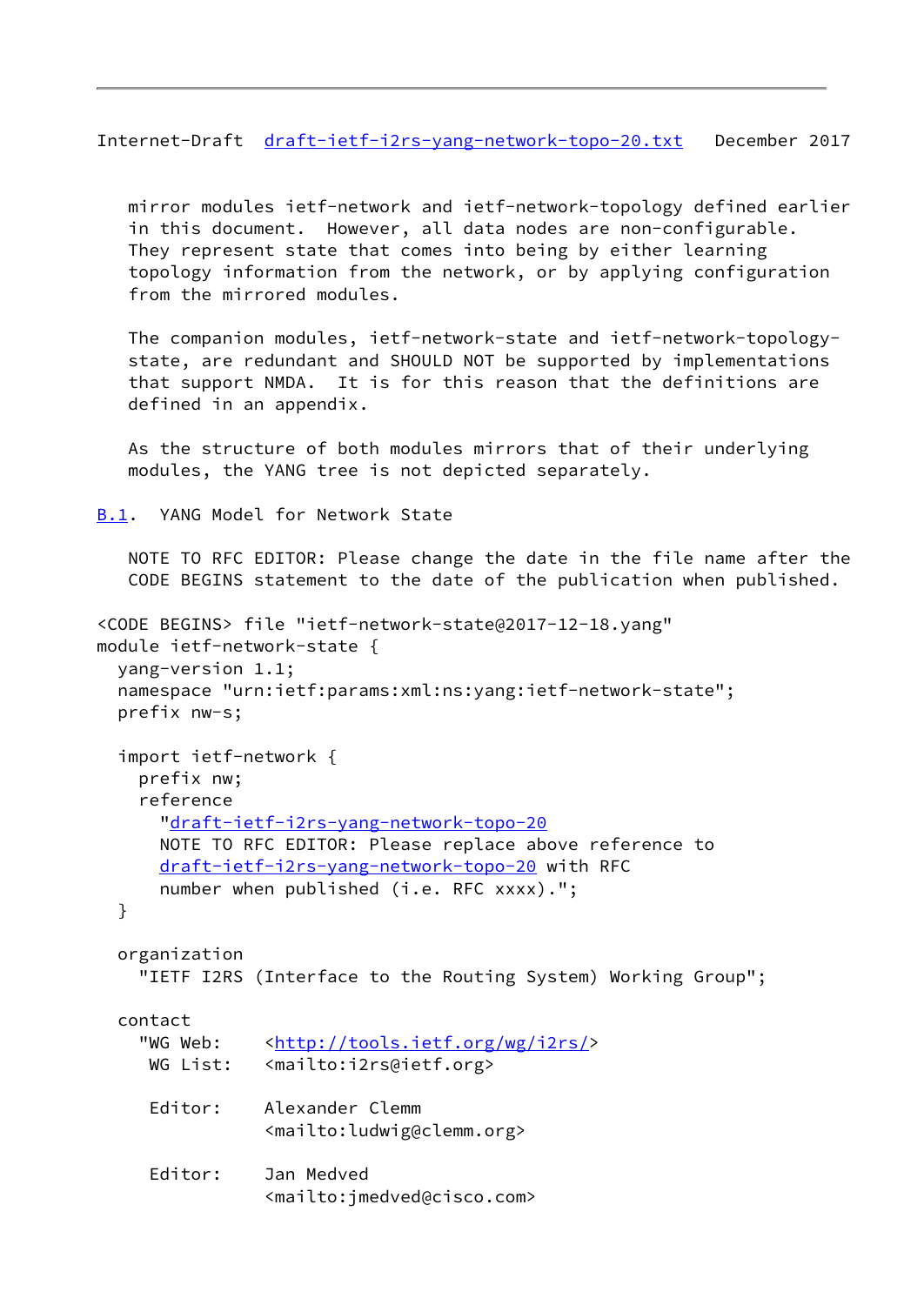| Clemm, et al. | Expires June 21, 2018 | [Page 38] |
|---------------|-----------------------|-----------|
|---------------|-----------------------|-----------|

#### Internet-Draft [draft-ietf-i2rs-yang-network-topo-20.txt](https://datatracker.ietf.org/doc/pdf/draft-ietf-i2rs-yang-network-topo-20.txt) December 2017

<mailto:robert.varga@pantheon.tech>

| Editor: | Nitin Bahadur<br><mailto:nitin_bahadur@yahoo.com></mailto:nitin_bahadur@yahoo.com>         |
|---------|--------------------------------------------------------------------------------------------|
| Editor: | Hariharan Ananthakrishnan<br><mailto:hari@packetdesign.com></mailto:hari@packetdesign.com> |
| Editor: | Xufeng Liu<br><mailto:xufeng_liu@jabil.com>";</mailto:xufeng_liu@jabil.com>                |

## description

 "This module defines a common base data model for a collection of nodes in a network. Node definitions are further used in network topologies and inventories. It represents information that is either learned and automatically populated, or information that results from applying configured netwok information configured per the ietf-network data model, mirroring the corresponding data nodes in this data model.

 The data model mirrors ietf-network, but contains only read-only state data. The data model is not needed when the underlying implementation infrastructure supports the Network Management Datastore Architecture (NMDA).

 Copyright (c) 2017 IETF Trust and the persons identified as authors of the code. All rights reserved.

 Redistribution and use in source and binary forms, with or without modification, is permitted pursuant to, and subject to the license terms contained in, the Simplified BSD License set forth in [Section 4.](#page-8-0)c of the IETF Trust's Legal Provisions Relating to IETF Documents ([http://trustee.ietf.org/license-info\)](http://trustee.ietf.org/license-info).

 This version of this YANG module is part of [draft-ietf-i2rs-yang-network-topo-20](https://datatracker.ietf.org/doc/pdf/draft-ietf-i2rs-yang-network-topo-20); see the RFC itself for full legal notices.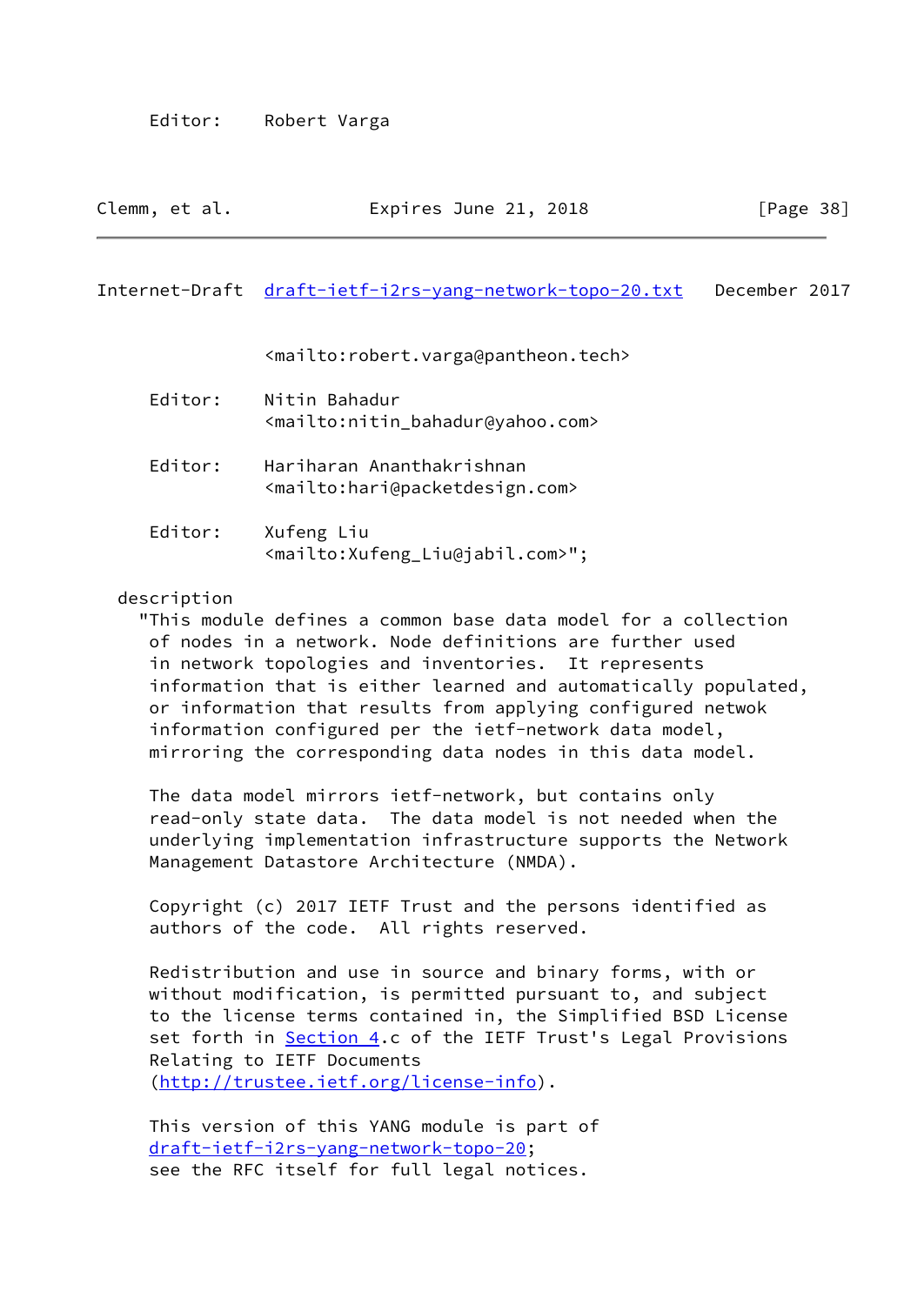```
 NOTE TO RFC EDITOR: Please replace above reference to
    draft-ietf-i2rs-yang-network-topo-20 with RFC
   number when published (i.e. RFC xxxx).";
 revision 2017-12-18 {
   description
     "Initial revision.
      NOTE TO RFC EDITOR:
      (1) Please replace the following reference
```

| Clemm, et al. | Expires June 21, 2018 | [Page 39] |
|---------------|-----------------------|-----------|
|---------------|-----------------------|-----------|

```
 to draft-ietf-i2rs-yang-network-topo-20 with
     RFC number when published (i.e. RFC xxxx).
      (2) Please replace the date in the revision statement with the
      date of the publication when published.";
   reference
     "draft-ietf-i2rs-yang-network-topo-20";
 }
 grouping network-ref {
   description
     "Contains the information necessary to reference a network,
      for example an underlay network.";
   leaf network-ref {
     type leafref {
       path "/nw-s:networks/nw-s:network/nw-s:network-id";
     require-instance false;
     }
     description
       "Used to reference a network, for example an underlay
        network.";
   }
 }
 grouping node-ref {
   description
     "Contains the information necessary to reference a node.";
   leaf node-ref {
     type leafref {
       path "/nw-s:networks/nw-s:network[nw-s:network-id=current()"+
         "/../network-ref]/nw-s:node/nw-s:node-id";
       require-instance false;
     }
```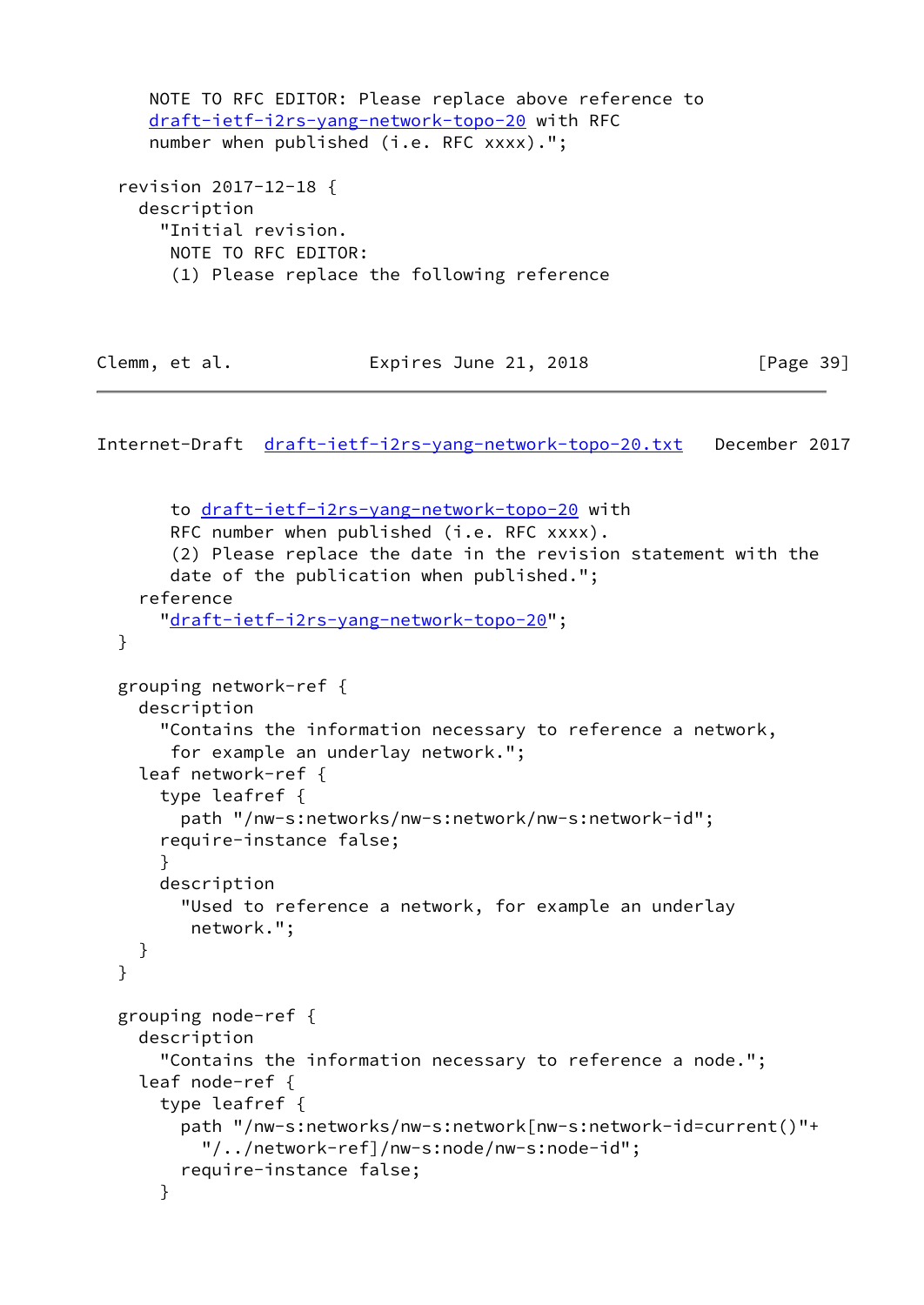```
 description
       "Used to reference a node.
        Nodes are identified relative to the network they are
        contained in.";
   }
   uses network-ref;
 }
 container networks {
   config false;
   description
     "Serves as top-level container for a list of networks.";
   list network {
     key "network-id";
     description
       "Describes a network.
```
Clemm, et al. **Expires June 21, 2018** [Page 40]

```
 A network typically contains an inventory of nodes,
          topological information (augmented through
          network-topology data model), as well as layering
          information.";
       container network-types {
         description
           "Serves as an augmentation target.
            The network type is indicated through corresponding
            presence containers augmented into this container.";
       }
       leaf network-id {
         type nw:network-id;
         description
           "Identifies a network.";
       }
       list supporting-network {
         key "network-ref";
         description
           "An underlay network, used to represent layered network
            topologies.";
         leaf network-ref {
           type leafref {
             path "/nw-s:networks/nw-s:network/nw-s:network-id";
           require-instance false;
 }
```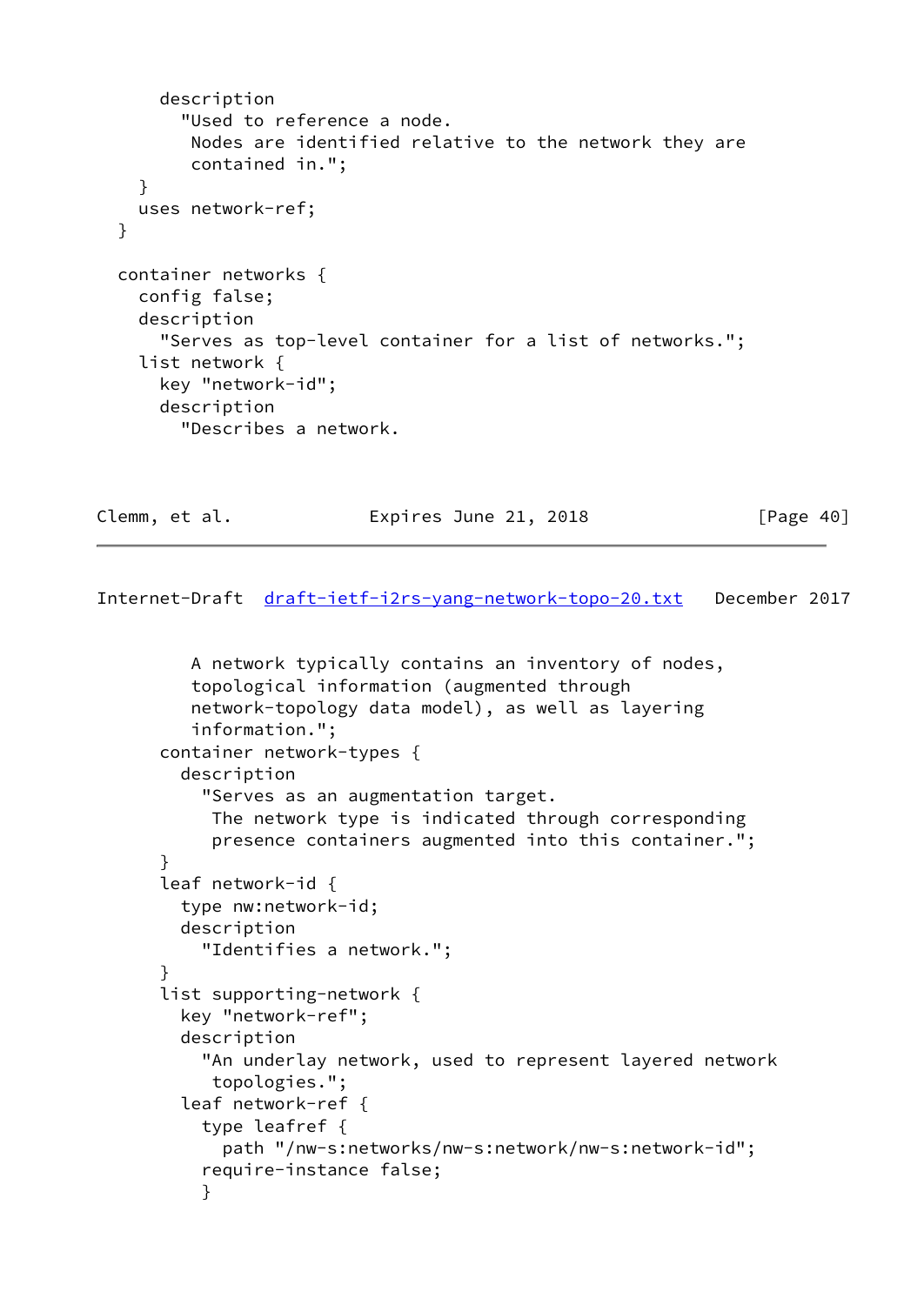```
 description
       "References the underlay network.";
   }
 }
 list node {
  key "node-id";
   description
     "The inventory of nodes of this network.";
   leaf node-id {
     type nw:node-id;
     description
       "Identifies a node uniquely within the containing
        network.";
   }
   list supporting-node {
     key "network-ref node-ref";
     description
       "Represents another node, in an underlay network, that
        this node is supported by. Used to represent layering
        structure.";
     leaf network-ref {
       type leafref {
         path "../../../nw-s:supporting-network/nw-s:network-ref";
```
Clemm, et al. **Expires June 21, 2018** [Page 41]

<span id="page-46-0"></span>Internet-Draft [draft-ietf-i2rs-yang-network-topo-20.txt](https://datatracker.ietf.org/doc/pdf/draft-ietf-i2rs-yang-network-topo-20.txt) December 2017

```
 require-instance false;
 }
            description
              "References the underlay network that the
               underlay node is part of.";
          }
          leaf node-ref {
            type leafref {
              path "/nw-s:networks/nw-s:network/nw-s:node/nw-s:node-id";
            require-instance false;
 }
            description
              "References the underlay node itself.";
 }
        }
     }
    }
  }
```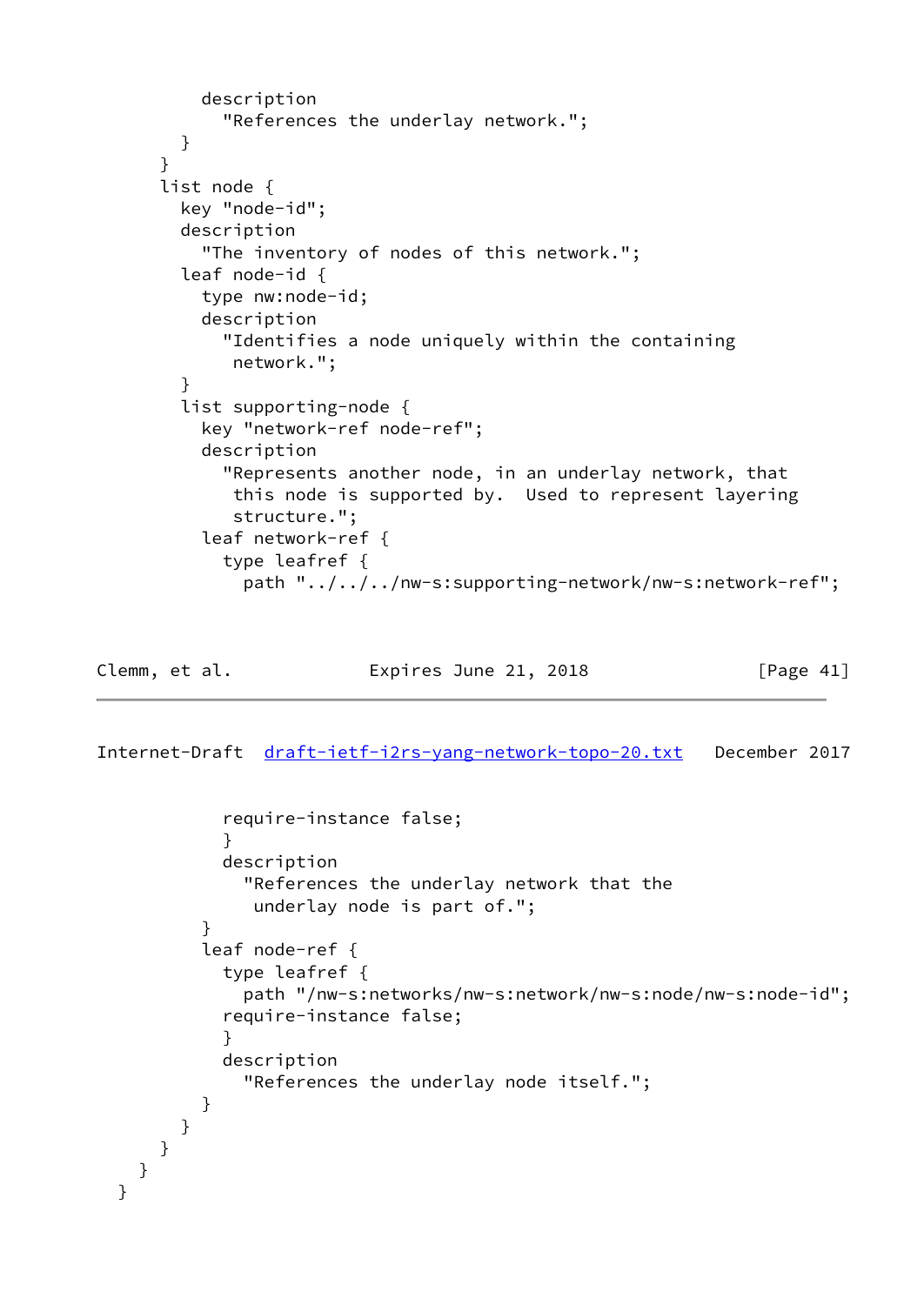```
}
<CODE ENDS>
```

```
B.2. YANG Data Model for Network Topology State
    NOTE TO RFC EDITOR: Please change the date in the file name after the
    CODE BEGINS statement to the date of the publication when published.
   <CODE BEGINS> file "ietf-network-topology-state@2017-12-18.yang"
   module ietf-network-topology-state {
     yang-version 1.1;
    namespace "urn:ietf:params:xml:ns:yang:ietf-network-topology-state";
     prefix nt-s;
     import ietf-network-state {
       prefix nw-s;
       reference
         "draft-ietf-i2rs-yang-network-topo-20
         NOTE TO RFC EDITOR: Please replace above reference to
         draft-ietf-i2rs-yang-network-topo-20 with RFC
         number when published (i.e. RFC xxxx).";
     }
     import ietf-network-topology {
       prefix nt;
       reference
         "draft-ietf-i2rs-yang-network-topo-20
         NOTE TO RFC EDITOR: Please replace above reference to
         draft-ietf-i2rs-yang-network-topo-20 with RFC
         number when published (i.e. RFC xxxx).";
     }
```

| Clemm, et al. | Expires June 21, 2018 | [Page 42] |
|---------------|-----------------------|-----------|
|               |                       |           |

| organization                    | "IETF I2RS (Interface to the Routing System) Working Group";                                     |
|---------------------------------|--------------------------------------------------------------------------------------------------|
| contact<br>"WG Web:<br>WG List: | <http: i2rs="" tools.ietf.org="" wg=""></http:><br><mailto:i2rs@ietf.org></mailto:i2rs@ietf.org> |
| Editor:                         | Alexander Clemm<br><mailto:ludwig@clemm.org></mailto:ludwig@clemm.org>                           |
| Fditor:                         | Jan Medved                                                                                       |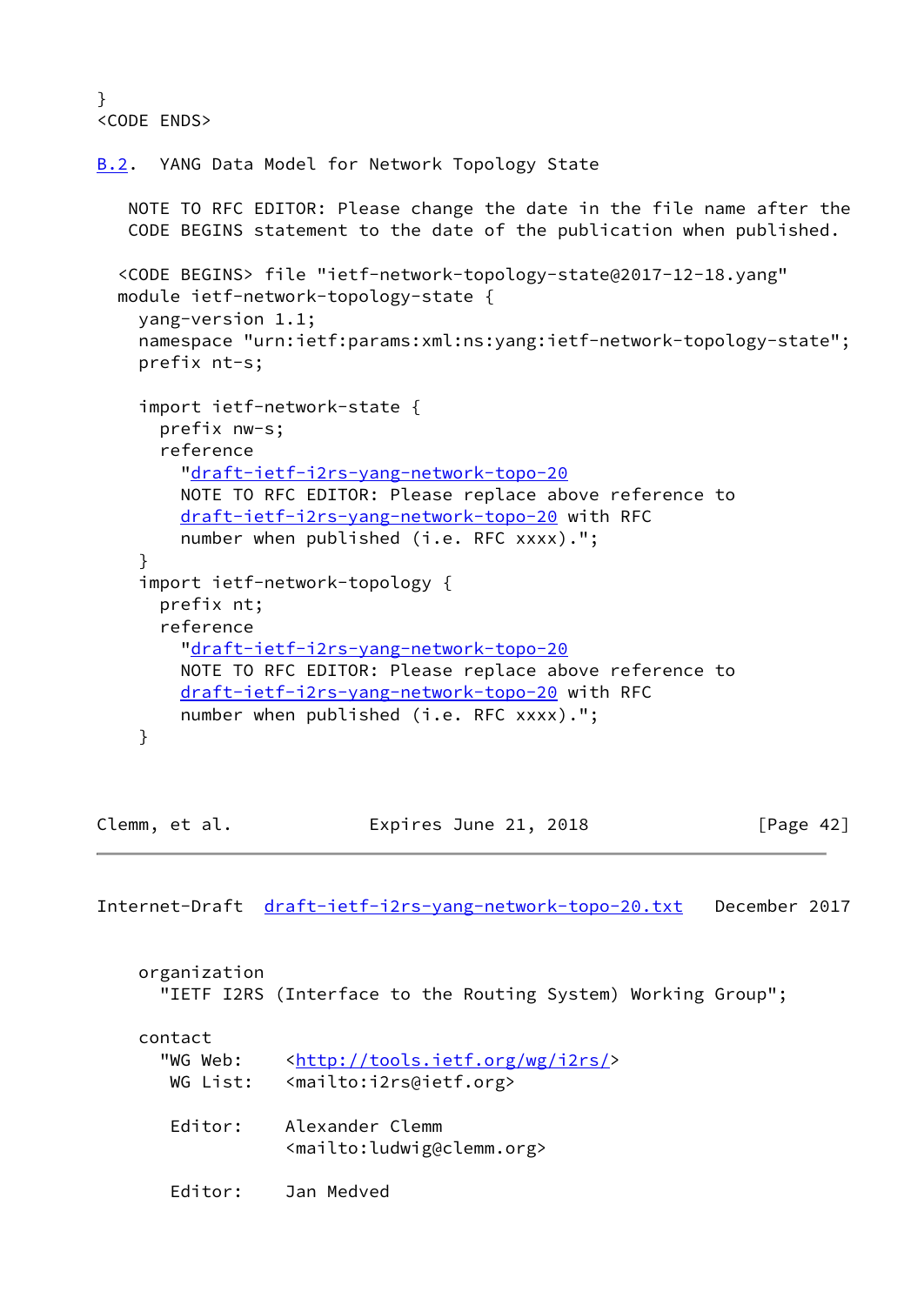<mailto:jmedved@cisco.com>

| Editor: | Robert Varga<br><mailto:robert.varga@pantheon.tech></mailto:robert.varga@pantheon.tech>    |
|---------|--------------------------------------------------------------------------------------------|
| Editor: | Nitin Bahadur<br><mailto:nitin_bahadur@yahoo.com></mailto:nitin_bahadur@yahoo.com>         |
| Editor: | Hariharan Ananthakrishnan<br><mailto:hari@packetdesign.com></mailto:hari@packetdesign.com> |
| Editor: | Xufeng Liu<br><mailto:xufeng_liu@jabil.com>";</mailto:xufeng_liu@jabil.com>                |

### description

 "This module defines a common base data model for network topology state, representing topology that is either learned, or topology that results from applying topology that has been configured per the ietf-network-topology data model, mirroring the corresponding data nodes in this data model. It augments the base network state data model with links to connect nodes, as well as termination points to terminate links on nodes.

 The data model mirrors ietf-network-topology, but contains only read-only state data. The data model is not needed when the underlying implementation infrastructure supports the Network Management Datastore Architecture (NMDA).

 Copyright (c) 2017 IETF Trust and the persons identified as authors of the code. All rights reserved.

 Redistribution and use in source and binary forms, with or without modification, is permitted pursuant to, and subject to the license terms contained in, the Simplified BSD License set forth in **Section 4.c** of the IETF Trust's Legal Provisions Relating to IETF Documents [\(http://trustee.ietf.org/license-info](http://trustee.ietf.org/license-info)).

Clemm, et al. **Expires June 21, 2018** [Page 43]

Internet-Draft [draft-ietf-i2rs-yang-network-topo-20.txt](https://datatracker.ietf.org/doc/pdf/draft-ietf-i2rs-yang-network-topo-20.txt) December 2017

 This version of this YANG module is part of [draft-ietf-i2rs-yang-network-topo-20;](https://datatracker.ietf.org/doc/pdf/draft-ietf-i2rs-yang-network-topo-20) see the RFC itself for full legal notices.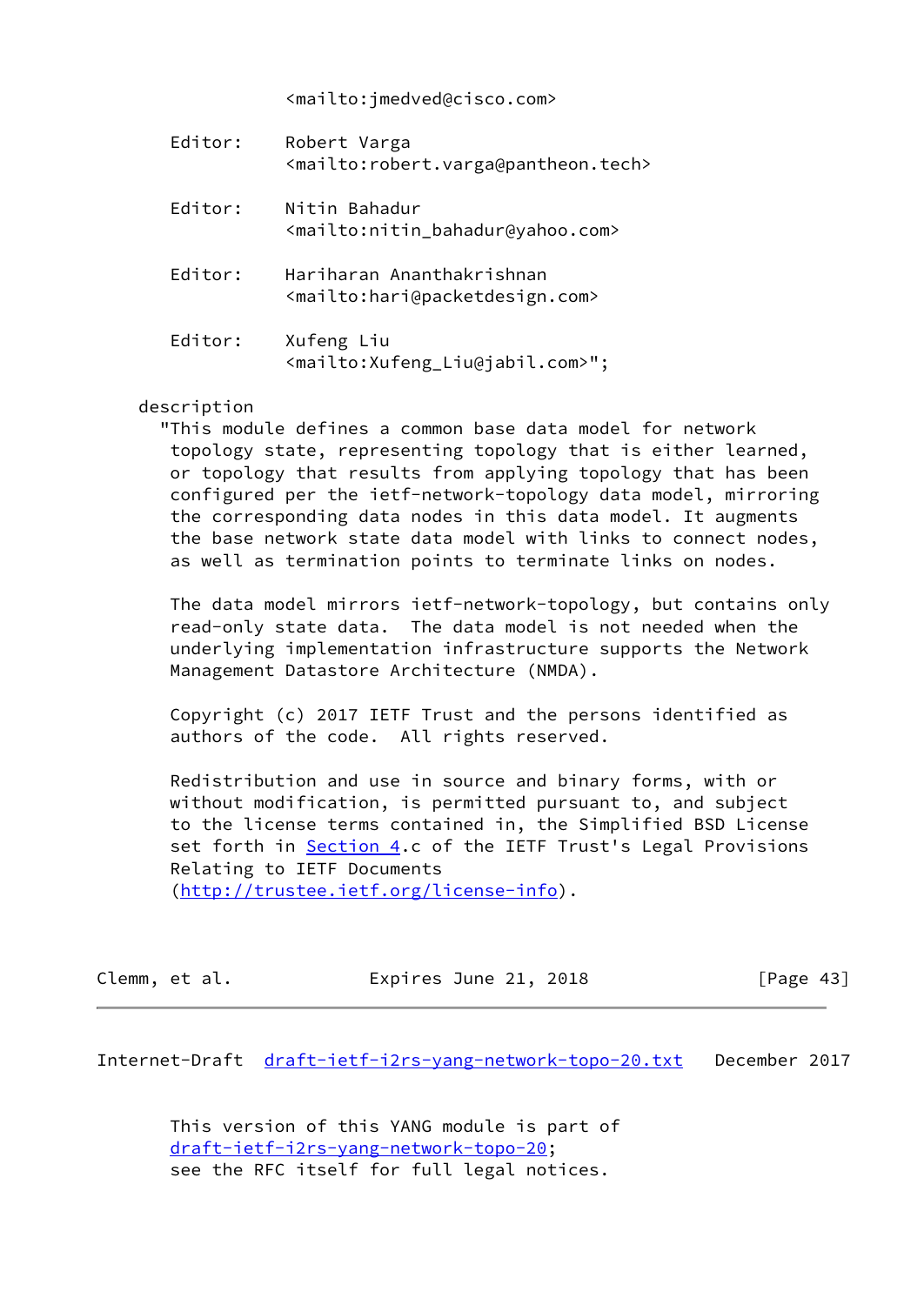```
 NOTE TO RFC EDITOR: Please replace above reference to
    draft-ietf-i2rs-yang-network-topo-20 with RFC
   number when published (i.e. RFC xxxx).";
 revision 2017-12-18 {
   description
     "Initial revision.
      NOTE TO RFC EDITOR:
      (1) Please replace the following reference
      to draft-ietf-i2rs-yang-network-topo-20 with
     RFC number when published (i.e. RFC xxxx).
      (2) Please replace the date in the revision statement with the
      date of publication when published.";
   reference
     "draft-ietf-i2rs-yang-network-topo-20";
 }
 grouping link-ref {
  description
     "References a link in a specific network. While this grouping
      is not used in this module, it is defined here for the
      convenience of augmenting modules.";
   leaf link-ref {
     type leafref {
       path "/nw-s:networks/nw-s:network[nw-s:network-id=current()"+
         "/../network-ref]/nt-s:link/nt-s:link-id";
       require-instance false;
     }
     description
       "A type for an absolute reference a link instance.
        (This type should not be used for relative references.
        In such a case, a relative path should be used instead.)";
   }
  uses nw-s:network-ref;
 }
 grouping tp-ref {
  description
     "References a termination point in a specific node. While
      this grouping is not used in this module, it is defined here
      for the convenience of augmenting modules.";
   leaf tp-ref {
     type leafref {
       path "/nw-s:networks/nw-s:network[nw-s:network-id=current()"+
```

```
Clemm, et al. Expires June 21, 2018 [Page 44]
```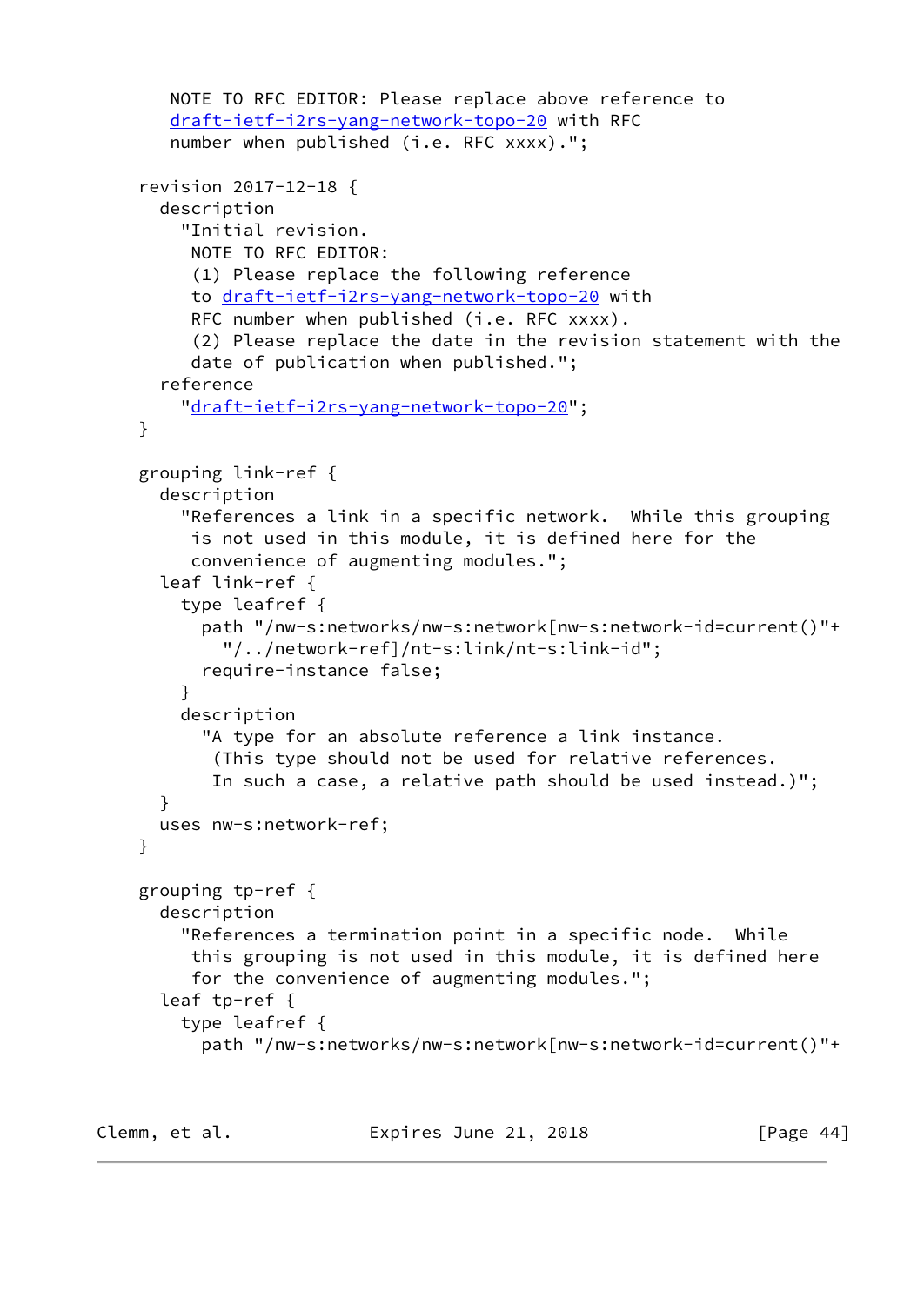```
 "/../network-ref]/nw-s:node[nw-s:node-id=current()/../"+
             "node-ref]/nt-s:termination-point/nt-s:tp-id";
           require-instance false;
         }
         description
           "A type for an absolute reference to a termination point.
            (This type should not be used for relative references.
            In such a case, a relative path should be used instead.)";
       }
      uses nw-s:node-ref;
     }
     augment "/nw-s:networks/nw-s:network" {
       description
         "Add links to the network data model.";
       list link {
         key "link-id";
         description
           "A network link connects a local (source) node and
            a remote (destination) node via a set of
            the respective node's termination points.
            It is possible to have several links between the same
            source and destination nodes. Likewise, a link could
            potentially be re-homed between termination points.
            Therefore, in order to ensure that we would always know
            to distinguish between links, every link is identified by
            a dedicated link identifier. Note that a link models a
            point-to-point link, not a multipoint link.";
         container source {
           description
             "This container holds the logical source of a particular
              link.";
           leaf source-node {
             type leafref {
               path "../../../nw-s:node/nw-s:node-id";
               require-instance false;
 }
             description
               "Source node identifier, must be in same topology.";
 }
           leaf source-tp {
             type leafref {
              path "\ldots/\ldots/nw-s:node[nw-s:node-id=current()/\ldots/"+
                 "source-node]/termination-point/tp-id";
               require-instance false;
 }
             description
```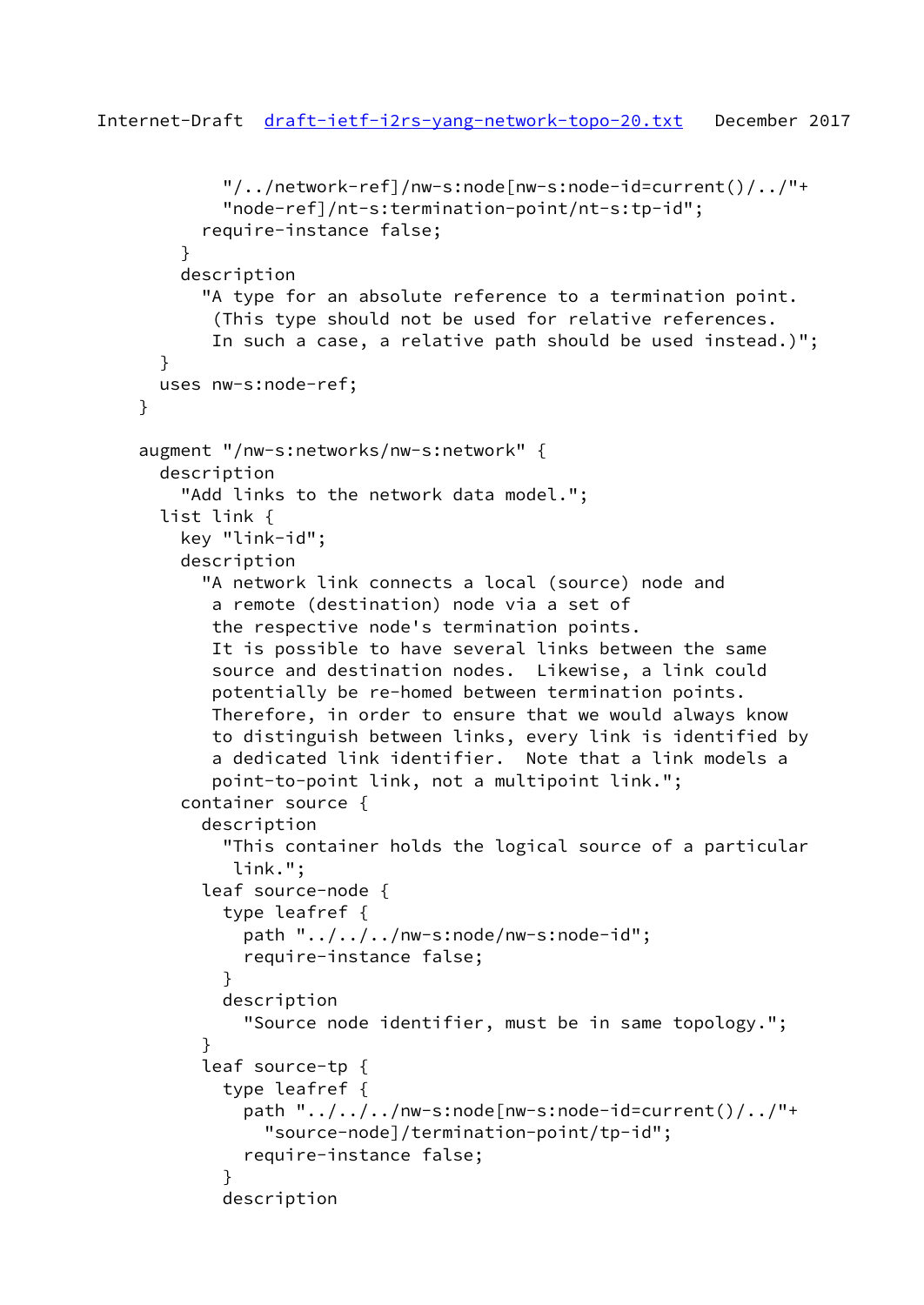```
Internet-Draft draft-ietf-i2rs-yang-network-topo-20.txt December 2017
```

```
 the link.";
 }
 }
        container destination {
          description
             "This container holds the logical destination of a
             particular link.";
          leaf dest-node {
             type leafref {
               path "../../../nw-s:node/nw-s:node-id";
             require-instance false;
 }
             description
               "Destination node identifier, must be in the same
                network.";
 }
           leaf dest-tp {
             type leafref {
              path "\ldots/\ldots/nw-s:node[nw-s:node-id=current()/\ldots/"+
                 "dest-node]/termination-point/tp-id";
               require-instance false;
 }
             description
               "Termination point within destination node that
                terminates the link.";
          }
         }
         leaf link-id {
          type nt:link-id;
          description
             "The identifier of a link in the topology.
             A link is specific to a topology to which it belongs.";
 }
        list supporting-link {
          key "network-ref link-ref";
          description
             "Identifies the link, or links, that this link
             is dependent on.";
           leaf network-ref {
             type leafref {
```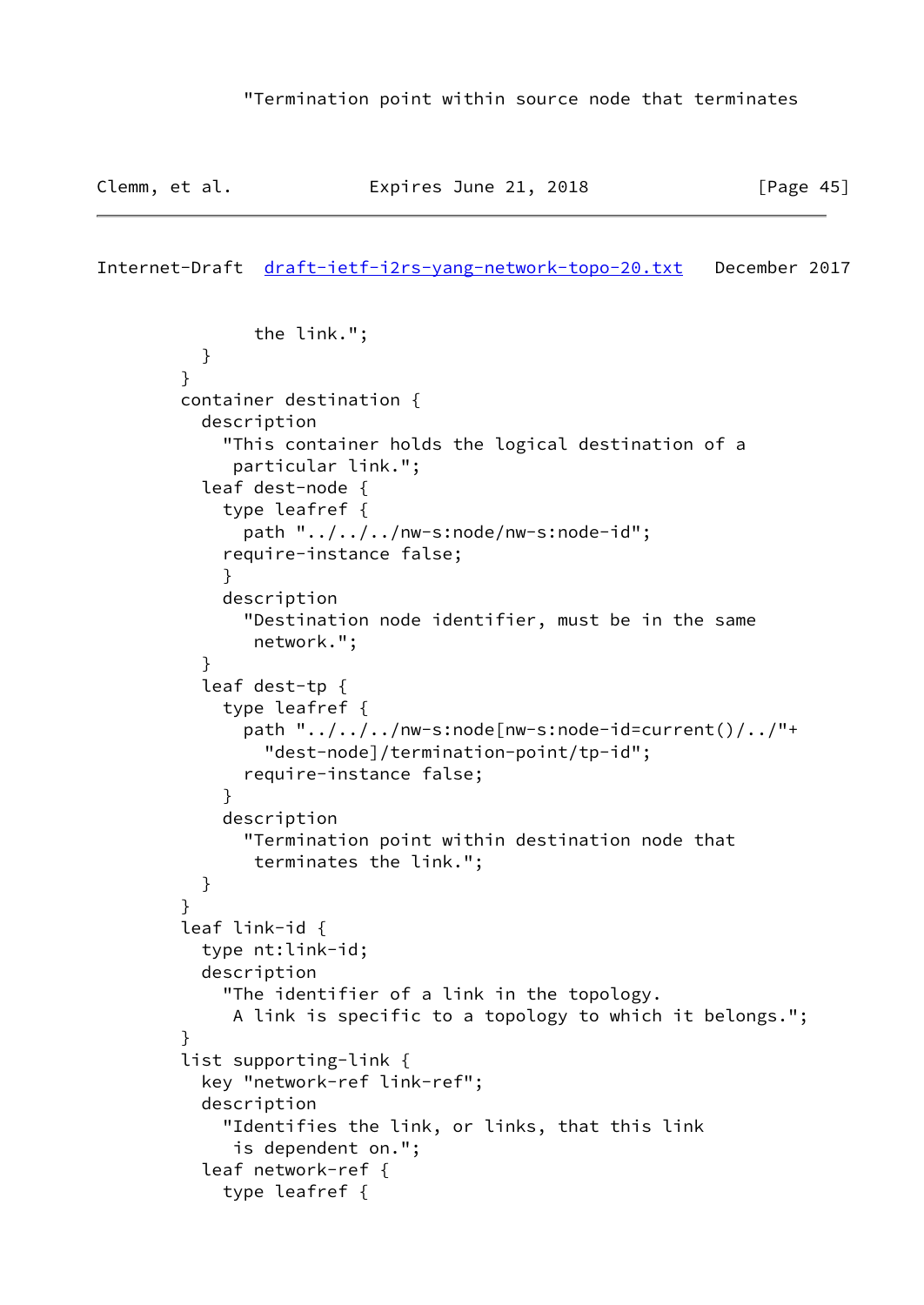```
 path "../../../nw-s:supporting-network/nw-s:network-ref";
            require-instance false;
 }
            description
              "This leaf identifies in which underlay topology
               the supporting link is present.";
 }
          leaf link-ref {
```
# Clemm, et al. **Expires June 21, 2018** [Page 46]

```
Internet-Draft draft-ietf-i2rs-yang-network-topo-20.txt December 2017
```

```
 type leafref {
               path "/nw-s:networks/nw-s:network[nw-s:network-id="+
                 "current()/../network-ref]/link/link-id";
               require-instance false;
 }
             description
               "This leaf identifies a link which is a part
                of this link's underlay. Reference loops in which
                a link identifies itself as its underlay, either
                directly or transitively, are not allowed.";
           }
        }
      }
     }
     augment "/nw-s:networks/nw-s:network/nw-s:node" {
       description
         "Augment termination points which terminate links.
          Termination points can ultimately be mapped to interfaces.";
       list termination-point {
         key "tp-id";
         description
           "A termination point can terminate a link.
            Depending on the type of topology, a termination point
            could, for example, refer to a port or an interface.";
         leaf tp-id {
           type nt:tp-id;
           description
             "Termination point identifier.";
 }
         list supporting-termination-point {
           key "network-ref node-ref tp-ref";
           description
             "This list identifies any termination points that
```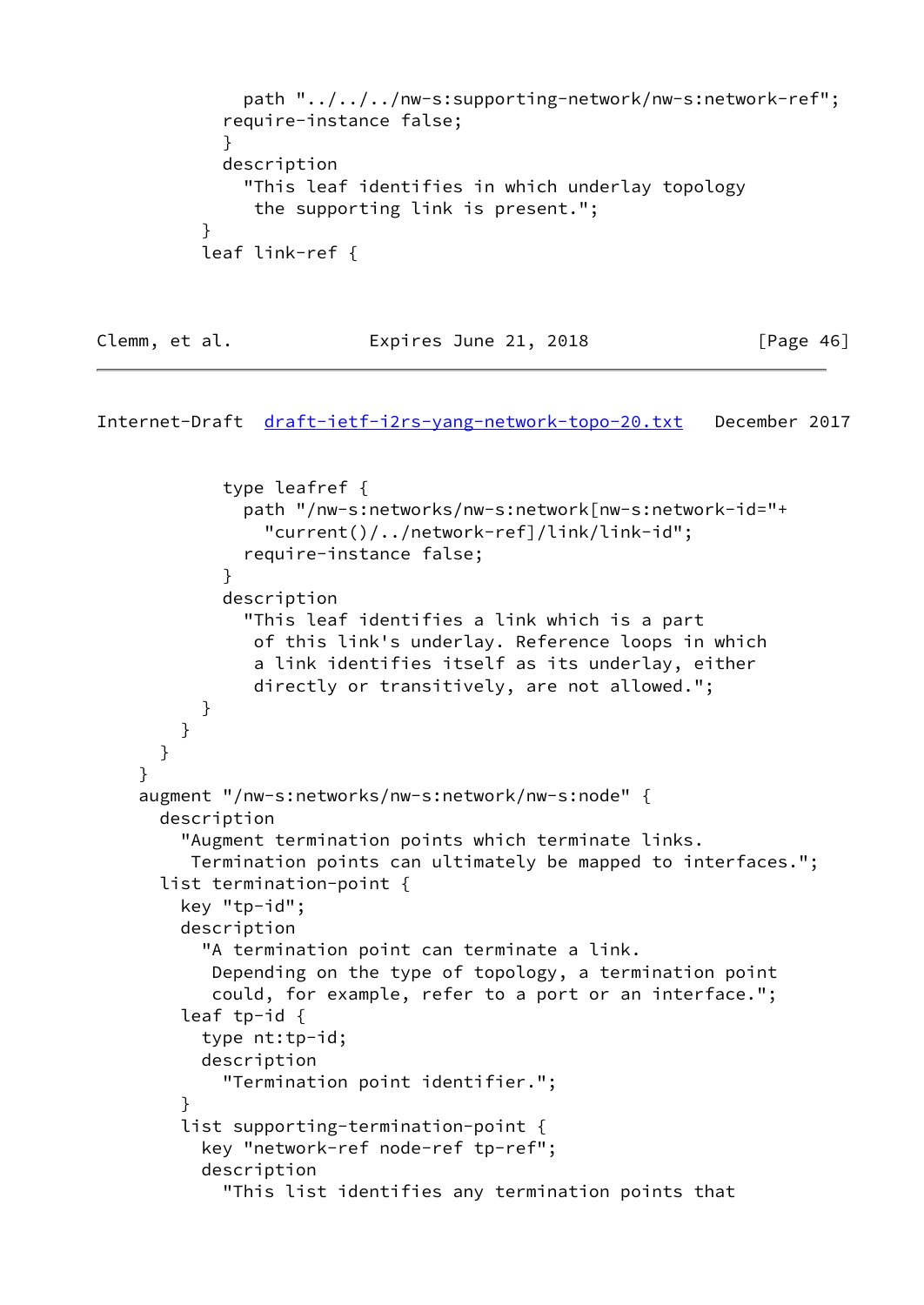```
 the termination point is dependent on, or maps onto.
              Those termination points will themselves be contained
              in a supporting node.
              This dependency information can be inferred from
              the dependencies between links. For this reason,
              this item is not separately configurable. Hence no
              corresponding constraint needs to be articulated.
              The corresponding information is simply provided by the
              implementing system.";
           leaf network-ref {
             type leafref {
               path "../../../nw-s:supporting-node/nw-s:network-ref";
             require-instance false;
 }
             description
```
Clemm, et al. **Expires June 21, 2018** [Page 47]

```
 "This leaf identifies in which topology the
               supporting termination point is present.";
 }
          leaf node-ref {
            type leafref {
              path "../../../nw-s:supporting-node/nw-s:node-ref";
            require-instance false;
 }
            description
              "This leaf identifies in which node the supporting
               termination point is present.";
 }
          leaf tp-ref {
            type leafref {
              path "/nw-s:networks/nw-s:network[nw-s:network-id="+
                "current()/../network-ref]/nw-s:node[nw-s:node-id="+
                "current()/../node-ref]/termination-point/tp-id";
              require-instance false;
 }
            description
              "Reference to the underlay node, must be in a
               different topology";
          }
        }
      }
    }
```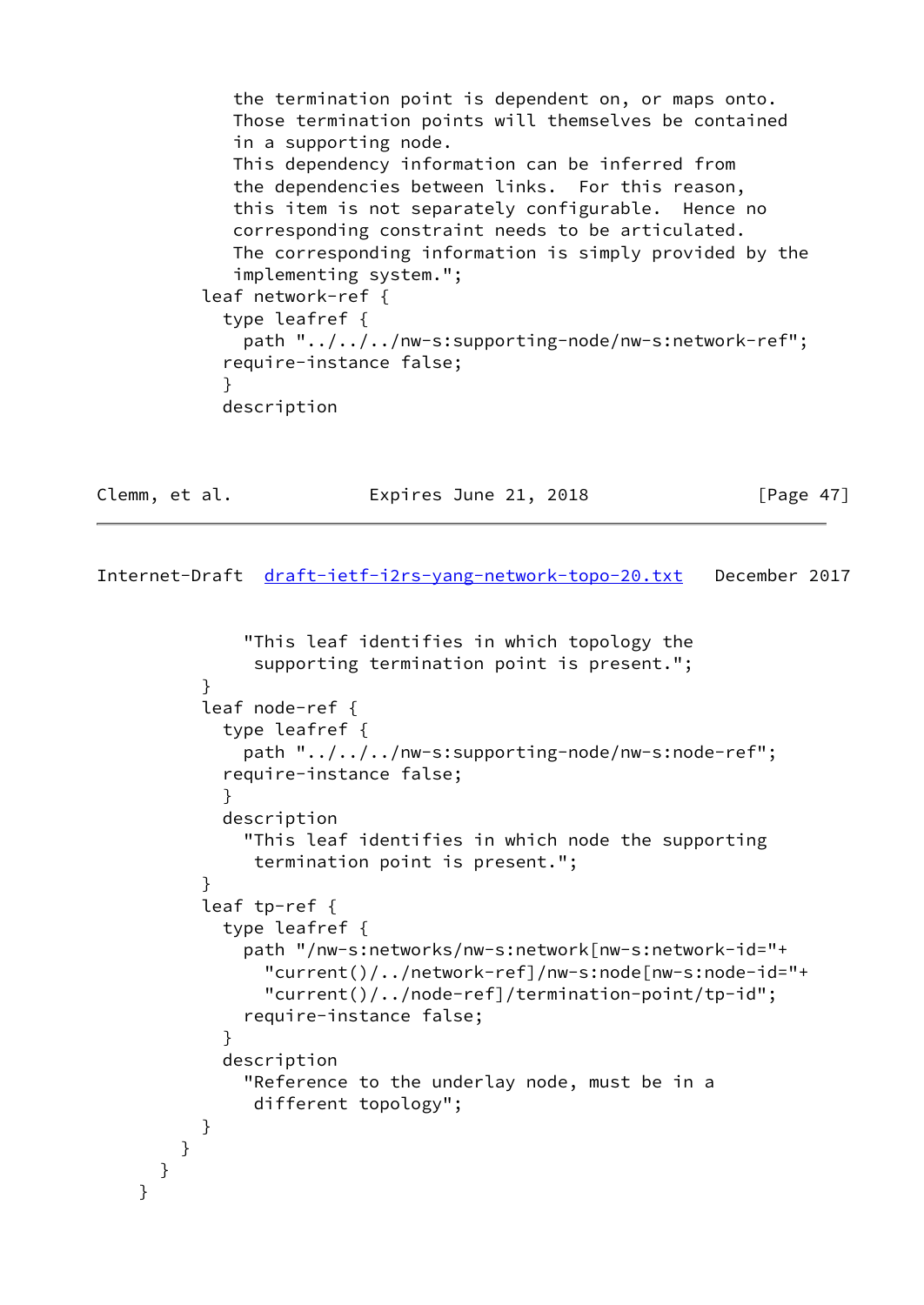}

<CODE ENDS>

<span id="page-54-0"></span>[Appendix C.](#page-54-0) An Example

 This section contains an example of an instance data tree in JSON encoding [\[RFC7951](https://datatracker.ietf.org/doc/pdf/rfc7951)]. The example instantiates ietf-network-topology (and ietf-network, which ietf-network-topology augments) for the topology that is depicted in the following diagram. There are three nodes, D1, D2, and D3. D1 has three termination points, 1-0-1, 1-2-1, and 1-3-1. D2 has three termination points as well, 2-1-1, 2-0-1, and 2-3-1. D3 has two termination points, 3-1-1 and 3-2-1. In addition there are six links, two between each pair of nodes with one going in each direction.

Clemm, et al. **Expires June 21, 2018** [Page 48]

Internet-Draft [draft-ietf-i2rs-yang-network-topo-20.txt](https://datatracker.ietf.org/doc/pdf/draft-ietf-i2rs-yang-network-topo-20.txt) December 2017

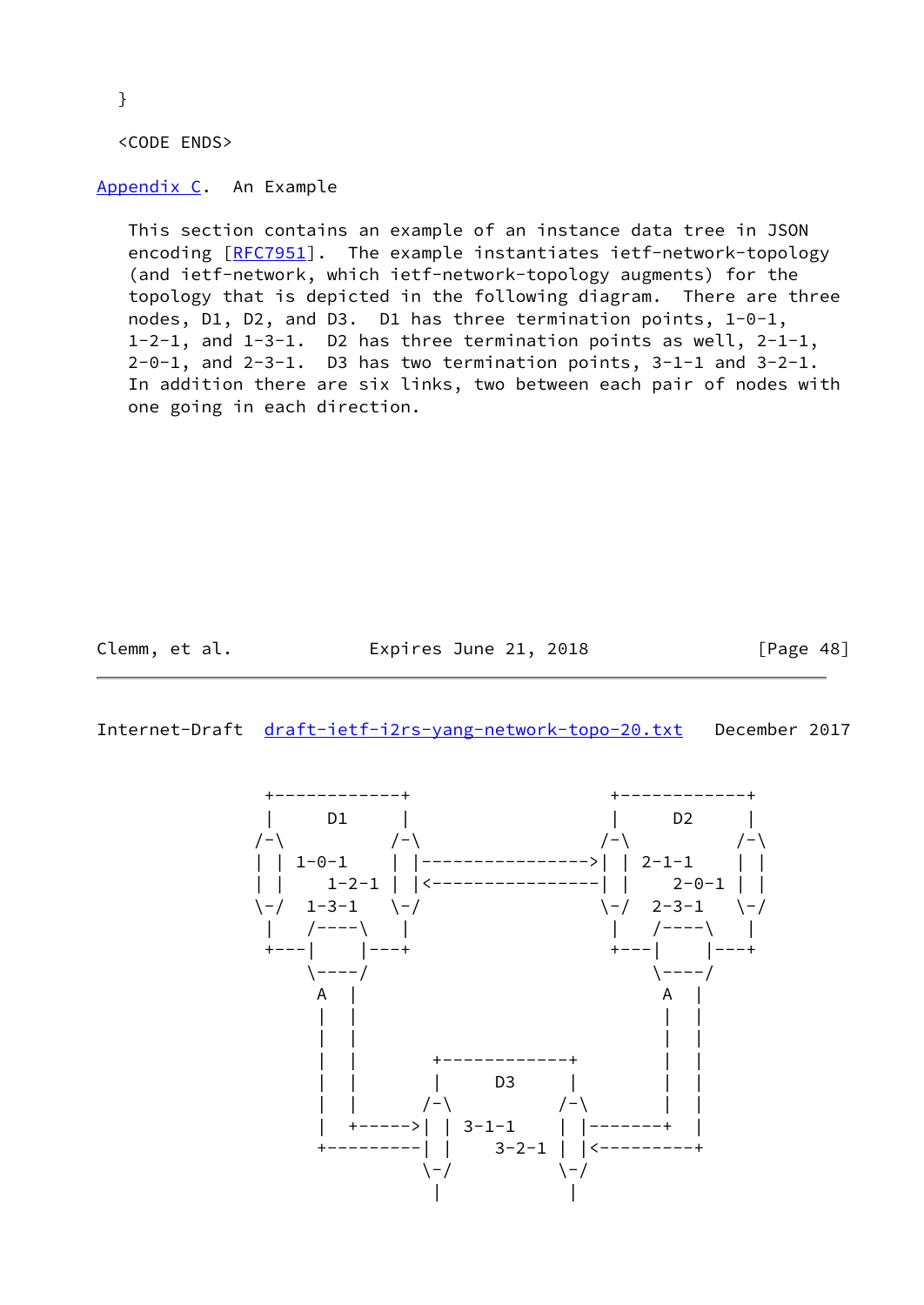# Figure 7: A network topology example

The corresponding instance data tree is depicted below:

```
 {
    "ietf-network:networks": {
      "network": [
       {
         "network-types": {
         },
         "network-id": "otn-hc",
         "node": [
\{ "node-id": "D1",
            "termination-point": [
\{ "tp-id": "1-0-1"
             },
\{ "tp-id": "1-2-1"
             },
\{ "tp-id": "1-3-1"
 }
 ]
          },
Clemm, et al. Expires June 21, 2018 [Page 49]
```

```
\{ "node-id": "D2",
          "termination-point": [
\{ "tp-id": "2-0-1"
           },
\{ "tp-id": "2-1-1"
           },
\{ "tp-id": "2-3-1"
 }
```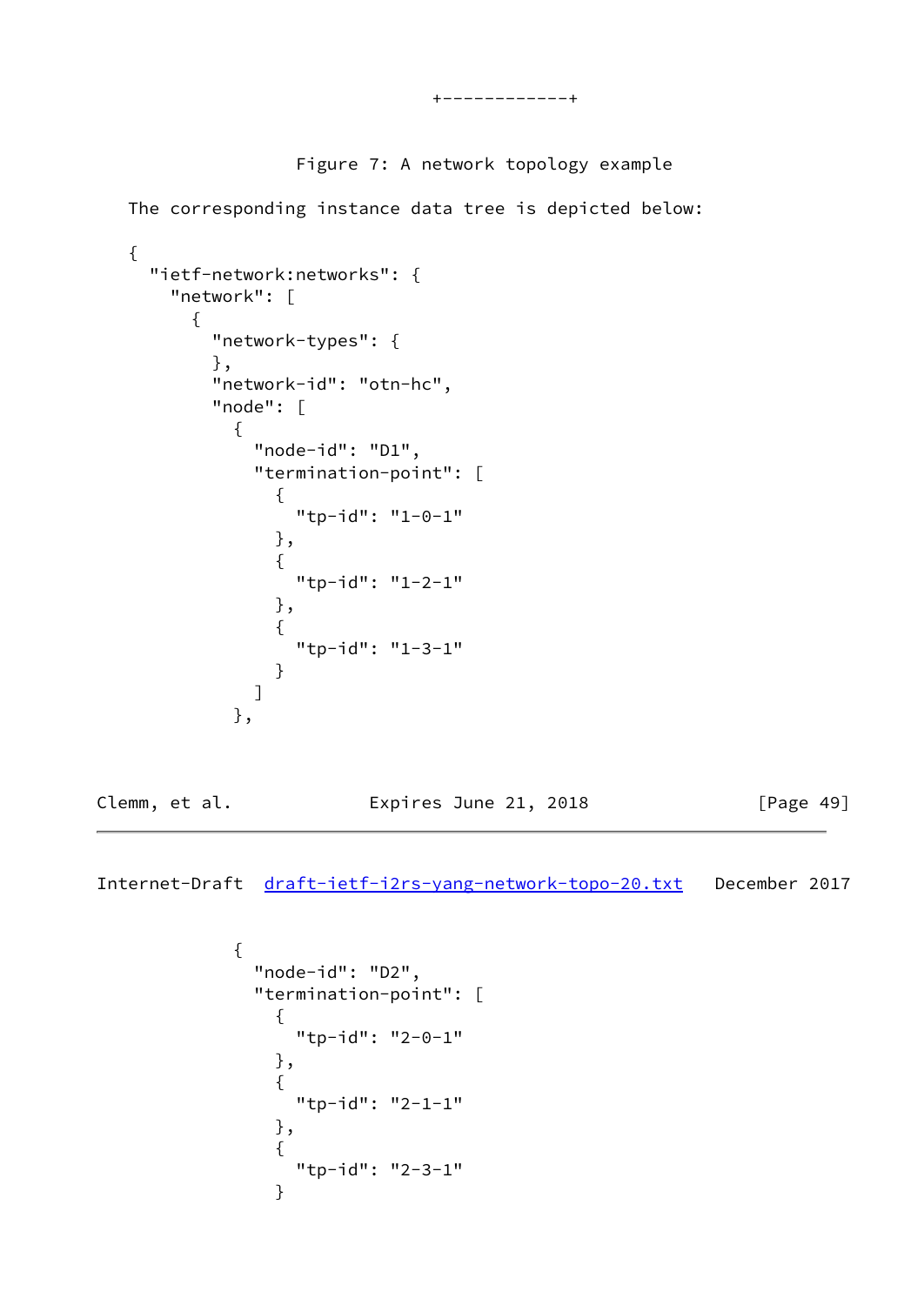```
 ]
          },
\{ "node-id": "D3",
            "termination-point": [
\{ "tp-id": "3-1-1"
              },
\{ "tp-id": "3-2-1"
 }
 ]
 }
         ],
         "ietf-network-topology:link": [
\{ "link-id": "D1,1-2-1,D2,2-1-1",
            "destination": {
              "source-node": "D1",
              "source-tp": "1-2-1"
 }
            "destination": {
              "dest-node": "D2",
             "dest-tp": "2-1-1"
 }
          },
\{ "link-id": "D2,2-1-1,D1,1-2-1",
            "destination": {
              "source-node": "D2",
              "source-tp": "2-1-1"
 }
            "destination": {
              "dest-node": "D1",
              "dest-tp": "1-2-1"
 }
```
Clemm, et al. Expires June 21, 2018 [Page 50]

```
 },
\{ "link-id": "D1,1-3-1,D3,3-1-1",
              "destination": {
                "source-node": "D1",
```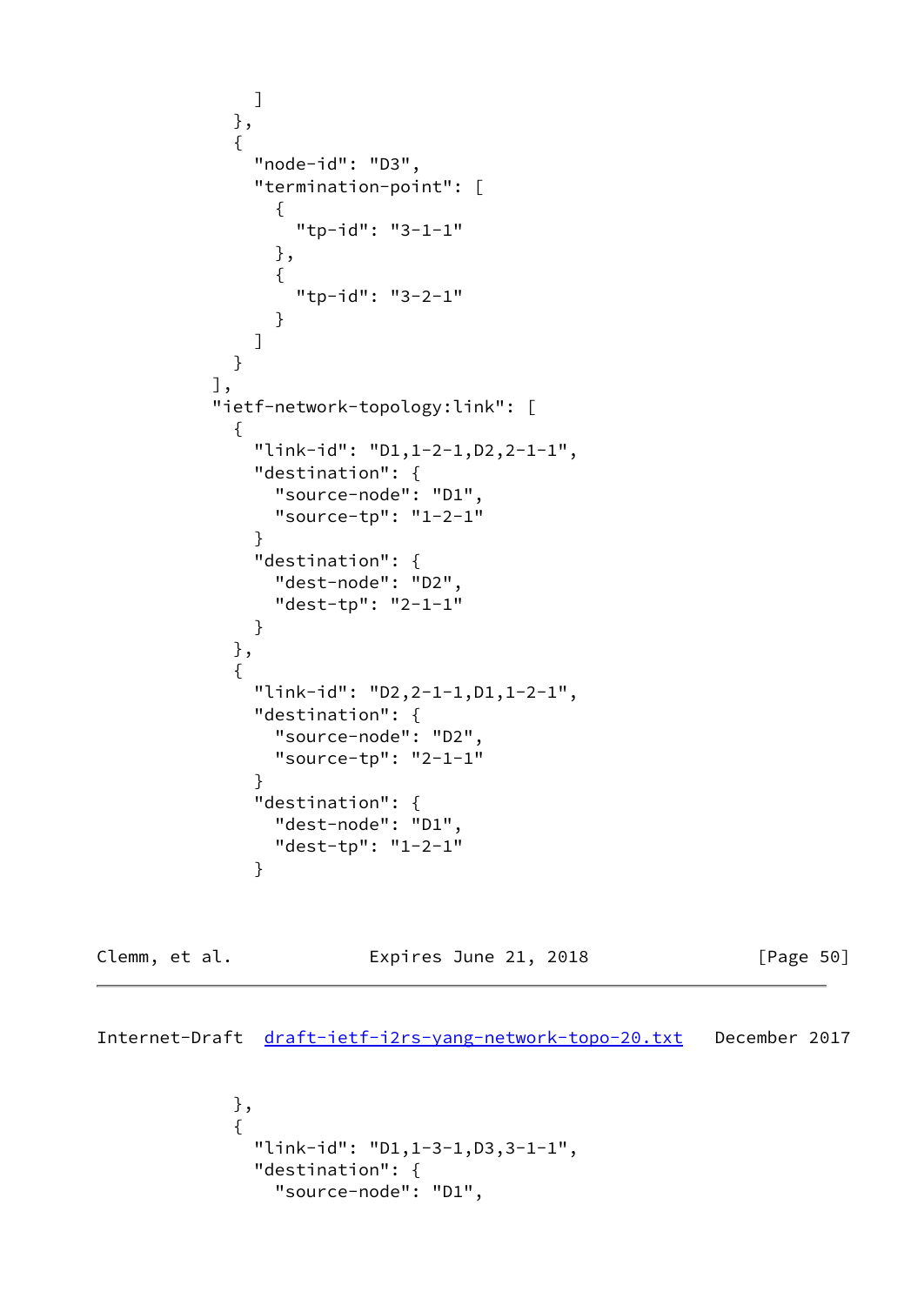```
 "source-tp": "1-3-1"
 }
             "destination": {
               "dest-node": "D3",
               "dest-tp": "3-1-1"
 }
            },
\{ "link-id": "D3,3-1-1,D1,1-3-1",
             "destination": {
               "source-node": "D3",
               "source-tp": "3-1-1"
 }
             "destination": {
               "dest-node": "D1",
               "dest-tp": "1-3-1"
 }
            },
\{ "link-id": "D2,2-3-1,D3,3-2-1",
             "destination": {
               "source-node": "D2",
               "source-tp": "2-3-1"
 }
             "destination": {
               "dest-node": "D3",
               "dest-tp": "3-2-1"
 }
            },
\{ "link-id": "D3,3-2-1,D2,2-3-1",
             "destination": {
               "source-node": "D3",
               "source-tp": "3-2-1"
 }
             "destination": {
               "dest-node": "D2",
               "dest-tp": "2-3-1"
 }
           }
          ]
        }
```
<span id="page-57-0"></span>

]

Clemm, et al. **Expires June 21, 2018** [Page 51]